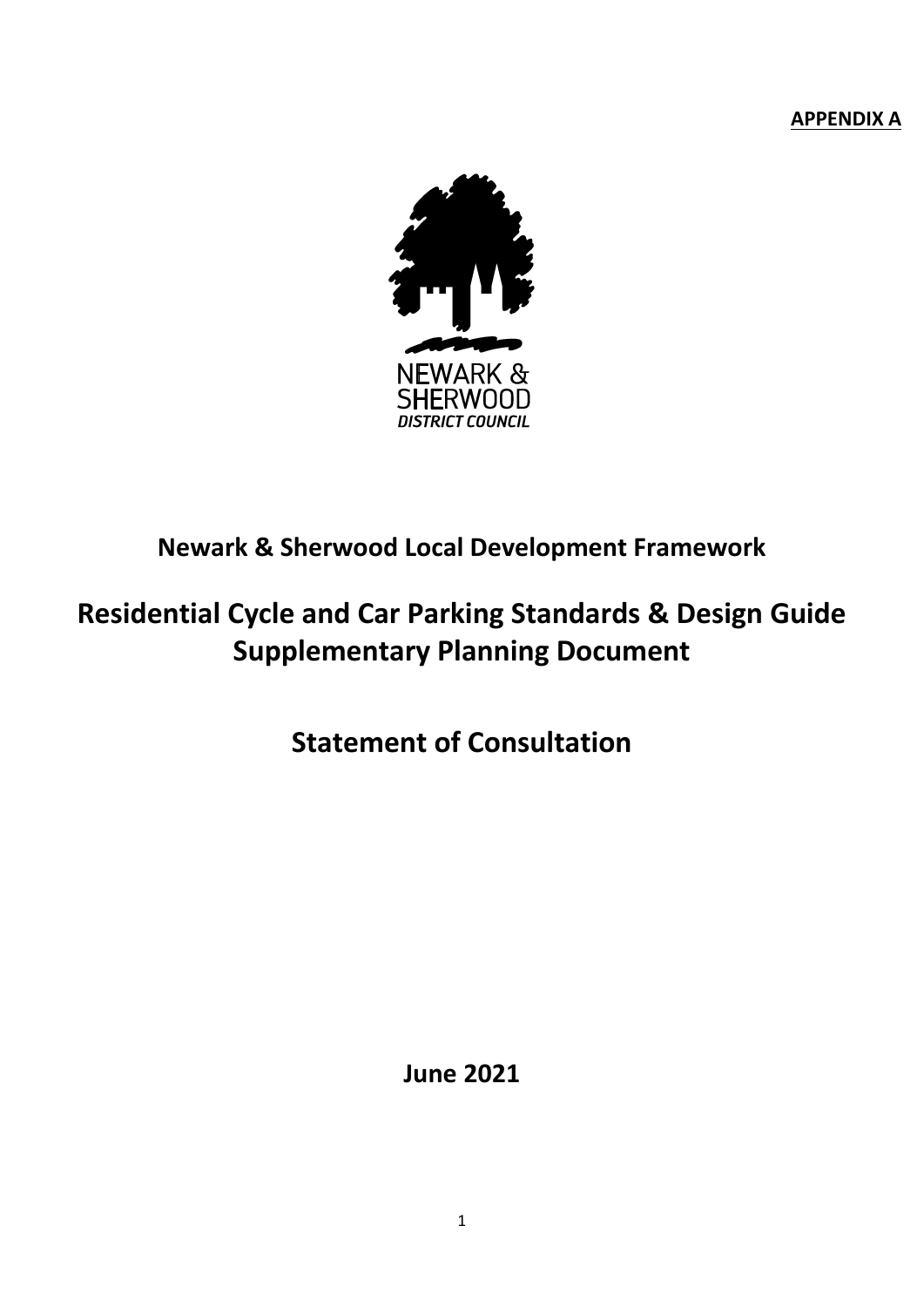## **Contents**

| 1.0        |                                                                                        |  |
|------------|----------------------------------------------------------------------------------------|--|
|            |                                                                                        |  |
| 2.0        |                                                                                        |  |
| 3.0        |                                                                                        |  |
| 4.0        |                                                                                        |  |
|            |                                                                                        |  |
|            |                                                                                        |  |
| 5.0        |                                                                                        |  |
| 6.0        |                                                                                        |  |
| 7.0        |                                                                                        |  |
| Appendix 1 |                                                                                        |  |
| Appendix 2 | Text of Email sent to statutory consultees and consultees on the Local Plan database 8 |  |
| Appendix 3 |                                                                                        |  |
| Appendix 4 |                                                                                        |  |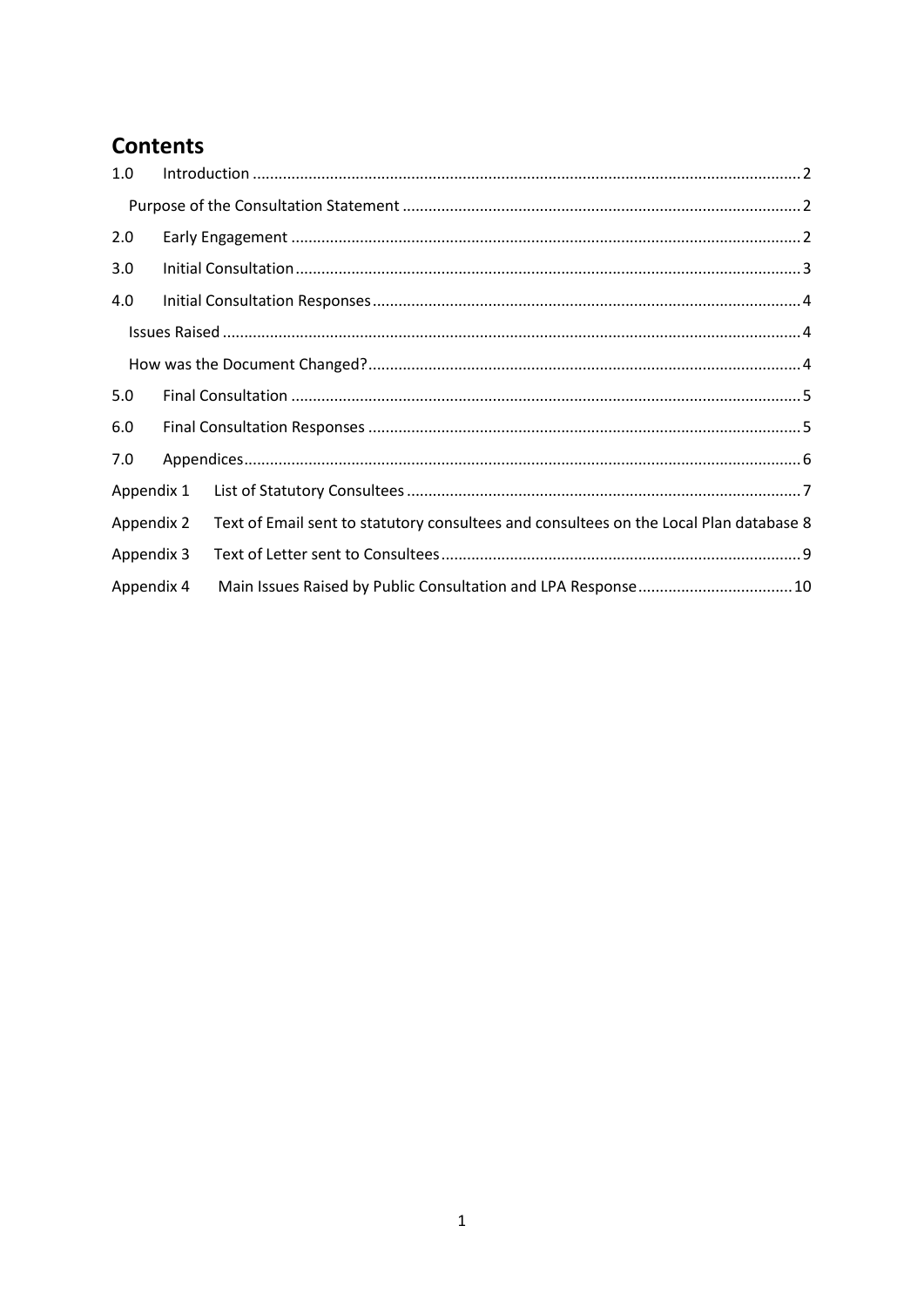### <span id="page-2-0"></span>**1.0 Introduction**

1.1 Newark & Sherwood District Council has prepared a Supplementary Planning Document ('SPD') on cycle and car parking and its design to guide new residential development that comes forward in the District. The SPD provides additional guidance to the parent policies in the Development Plan, and once adopted will be used as a material consideration for planning applications determined within the District.

### **Purpose of the Consultation Statement**

- <span id="page-2-1"></span>1.2 This Statement of Consultation sets out the consultation which was undertaken and the responses received in relation to the Residential Cycle and Car Parking Standards & Design Guide Supplementary Planning Document (Consultation Draft) in accordance with Regulation 12(a) of the Town and Country Planning (Local Planning) (England) Regulations 2012 requires that before a local planning authority adopt a supplementary planning document it must:
	- a) Prepare a statement setting out
		- i. The persons the local planning authority consulted when preparing the supplementary planning document;
		- ii. A summary of the main issues raised by those persons; and
		- iii. How those issues have been addressed in the supplementary planning document.
- 1.3 Regulation 12 (b) of the Town and Country Planning (Local Planning) (England) Regulations 2012 requires that LPAs should make the document available for a minimum of four weeks. In normal circumstances, Regulation 35(1) requires that the documents are made available by the LPA for inspection at their principal office and at such other places within their area as appropriate and published on the Council's website. However, due to the COVID-19 pandemic, the Council was unable to carry out consultation in exactly the way set out in the Council's adopted Statement of Community Involvement. Therefore the consultation has been undertaken in accordance with the 2020 Annexe of the Statement of Community Involvement.
- 1.4 This report summarises the consultation process and sets out the feedback received. These comments helped to shape the amendments made to the final draft of the SPD.

### <span id="page-2-2"></span>**2.0 Early Engagement**

- 2.1 The first draft consultation document was informed by discussions with stakeholders including other departments in the Council and Dr Stefan Kruczkowski of Urban Design Doctor Limited.
- 2.2 The first draft document was discussed at the Council's LDF Task Group on 24<sup>th</sup> August 2020 and Economic Development Committee on 9<sup>th</sup> September 2020. A second (final draft) draft of the document was discussed at the Council's LDF Task Group on  $16<sup>th</sup>$ December 2020 and Economic Development Committee on 13<sup>th</sup> January 2021.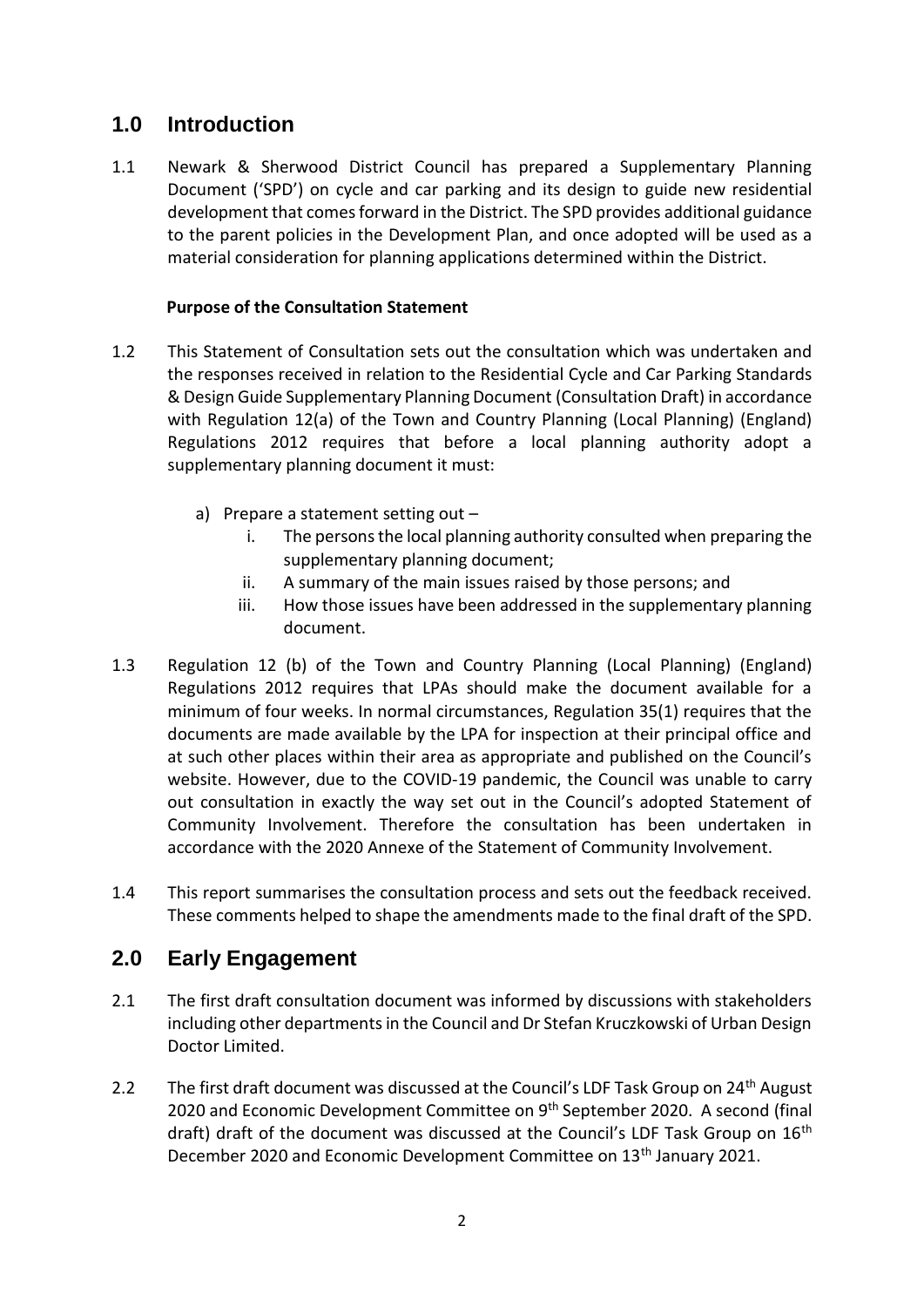2.3 Prior to consulting on the SPD, the Council screened the need for a Strategic Environmental Assessment (SEA) and / or a full Habitats Regulations Assessment to be produced. It was concluded that an SEA was not required and the SPD would not need to be subject to a full Appropriate Assessment under the Habitat Regulations.

### <span id="page-3-0"></span>**3.0 Initial Consultation**

- 3.1 The initial consultation took place between the  $17<sup>th</sup>$  September and the  $11<sup>th</sup>$ November 2020, a period of 8 weeks. A total of 30 responses were received. After the initial consultation period closed, the Council contacted a number of consultees again to ensure they had not missed the opportunity to comment.
- 3.2 Under Regulation 12 of The Town and Country Planning (Local Planning) (England) Regulations 2012, the District Council contacted various specific and general consultation bodies. An indicative list of groups is set out below and full details of the statutory consultees are included at Appendix 1.

| <b>Specific Consultees</b>        | <b>General / Other Consultation bodies</b> |
|-----------------------------------|--------------------------------------------|
| <b>Members of Parliament</b>      | <b>Housing Associations</b>                |
| <b>County Council</b>             | Developers incl. House Builders            |
| <b>Neighbouring Authorities</b>   | <b>Planning Agents</b>                     |
| Town & Parish Councils / Meetings | Members of the Public                      |
| <b>Environmental Bodies</b>       | <b>Council Members</b>                     |
| Highways England                  | <b>Council Officers</b>                    |
| <b>Network Rail</b>               |                                            |
|                                   |                                            |

- 3.2 All consultees received an email or letter by post setting out the period of consultation, where the documents could be viewed and the deadline for submitting comments (Appendix 2 & 3).
- 3.3 The Council published its Draft SPD on its website but due to the current COVID-19 Pandemic, paper copies were not made available as usual at Castle House or libraries within the District. The web page included a copy of the document and supporting Topic Paper, the Screening Report, along with a copy of the representation form, which could be filled in electronically or printed and returned. However in line with the Council's 2020 Annexe to the Statement of Community Involvement paper copies of documents could be made available on request. The Council also extended the usual consultation period of 6 weeks by a further 2 weeks.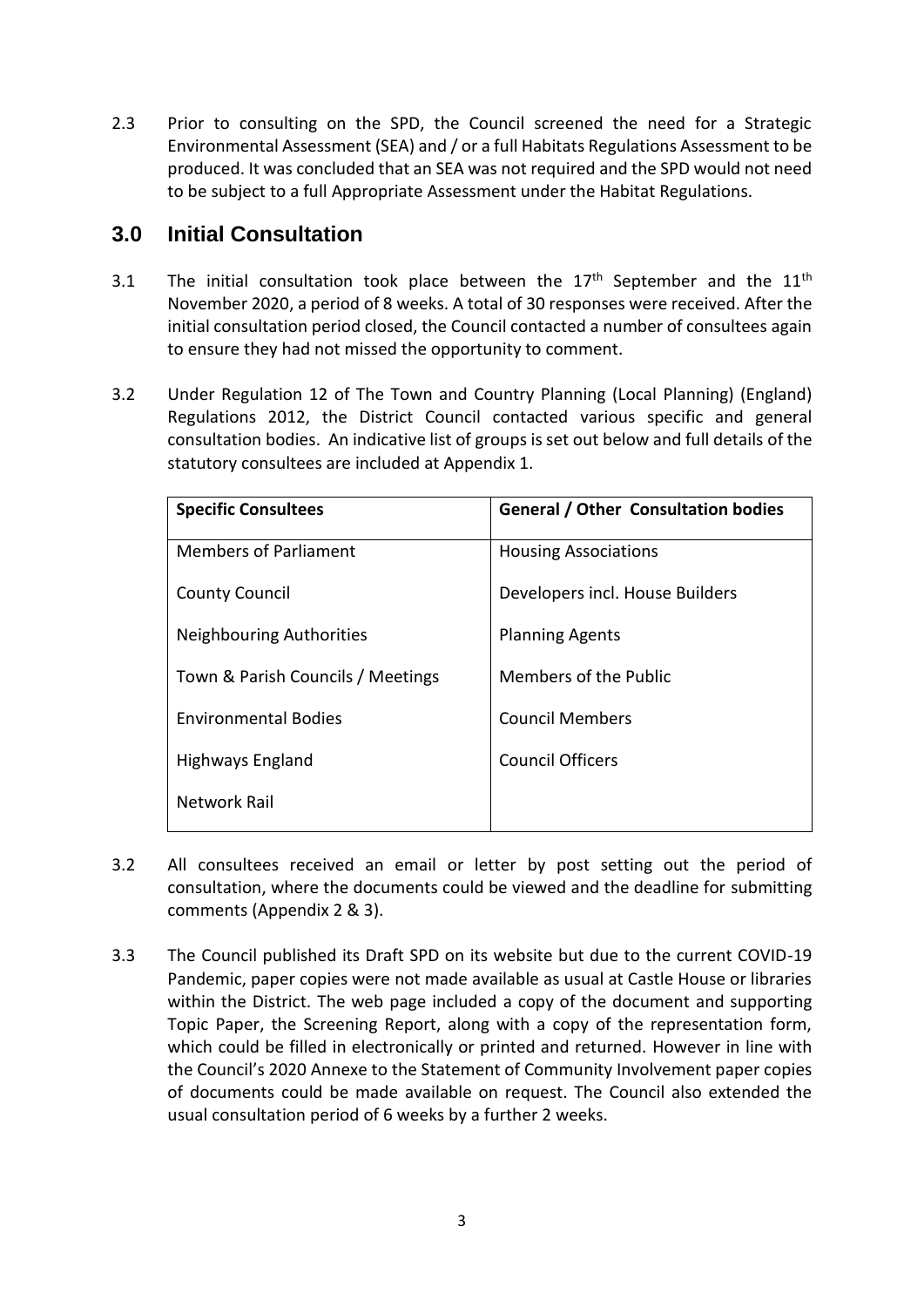- 3.4 Notices were placed in the Local Press (Newark Advertiser, Nottingham Post and the Mansfield Chad) inviting representations and information about the consultation was posted on the Council's social media platforms.
- 3.4 In response to the consultation the District Council received 30 representations and a summary of the main issues raised and how they were addressed are included at Appendix 4.

### <span id="page-4-0"></span>**4.0 Initial Consultation Responses**

- 4.1 In response to the consultation, the Council received 30 responses from individuals, groups or organisations in the first consultation which ran from  $17<sup>h</sup>$  September 2020 to 11<sup>th</sup> November 2020. This included responses from:
	- Local residents:
	- Parish Councils;
	- Statutory consultees (incl. Historic England & Trent Valley Internal Drainage Board)
	- Developers (incl. Urban & Civic, William Davis Homes and Persimmon Homes)
	- Organisations (incl. Globe Consultants & SGA LLP)
- 4.2 A summary of the responses received and the Council's response are set out in Appendix 4. There have also been a number of other minor changes, typos, presentational amendments and factual amendments / updates.

#### <span id="page-4-1"></span>**Issues Raised**

- 4.3 The keys issues raised in the representations included the following:
	- Support for parking standards to be differentiated between more categories (i.e. not just Newark Urban Area and the rest of the District);
	- Generally in agreement that garages (both integral and detached) should be counted as a parking space provided that they are of sufficient size to accommodate both a car and storage;
	- Consultees support the need for 1 bedroom dwellings to have 1 parking space provided some visitor parking can be accommodated within close proximity to smaller dwellings;
	- Support for visitor parking but generally in agreement this should not be quantified and be flexible.

#### **How was the Document Changed?**

- <span id="page-4-2"></span>4.4 A number of changes were made to the draft document to respond to the representations received. The Council's response to the consultation comments received can be viewed at Appendix 4.
- 4.5 One of the key changes to the document was the introduction of a zonal approach which better reflects local circumstances and strikes the right balance between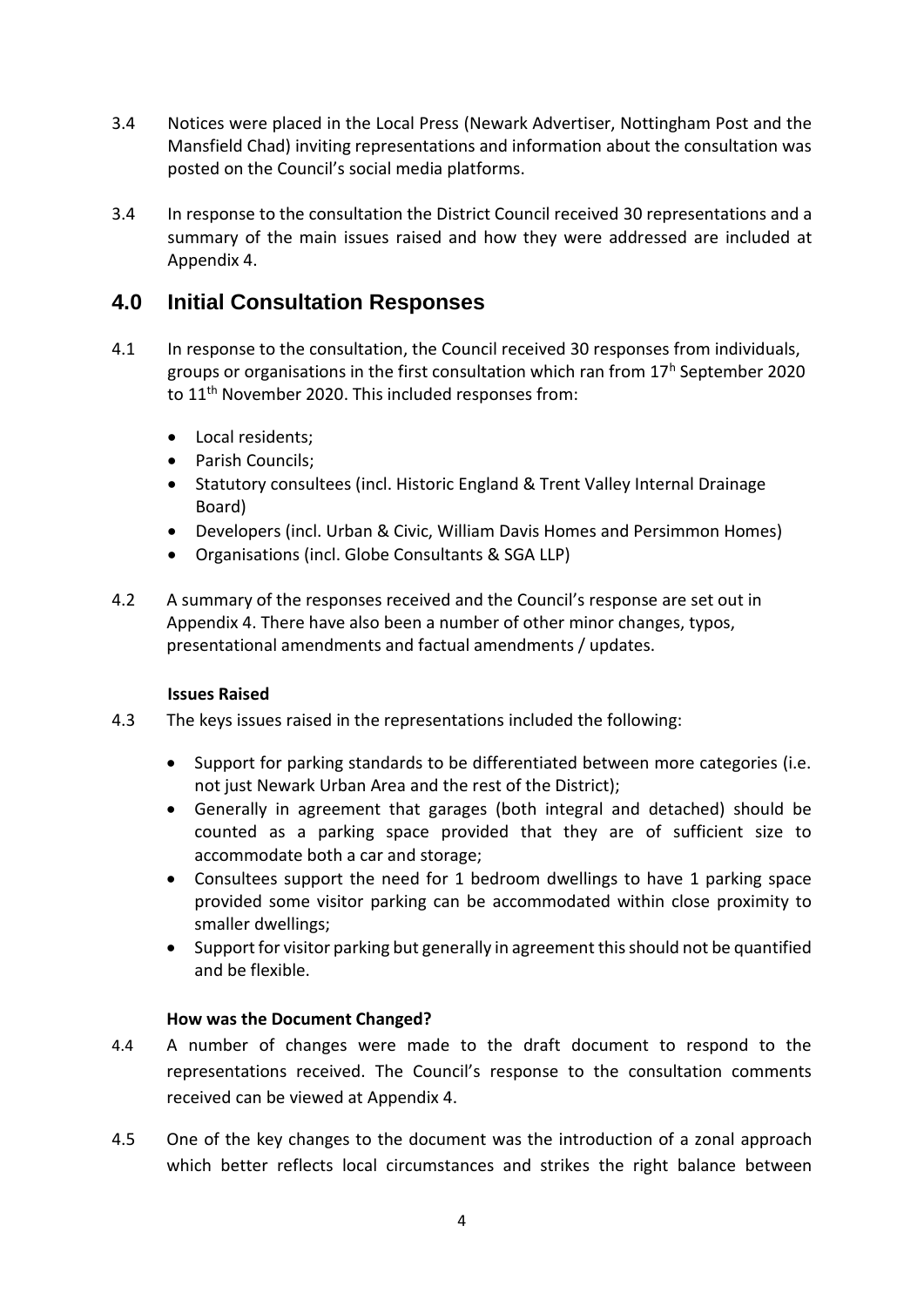providing appropriate levels of car parking spaces while also promoting sustainable forms of transport in areas of good public transport accessibility.

- 4.6 The overarching principle of the zonal approach is that residential developments located within the most sustainable locations, close to good public transport networks, local facilities and public car parks will require less parking than equivalent development in areas with lower levels of public transport accessibility. The zones are proposed as follows:
	- Newark Town Centre;
	- Inner Newark
	- Rest of Newark Urban Area
	- Service Centres (Clipstone, Ollerton & Boughton and Rainworth)
	- Rest of the District (including Southwell and Edwinstowe).
- 4.7 A detailed map of the zones in Newark Urban Area has been produced and is included within the SPD at Map 1 and 2 to enable users to clearly identify which zone an individual site is situated within.

### <span id="page-5-0"></span>**5.0 Final Consultation**

- 5.1 The final consultation took place between the  $19<sup>th</sup>$  January and  $10<sup>th</sup>$  March 2021, a period of 8 weeks. A total of 14 responses were received. The District Council contacted all consultees previously consulted and those who had responded to the initial consultation.
- 5.2 A summary of the responses received and the Council's response are set out in Appendix 5.

### <span id="page-5-1"></span>**6.0 Final Consultation Responses**

- 6.1 In response to the final consultation, the Council received 14 responses from individuals, groups or organisations in the final consultation which ran from 19<sup>th</sup> January 2021 to 10<sup>th</sup> March 2021. This included responses from:
	- Local residents:
	- Statutory consultees (incl. Historic England & Sport England)
	- Developers (incl. Urban & Civic & Persimmon Homes)
	- **•** Parish Councils
- 6.2 The same process as the initial consultation was undertaken in respect of notifying local residents and consultees and where the consultation documents were made available to view.

#### **Issued Raised**

6.3 A summary of the responses received and the LPA responses are set out in full in Appendix 5.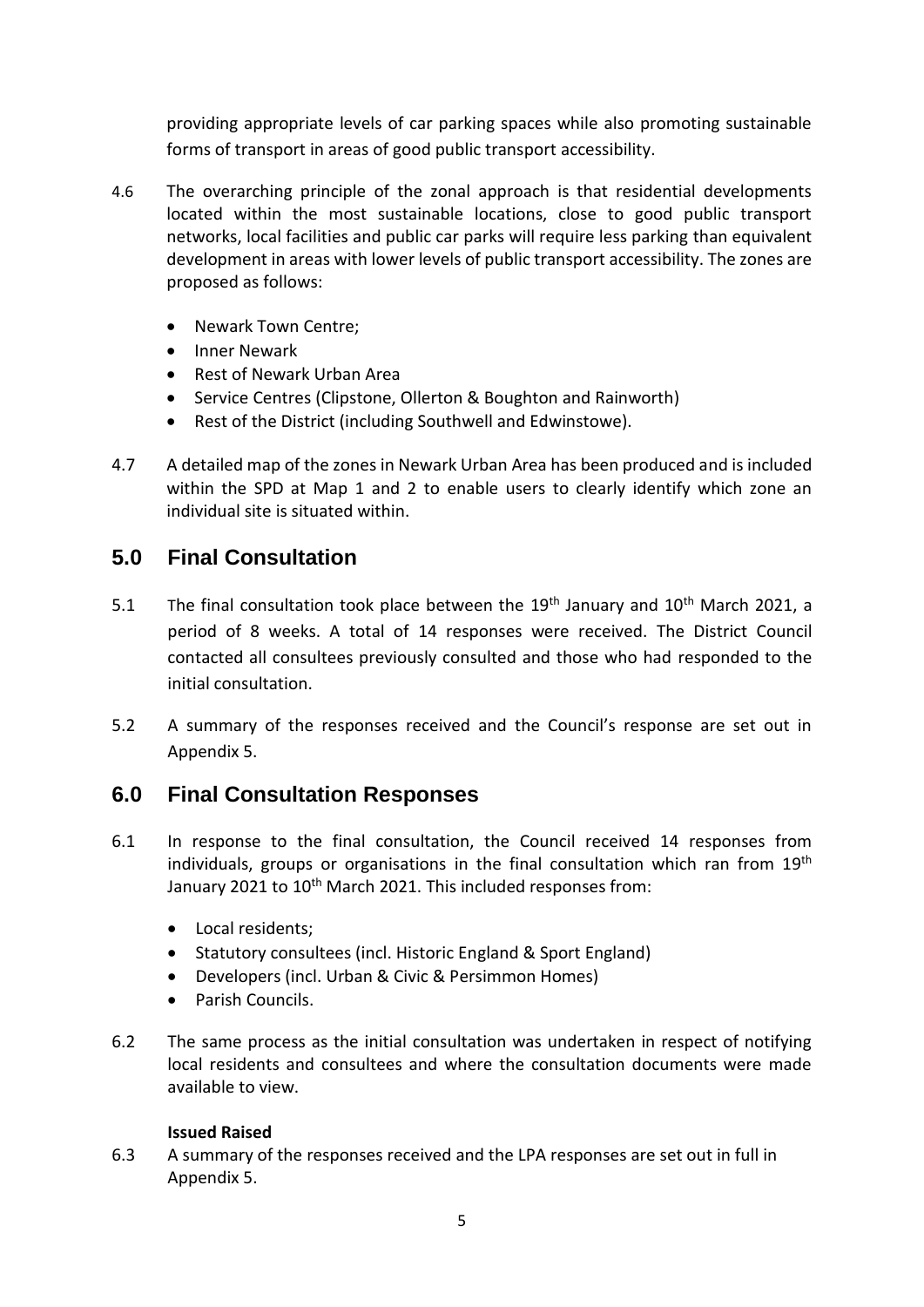#### **How had the Document Changed?**

6.4 A number of minor changes were made to the SPD, mostly typos. However, an amendment was made to the wording of Figure 4 which brought the text in line with Key Principle 2 in order to reflect the SPD's position as guidance rather than a requirement.

### <span id="page-6-0"></span>**7.0 Appendices**

Appendix 1: List of Statutory Consultees

Appendix 2: Text of Email sent to statutory consultees and consultees on the Local Plan database

Appendix 3: Text of Letter sent to statutory consultees and consultees on the Local Plan database

Appendix 4: Initial Consultations Responses and LPA Response Appendix 5: Final Consultation Responses and LPA Response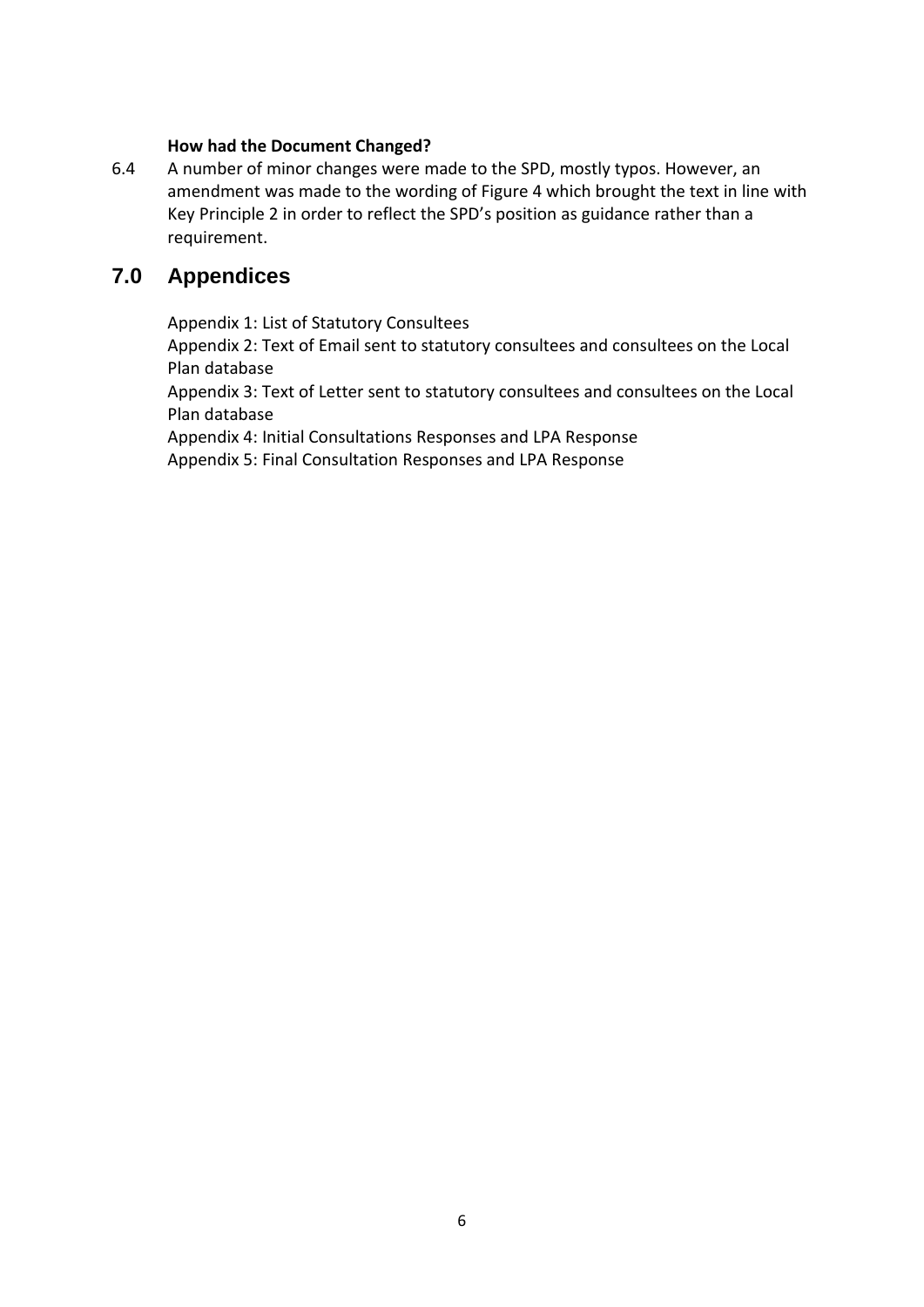# <span id="page-7-0"></span>**Appendix 1 List of Statutory Consultees**

| Organisation                                              |                                                                                      |  |  |
|-----------------------------------------------------------|--------------------------------------------------------------------------------------|--|--|
| All parish councils within the District                   | <b>All Council Members</b>                                                           |  |  |
| Age UK                                                    | Anglian Water                                                                        |  |  |
| Ashfield District Council                                 | <b>Bassetlaw District Council</b>                                                    |  |  |
| <b>British Gas</b>                                        | <b>BT</b>                                                                            |  |  |
| The Coal Authority                                        | Central Lincolnshire Joint Planning Unit<br>(Lincoln, North Kesteven & West Lindsey) |  |  |
| <b>East Midlands Chamber</b>                              | <b>EE Customer Services</b>                                                          |  |  |
| <b>Environment Agency</b>                                 | Campaign to Protect Rural England                                                    |  |  |
| Gedling Borough Council                                   | <b>Historic England</b>                                                              |  |  |
| Highways England                                          | Homes England                                                                        |  |  |
| <b>Home Builders Federation</b>                           | Lincolnshire County Council                                                          |  |  |
| Leicestershire County Council                             | Melton Borough Council                                                               |  |  |
| <b>Mansfield District Council</b>                         | <b>Members of Parliament</b>                                                         |  |  |
| <b>National Trust</b>                                     | <b>National Grid</b>                                                                 |  |  |
| Natural England                                           | Newark & Sherwood Clinical Commissioning<br>Group                                    |  |  |
| Network Rail                                              | Newark & Sherwood District Council Planning<br>Development                           |  |  |
| Newark & Sherwood Community &<br><b>Voluntary Service</b> | Nottinghamshire County Council                                                       |  |  |
| Nottinghamshire Coalition for Disabled<br>Persons         | Nottinghamshire Police                                                               |  |  |
| Nottinghamshire Fire & Rescue                             | Nottinghamshire Wildlife Trust                                                       |  |  |
| O <sub>2</sub>                                            | Rushcliffe Borough Council                                                           |  |  |
| Severn Trent Water                                        | South Kesteven District Council                                                      |  |  |
| <b>Three Customer Services</b>                            | Trent Valley Internal Drainage Board                                                 |  |  |
| Vodaphone                                                 | <b>Western Power Distribution</b>                                                    |  |  |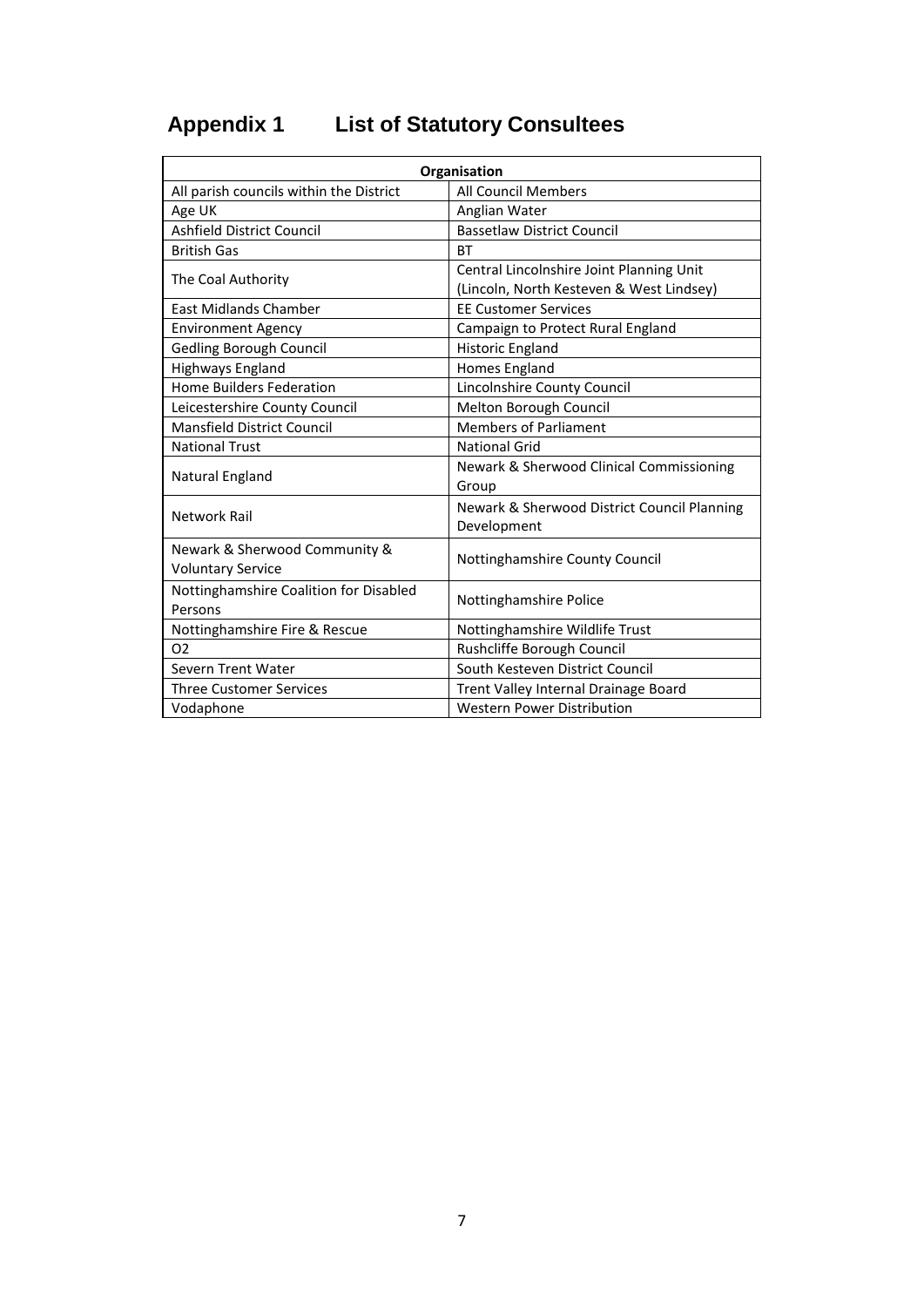### <span id="page-8-0"></span>**Appendix 2 Text of Email sent to statutory consultees and consultees on the Local Plan database**

Dear Consultee,

#### **Public Consultation on the Draft Residential Cycle and Car Parking Standards & Design Guide Supplementary Planning Document ('SPD') 2020**

The Council has published the Draft Residential Cycle and Car Parking Standards & Design Guide SPD for an eight week period of consultation commencing on  $17<sup>th</sup>$  September 2020 until  $11<sup>th</sup>$  November 2020. The SPD will set out the parking standards and design principles for parking in new residential developments in the District. This encapsulates both car and cycle parking and will apply when considering planning applications for new residential developments.

The Council is seeking views from local residents, landowners, developers, town and parish councils, registered housing providers and other interested stakeholders. The SPD can be accessed at <https://www.newark-sherwooddc.gov.uk/spd/>

There are a number of ways you can comment on the Draft SPD:

- 1. Email: simply fill in the electronic Comments Form and return it to [planningpolicy@nsdc.info:](mailto:planningpolicy@nsdc.info) or
- 2. Post: fill in a copy of the Comments Form and return it to:

Planning Policy Newark and Sherwood District Council Castle House Great North Road Newark Nottinghamshire NG24 1BY

**The closing date for comments is 5:15pm on 11th November 2020.**

Regards,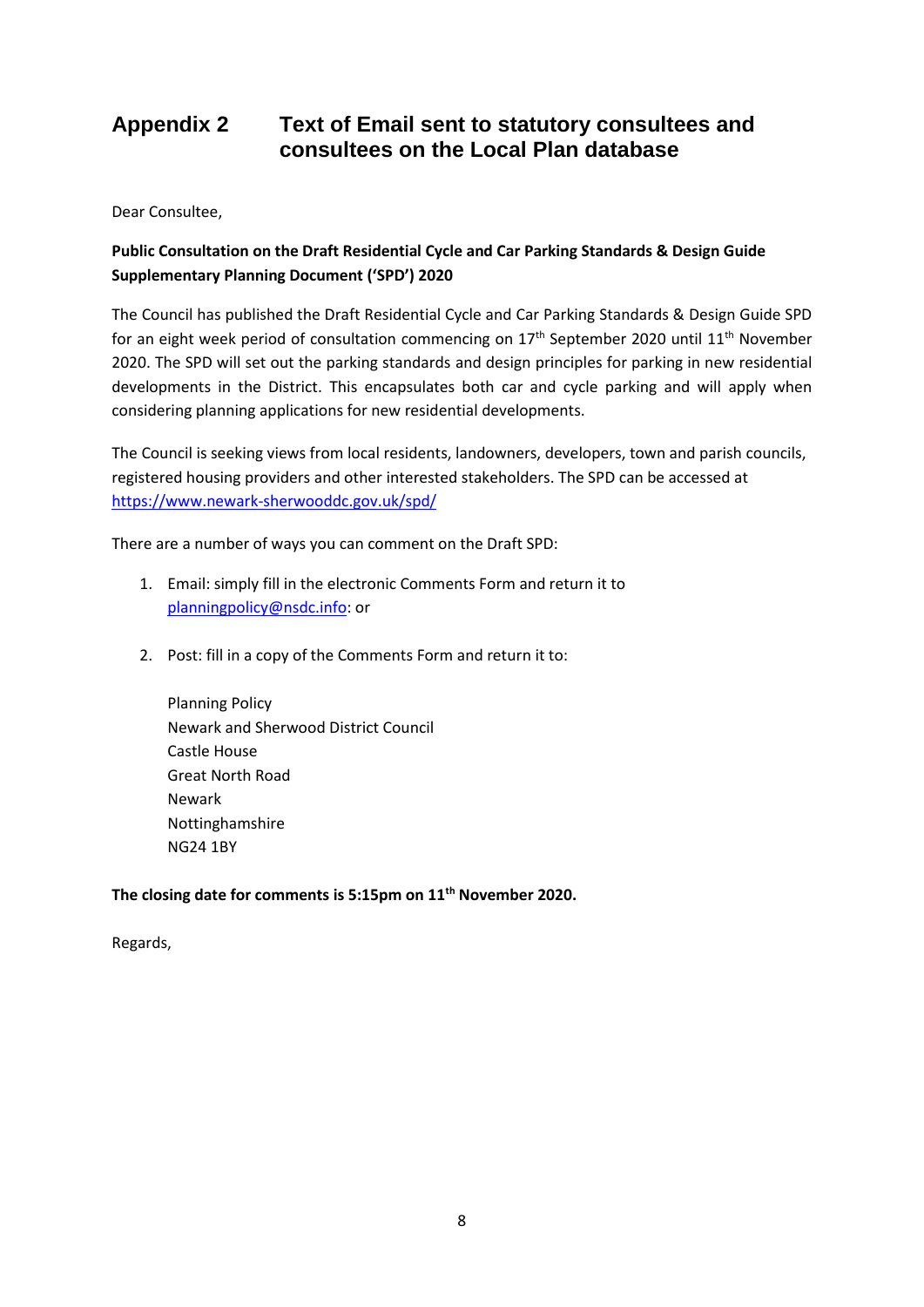### <span id="page-9-0"></span>**Appendix 3 Text of Letter sent to Consultees**

Dear Consultee,

#### **CONSULTATION ON NEWARK & SHERWOOD LOCAL DEVELOPMENT FRAMEWORK – RESIDENTIAL CYCLE AND CAR PARKING STANDARDS & DESIGN GUIDE SUPPLEMENTARY PLANNING DOCUMENT ('SPD')**

I am writing to let you know that the official consultation period on the Residential Cycle and Car Parking Standards & Design Guide SPD will take place between September  $17<sup>th</sup>$  2020 and November  $11<sup>th</sup>$  2020. The SPD will set out the parking standards and design principles for parking in new residential developments in the District. This encapsulates both car and cycle parking and will apply when considering planning applications for new residential developments.

The SPD and a response questionnaire can be viewed on the Council's website at [https://www.newark](https://www.newark-sherwooddc.gov.uk/planningpolicy/spd/)[sherwooddc.gov.uk/planningpolicy/spd/.](https://www.newark-sherwooddc.gov.uk/planningpolicy/spd/) Due to the COVID-19 pandemic, there will be no hard copy kept at the Council offices and as a result the period of consultation has been extended by a further two weeks.

If you have any questions in the meantime please do not hesitate to contact me.

Yours sincerely,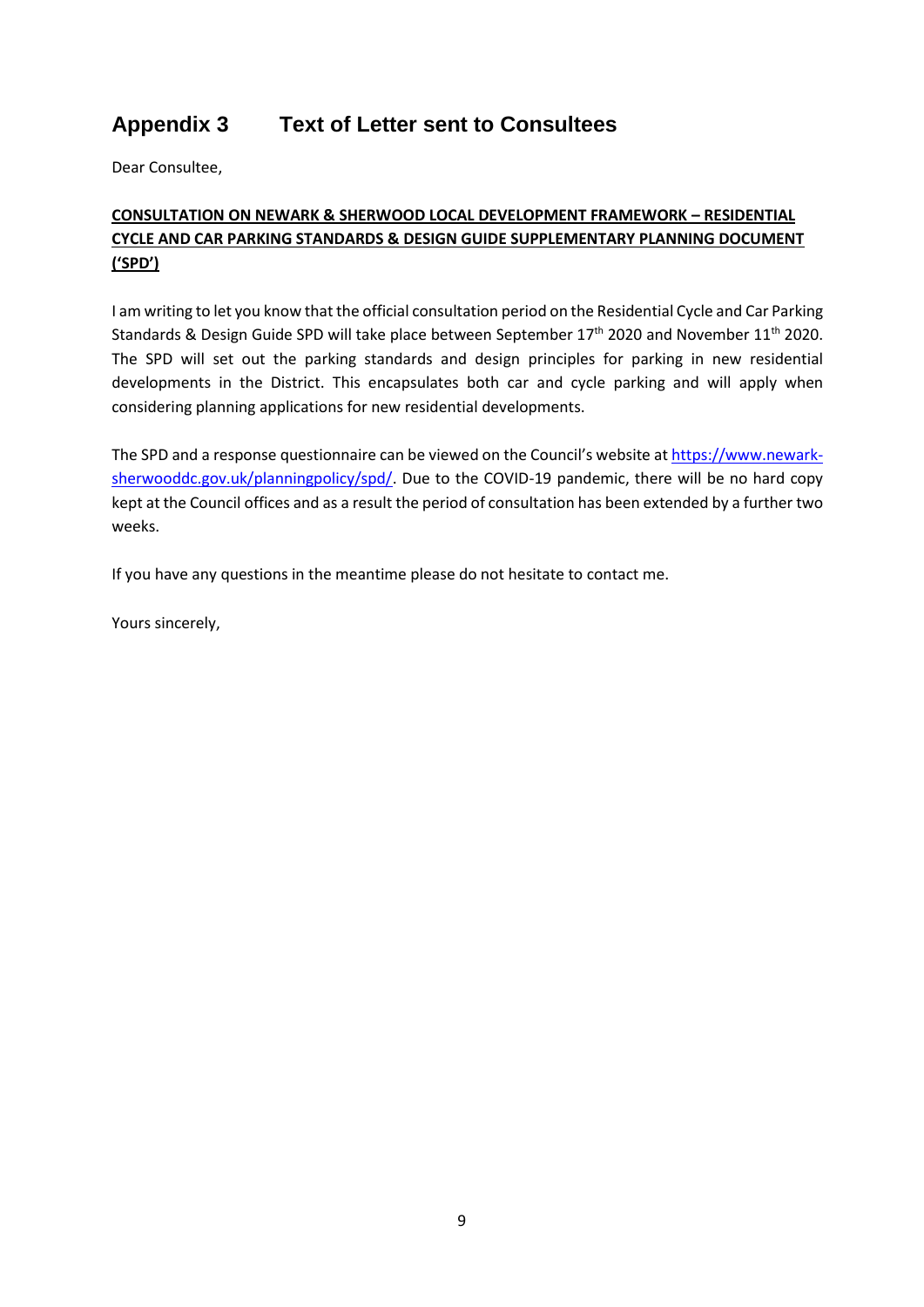### **Appendix 4 Main Issues Raised by Initial Public Consultation and LPA Response**

Each of the questions are set out below. Responses are summarised and the Council has responded to each comment directly in the table below. The consultation responses summary does not include the personal details of private individuals.

**Question 1: Do you agree with the proposed role and scope of the Residential Cycle and Car Parking Standards & Design Guide SPD? Please provide further comment if there is anything you would change in relation to the proposed role and scope of the SPD.**

<span id="page-10-0"></span>

| <b>Respondent ID / Organisation</b>           | <b>Summary of Comment</b>                                                                                                                             | <b>Response / Action</b>                                                                                                                                                                                                                              |
|-----------------------------------------------|-------------------------------------------------------------------------------------------------------------------------------------------------------|-------------------------------------------------------------------------------------------------------------------------------------------------------------------------------------------------------------------------------------------------------|
| 001 / Resident of South Muskham               | Agrees with proposed role and scope of the SPD.                                                                                                       | The support for the proposed role and scope of the SPD is welcomed.                                                                                                                                                                                   |
| 006 / Collingham Parish Council               | Agrees with proposed role and scope of the SPD. It is a<br>good base document as the District moves forward<br>and for future development.            | The support for the proposed role and scope of the SPD is welcomed.                                                                                                                                                                                   |
| 007 / Resident of Sutton on Trent             | Agrees in principle. The consultee points to the need<br>of parking standards to take into account the location                                       | The support for the proposed role and scope of the SPD is welcomed.                                                                                                                                                                                   |
|                                               | of new builds, the nature of new builds (such as infill)<br>and the width of old roads and where public service<br>buildings impact within an estate. | The draft SPD does take into account the location of new residential<br>development and different types of residential development (including<br>redevelopment and reuse of existing buildings) but this will be made<br>clearer within the document. |
|                                               |                                                                                                                                                       | The width of roads and impact on public service buildings is outside the<br>scope of the SPD.                                                                                                                                                         |
| 008 / Trent Valley Internal Drainage<br>Board | Generally agrees with the proposed role and scope of<br>the SPD.                                                                                      | The support for the proposed role and scope of the SPD is welcomed.                                                                                                                                                                                   |
| 012 / TOWN-PLANNING.CO.UK                     | Parking Standards is supported in principle but not in<br>its current form.                                                                           | The support for parking standards in principle is welcomed.                                                                                                                                                                                           |
|                                               | The consultee does not agree with the desire to<br>encourage electric vehicle charging points in new                                                  | The Council would like to reiterate this is Guidance, not policy. The<br>encouragement of EVCP's is consistent with the requirements of National                                                                                                      |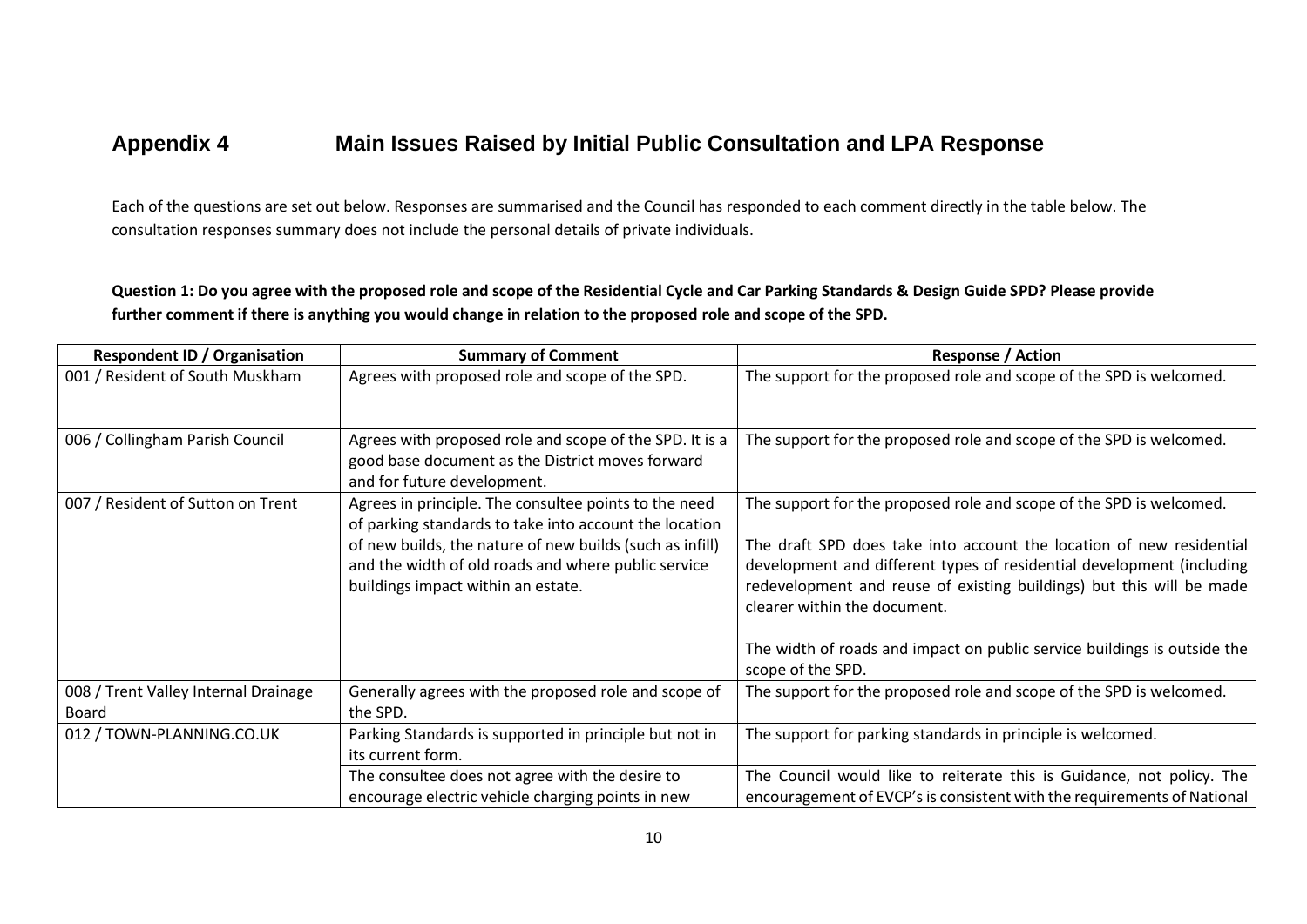| <b>Respondent ID / Organisation</b> | <b>Summary of Comment</b>                                                                                                           | <b>Response / Action</b>                                                                                                                                                                                                                                                                                                                                                                                                                                                                                                                                                                                                                                                                                                                                                                                                                                                                                                                                |
|-------------------------------------|-------------------------------------------------------------------------------------------------------------------------------------|---------------------------------------------------------------------------------------------------------------------------------------------------------------------------------------------------------------------------------------------------------------------------------------------------------------------------------------------------------------------------------------------------------------------------------------------------------------------------------------------------------------------------------------------------------------------------------------------------------------------------------------------------------------------------------------------------------------------------------------------------------------------------------------------------------------------------------------------------------------------------------------------------------------------------------------------------------|
|                                     | development and believes it adds an unnecessary<br>financial burden and introduces new policies outside<br>of the Development Plan. | Policy in Paragraph 105 and 110 of the NPPF. Changes to Building<br>Regulations requiring electric charging points are anticipated early in<br>2021 and in light of this we think the Guidance is appropriate. NSDC have<br>spoken with a number of providers of electric charging points to ascertain<br>whether there is financial burden as a consequence of encouraging this.<br>The findings are as follows:                                                                                                                                                                                                                                                                                                                                                                                                                                                                                                                                       |
|                                     |                                                                                                                                     | EV Charging Solutions provide a domestic wall mounted charger<br>(mode 3 at 7kW [fast charging]) for £400-£550. The cost of<br>installation is additional. They have advised where a charging<br>point is unviable, dummy units can be installed for c£50. This<br>means the front can be removed and a charger fitted in its place<br>by future occupants.<br>EON - £875 per charging point including installation. This<br>excludes the Government scheme discount and is the cost for<br>individual dwellings, not the price if bulk bought.<br>British Gas - £961 per charging point including installation. This<br>$\bullet$<br>excludes the Government scheme discount and is the cost for<br>individual dwellings, not the price if bulk bought.<br>Scottish Power - £899 per charging point including installation.<br>This excludes the Government scheme discount and is the cost<br>for individual dwellings, not the price if bulk bought. |
|                                     |                                                                                                                                     | The Council believe that charging points should be encouraged for all new<br>homes, but in the event that meeting the full requirement would render<br>the development unviable, a requirement to install a dummy charger will<br>be encouraged. This will not add a financial burden and the text in the<br>SPD shall be updated to reflect this.                                                                                                                                                                                                                                                                                                                                                                                                                                                                                                                                                                                                      |
|                                     | The issue of viability has not been addressed in<br>respect of electric vehicle charging points and cycle<br>parking.               | The Council believes the cost of additional equipment (i.e. charging<br>points and cycle storage) is modest. The implications from the design<br>guidance represents recognised good urban design principles taken for<br>the most part from Building for a Healthy Life, a recognised standard. We                                                                                                                                                                                                                                                                                                                                                                                                                                                                                                                                                                                                                                                     |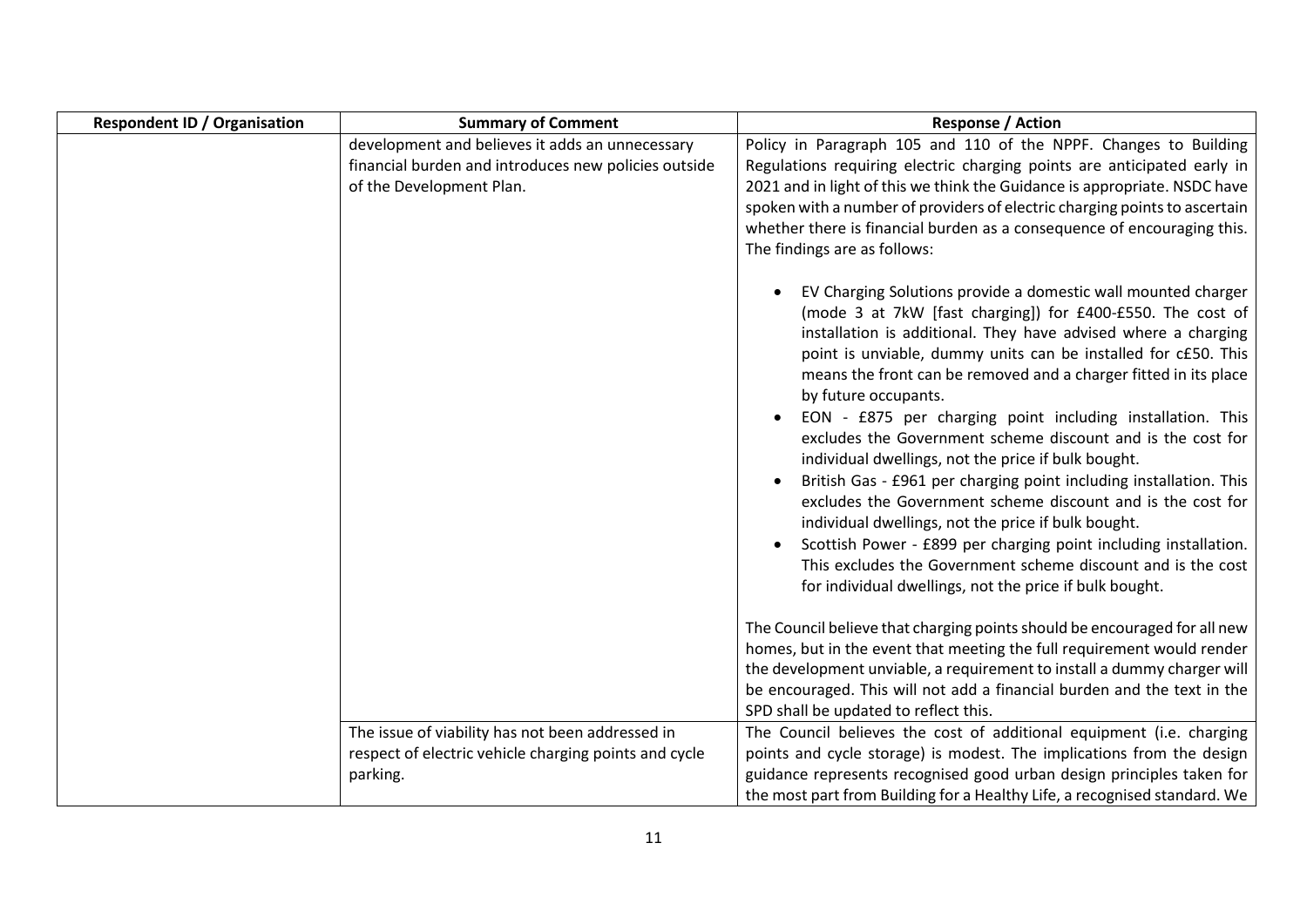| <b>Respondent ID / Organisation</b> | <b>Summary of Comment</b>                                                                                                                                         | <b>Response / Action</b>                                                                                                                                                                                                                                                                                                                                                                                                                                                                                                                                                                                                                                                                                                                                                                                                                                                      |
|-------------------------------------|-------------------------------------------------------------------------------------------------------------------------------------------------------------------|-------------------------------------------------------------------------------------------------------------------------------------------------------------------------------------------------------------------------------------------------------------------------------------------------------------------------------------------------------------------------------------------------------------------------------------------------------------------------------------------------------------------------------------------------------------------------------------------------------------------------------------------------------------------------------------------------------------------------------------------------------------------------------------------------------------------------------------------------------------------------------|
|                                     |                                                                                                                                                                   | do not consider that their implementation should cause an issue in<br>viability terms as it is incumbent on applicants to demonstrate high<br>standards or design and layout in order to satisfy DM5, SP7 as well as<br>Paragraphs 110 and 124 of the NPPF. It is advised that applicants factor<br>in the need to meet these high standards from the outset.                                                                                                                                                                                                                                                                                                                                                                                                                                                                                                                 |
|                                     | The consultee believes the provision of one electric<br>vehicle charging point per dwelling in the event of<br>unallocated parking spaces is excessive.           | This guidance is in accordance with the Government's 2019 consultation<br>on "Electric vehicle chargepoints in residential and non-residential<br>buildings" which is understood to become implemented in spring 2021.<br>The Government are seeking to phase out petrol and diesel fuelled<br>vehicles by 2035 thus strengthening the need to provide facilities for<br>alternatively fuelled vehicles will become a requirement as demand<br>grows exponentially.                                                                                                                                                                                                                                                                                                                                                                                                           |
|                                     | The consultee believes the SPD fails to recognise that<br>Western Power do not have capacity in the network<br>to accommodate charging points in new development. | Western Power provides an online 'EV Capacity Map' which has assessed<br>the available capacity at each site and have represented this as a generic<br>level of EV Charging Capacity. It explains that for the lowest level ('some<br>capacity available') management of charging may need to be considered<br>but it is only expected to be a reactive solution in certain cases whilst<br>Western Power create additional capacity. This map identifies that there<br>are 459 sub stations in the District, and of these 388 have either 'capacity<br>available' or 'extensive capacity available'. Only 15% have 'some capacity<br>available'. Therefore it is considered that there is sufficient capacity in<br>the network to accommodate charging points in new developments.<br>https://www.westernpower.co.uk/smarter-networks/electric-<br>vehicles/ev-capacity-map |
|                                     | Parking Standards proposed are contrary to Paragraph<br>105 of the NPPF.                                                                                          | The Council consider the parking standards are compliant with Paragraph<br>105 of the NPPF, this is outlined in Appendix 2.                                                                                                                                                                                                                                                                                                                                                                                                                                                                                                                                                                                                                                                                                                                                                   |
|                                     | The consultee believes the testing of case studies in<br>respect of parking standards should not just be purely<br>arithmetical.                                  | Comments noted. The Council have assessed each case study based on<br>its design and layout alongside its assessment the quantity of parking<br>standards.                                                                                                                                                                                                                                                                                                                                                                                                                                                                                                                                                                                                                                                                                                                    |
| 013 / Fernwood Parish Council       | Agrees with proposed role and scope of the SPD.                                                                                                                   | The support for the proposed role and scope of the SPD is welcomed.                                                                                                                                                                                                                                                                                                                                                                                                                                                                                                                                                                                                                                                                                                                                                                                                           |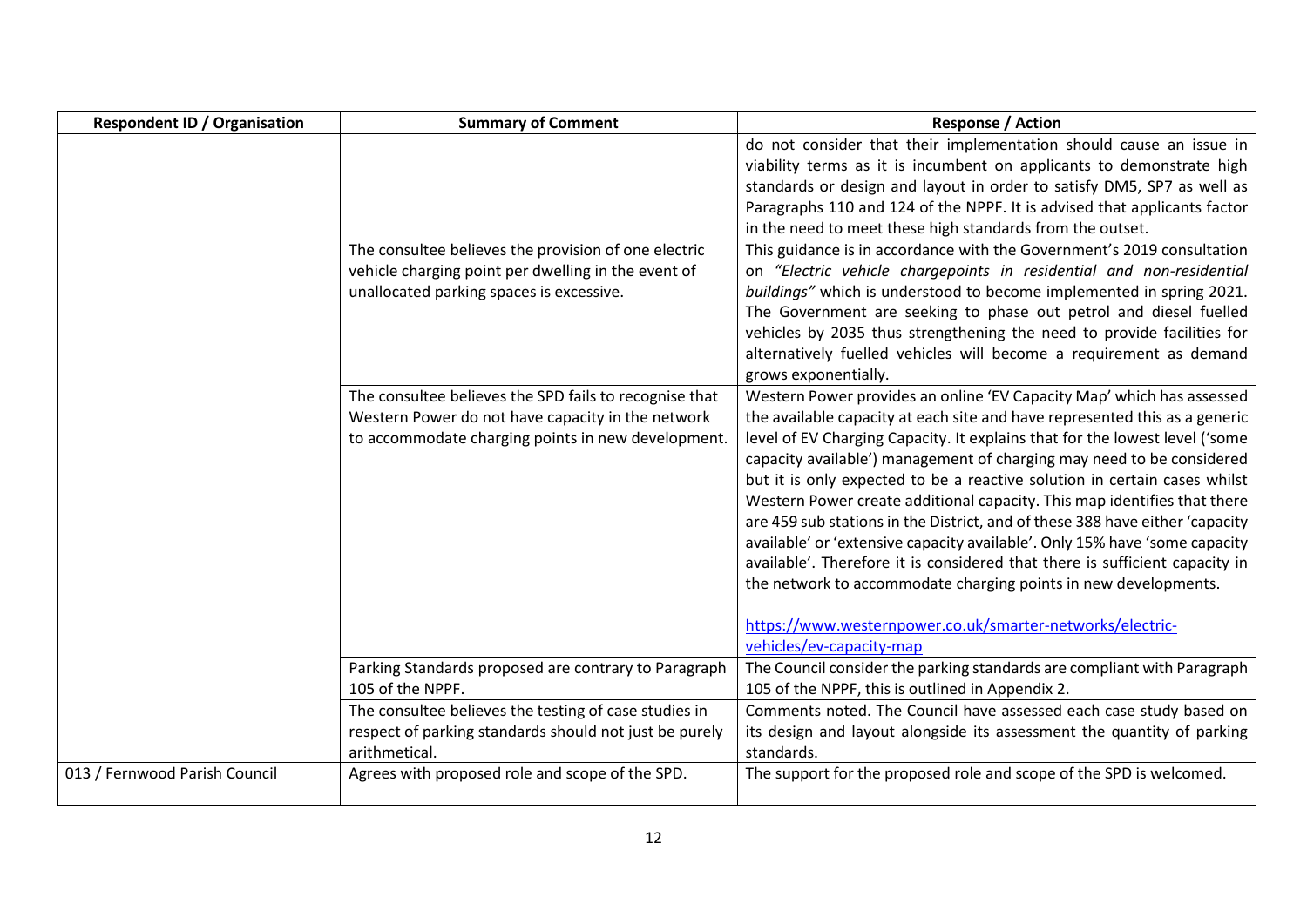| <b>Respondent ID / Organisation</b>    | <b>Summary of Comment</b>                                                                                                                                                                                                                                            | <b>Response / Action</b>                                                                                                                                                                                                                                                                                                                                                                                                                                                                                                                                                                                                                                             |
|----------------------------------------|----------------------------------------------------------------------------------------------------------------------------------------------------------------------------------------------------------------------------------------------------------------------|----------------------------------------------------------------------------------------------------------------------------------------------------------------------------------------------------------------------------------------------------------------------------------------------------------------------------------------------------------------------------------------------------------------------------------------------------------------------------------------------------------------------------------------------------------------------------------------------------------------------------------------------------------------------|
|                                        |                                                                                                                                                                                                                                                                      |                                                                                                                                                                                                                                                                                                                                                                                                                                                                                                                                                                                                                                                                      |
| 015 / Historic England                 | Agrees with the proposed role and scope of the SPD.<br>The content at present would provide opportunities<br>for enhancing places, particularly Conservation Areas<br>where parking and street clutter can affect one's<br>appreciation of the character of an area. | The support for the proposed role and scope of the SPD is welcomed.                                                                                                                                                                                                                                                                                                                                                                                                                                                                                                                                                                                                  |
| 016 / Persimmon Homes East<br>Midlands | The consultee believes the SPD cannot be lawfully<br>adopted as such and falls outside the scope of<br>Regulation 5 (1) (a) (i), (ii) and (iv) of the Town and<br>Country Planning (Local Planning) (England)<br>Regulations 2012.                                   | The Council believes the SPD fully meets the Regulations. See appended<br>Table for full details.                                                                                                                                                                                                                                                                                                                                                                                                                                                                                                                                                                    |
|                                        | The SPD will introduce significant new burdens of new<br>development which have significant impact on<br>viability and should be examined as part of the local<br>plan adoption process.                                                                             | The Council believes the cost of additional equipment (i.e. charging<br>points and cycle storage) is modest. The implications from the design<br>guidance represents recognised good urban design principles taken for<br>the most part from Building for a Healthy Life, a recognised standard. We<br>do not consider that their implementation should cause an issue in<br>viability terms as it is incumbent on applicants to demonstrate high<br>standards or design and layout in order to satisfy DM5, SP7 as well as<br>Paragraphs 110 and 124 of the NPPF. It is advised that applicants factor<br>in the need to meet these high standards from the outset. |
|                                        | The consultee believes the Topic Paper fails to<br>consider all factors in paragraph 105 of the NPPF.                                                                                                                                                                | The Council consider the parking standards are compliant with Paragraph<br>105 of the NPPF. See appendix 2.                                                                                                                                                                                                                                                                                                                                                                                                                                                                                                                                                          |
|                                        | The level of encouraged cycle parking provision is<br>excessive.                                                                                                                                                                                                     | The level of encouraged cycle parking is aimed at encouraging ownership<br>and use of cycles. There should be opportunity for cycle storage for both<br>those community on cycles and those who cycle recreationally. It is<br>reasonable to assume that most households who cycle, particularly<br>families, will own one bike per family member. The guidance allows some<br>flexibility in the number of cycle parking spaces in certain situations (i.e.<br>site specific constraints such as change of use proposals)                                                                                                                                           |
|                                        | The design principles in Key Principle 2 are too<br>prescriptive and will result in indistinguishable and<br>repetitive design.                                                                                                                                      | Key Principle 2 is built on the principles of Building for a Healthy Life<br>which is a recognised urban design standard, and one endorsed by the<br>National Design Guide as a key reference, which seeks to create places                                                                                                                                                                                                                                                                                                                                                                                                                                          |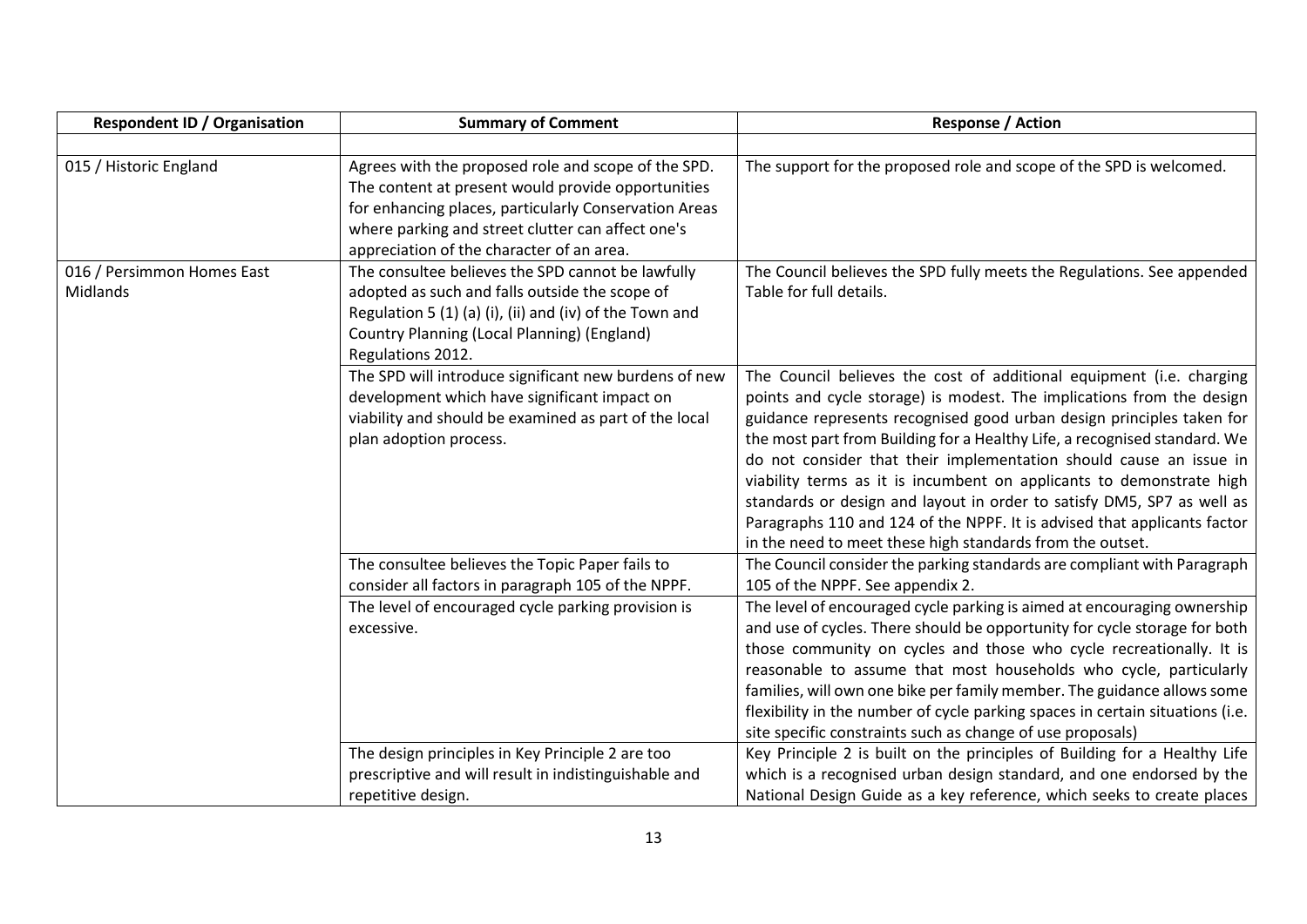| <b>Respondent ID / Organisation</b> | <b>Summary of Comment</b>                             | <b>Response / Action</b>                                                                                         |
|-------------------------------------|-------------------------------------------------------|------------------------------------------------------------------------------------------------------------------|
|                                     |                                                       | that are better for people by making more attractive places with well-                                           |
|                                     |                                                       | designed streets and well-integrated car parking.                                                                |
|                                     | Key Principle 2 will reduce the number of dwellings   | The overriding objective of the planning system is to deliver sustainable                                        |
|                                     | that can be accommodated on site and is contrary to   | development and achieving high standards of design and layout is key to                                          |
|                                     | the NPPF as it does not result in an effective use of | this objective. Housing developments should be both well designed and                                            |
|                                     | land.                                                 | fit for purpose. Paragraph 124 of the NPPF states that the creation of high                                      |
|                                     |                                                       | quality buildings and places is fundamental to what the planning and                                             |
|                                     |                                                       | development process should achieve. Paragraph 127 outlines that                                                  |
|                                     |                                                       | developments should function well and add to the overall quality of the                                          |
|                                     |                                                       | area. It should also be noted that land provided for parking measures                                            |
|                                     |                                                       | which aren't fit for purpose (such as driveways / garages too narrow and                                         |
|                                     |                                                       | rear parking courts which aren't used) is an ineffective use of land.                                            |
|                                     |                                                       | Therefore there should be a balance between effective use of land and                                            |
|                                     |                                                       | developments which are fit for purpose and well-designed because the<br>NPPF should be read as a whole document. |
|                                     |                                                       |                                                                                                                  |
|                                     |                                                       | The Council has allocated land with an estimated capacity (at generally                                          |
|                                     |                                                       | either 40dph in Newark and 30dph elsewhere) which greatly exceeds its                                            |
|                                     |                                                       | objectively assessed need. It is also noted the Council has a five year land                                     |
|                                     |                                                       | supply so there is no existing or anticipated shortage of land for meeting                                       |
|                                     |                                                       | identified housing needs in respect of Paragraph 123 of the NPPF and the                                         |
|                                     |                                                       | Council do not consider this to be relevant. In addition, there are three                                        |
|                                     |                                                       | allocations which are included as case studies which delivered well in                                           |
|                                     |                                                       | excess of this which demonstrates there is scope to improve the overall                                          |
|                                     |                                                       | design of schemes but still meet the Council's objectively assessed need.                                        |
|                                     |                                                       | Notwithstanding a number of case studies provided a higher number of                                             |
|                                     |                                                       | parking spaces than the recommended standards require, these were                                                |
|                                     |                                                       | just not the most effective parking solutions.                                                                   |
|                                     |                                                       |                                                                                                                  |
|                                     |                                                       |                                                                                                                  |
|                                     |                                                       |                                                                                                                  |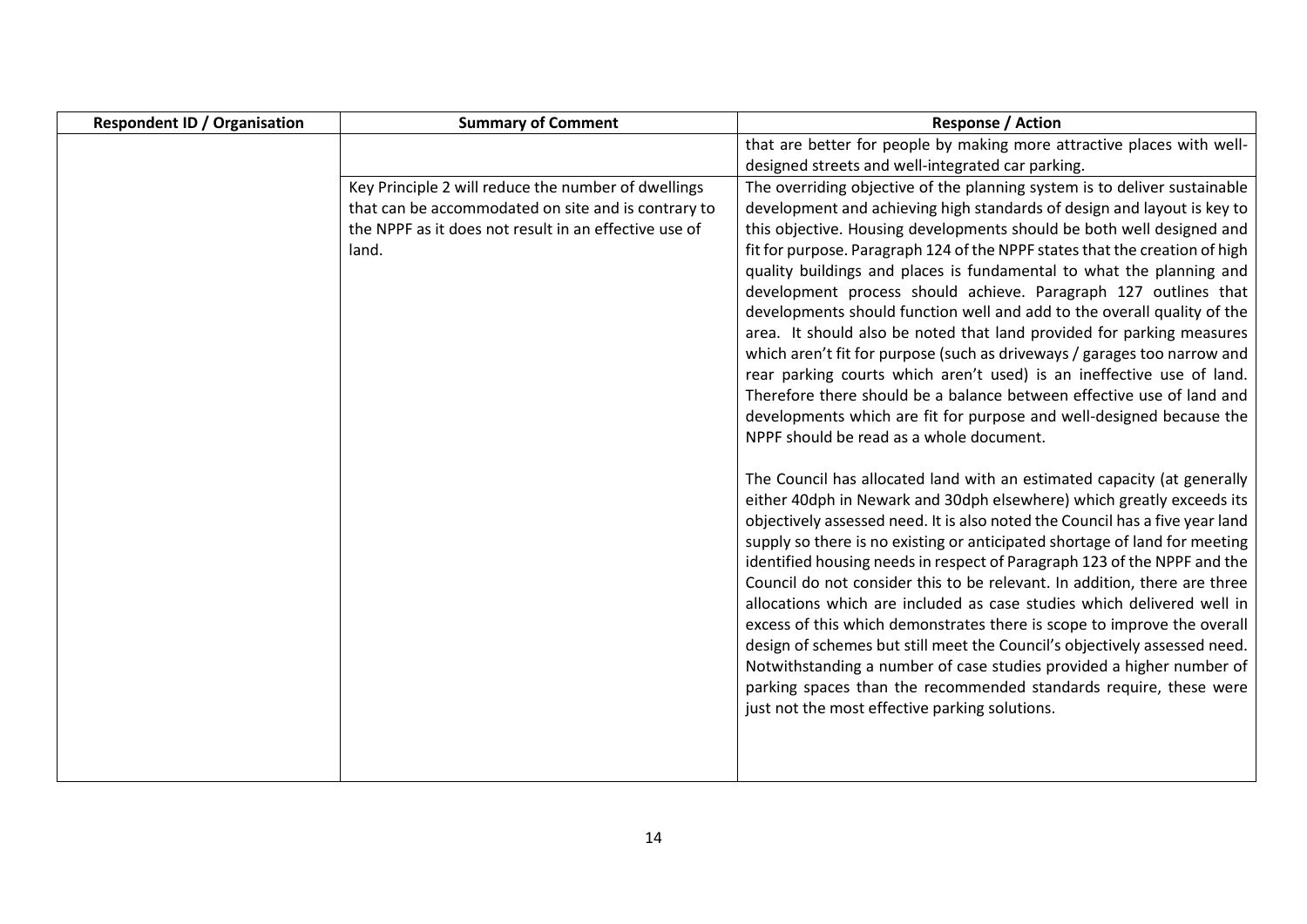| <b>Respondent ID / Organisation</b> | <b>Summary of Comment</b>                                                                                    |                                                                                                                                       | <b>Response / Action</b> |                         |                                                                     |
|-------------------------------------|--------------------------------------------------------------------------------------------------------------|---------------------------------------------------------------------------------------------------------------------------------------|--------------------------|-------------------------|---------------------------------------------------------------------|
|                                     |                                                                                                              |                                                                                                                                       | Wellow Road,<br>Ollerton | Ridgeway,<br>Farnsfield | Nottingham<br>Road,                                                 |
|                                     |                                                                                                              |                                                                                                                                       |                          |                         | Southwell                                                           |
|                                     |                                                                                                              | No. of Dwellings<br>Allocated                                                                                                         | 125                      | 35                      | 30                                                                  |
|                                     |                                                                                                              | No. of Dwellings<br><b>Built</b>                                                                                                      | 147                      | 60                      | 34                                                                  |
|                                     |                                                                                                              |                                                                                                                                       |                          |                         |                                                                     |
|                                     | The consultee believes that electric vehicle charging                                                        | Only a consultation has yet occurred (closed October 2019), the outcome                                                               |                          |                         |                                                                     |
|                                     | points will be required through Building Regulations<br>and inclusion in the SPD is surplus to requirements. | has yet to be announced. The Council considers it is important to<br>encourage provision for EVCP's until a time where the Government |                          |                         |                                                                     |
|                                     |                                                                                                              | makes them mandatory.                                                                                                                 |                          |                         |                                                                     |
| 024 / Persimmon Homes Nottingham    | Agrees with proposed role of the Parking Standards                                                           | Comments noted. The Council believes the SPD fully complies with the                                                                  |                          |                         |                                                                     |
|                                     | but the consultee believes the SPD cannot be lawfully                                                        | Regulations. See Appendix 4a for details.                                                                                             |                          |                         |                                                                     |
|                                     | adopted as such and falls outside the scope of                                                               |                                                                                                                                       |                          |                         |                                                                     |
|                                     | Regulation 5 (1) (a) (i), (ii) and (iv) of the Town and                                                      |                                                                                                                                       |                          |                         |                                                                     |
|                                     | <b>Country Planning (Local Planning) (England)</b><br>Regulations 2012.                                      |                                                                                                                                       |                          |                         |                                                                     |
| 025 / Southwell Town Council        | Agrees with proposed role and scope of the SPD.                                                              | The support for the proposed role and scope of the SPD is welcomed.                                                                   |                          |                         |                                                                     |
| 028 / Globe Consultants             | Is pleased that the SPD has been produced but is                                                             | Comments noted. The Council only wish to pursue parking standards for                                                                 |                          |                         |                                                                     |
|                                     | confused as to why it does not cover non-residential                                                         | residential development at the current time. The Highway's Authority is                                                               |                          |                         |                                                                     |
|                                     | development. Nottinghamshire Highway Design Guide                                                            | due to adopt a new Highway Design Guide in early 2021 which will                                                                      |                          |                         |                                                                     |
|                                     | is out of date and refers to old standards.                                                                  | address non-residential development.                                                                                                  |                          |                         |                                                                     |
| 029 / SGA LLP                       | Agrees in principle but has concerns that an over                                                            | Comments noted. The SPD has been amended to include more parking                                                                      |                          |                         |                                                                     |
|                                     | provision of spaces would result in over dominance.                                                          | standards (Newark Town Centre, Inner Newark, Rest of NUA, Service                                                                     |                          |                         |                                                                     |
|                                     |                                                                                                              | Centres and Rest of District), when assessed against the case studies, in                                                             |                          |                         |                                                                     |
|                                     |                                                                                                              | a number of cases the case studies provided a greater level of parking                                                                |                          |                         |                                                                     |
|                                     |                                                                                                              | than that recommended. Therefore the Council do not believe this to be<br>a concern.                                                  |                          |                         |                                                                     |
|                                     | Increasing size of parking spaces will have a negative                                                       | Comments noted. This increase is in line with the recommendation from                                                                 |                          |                         |                                                                     |
|                                     | impact.                                                                                                      |                                                                                                                                       |                          |                         | the Highways Authority. The reason being is that a standard parking |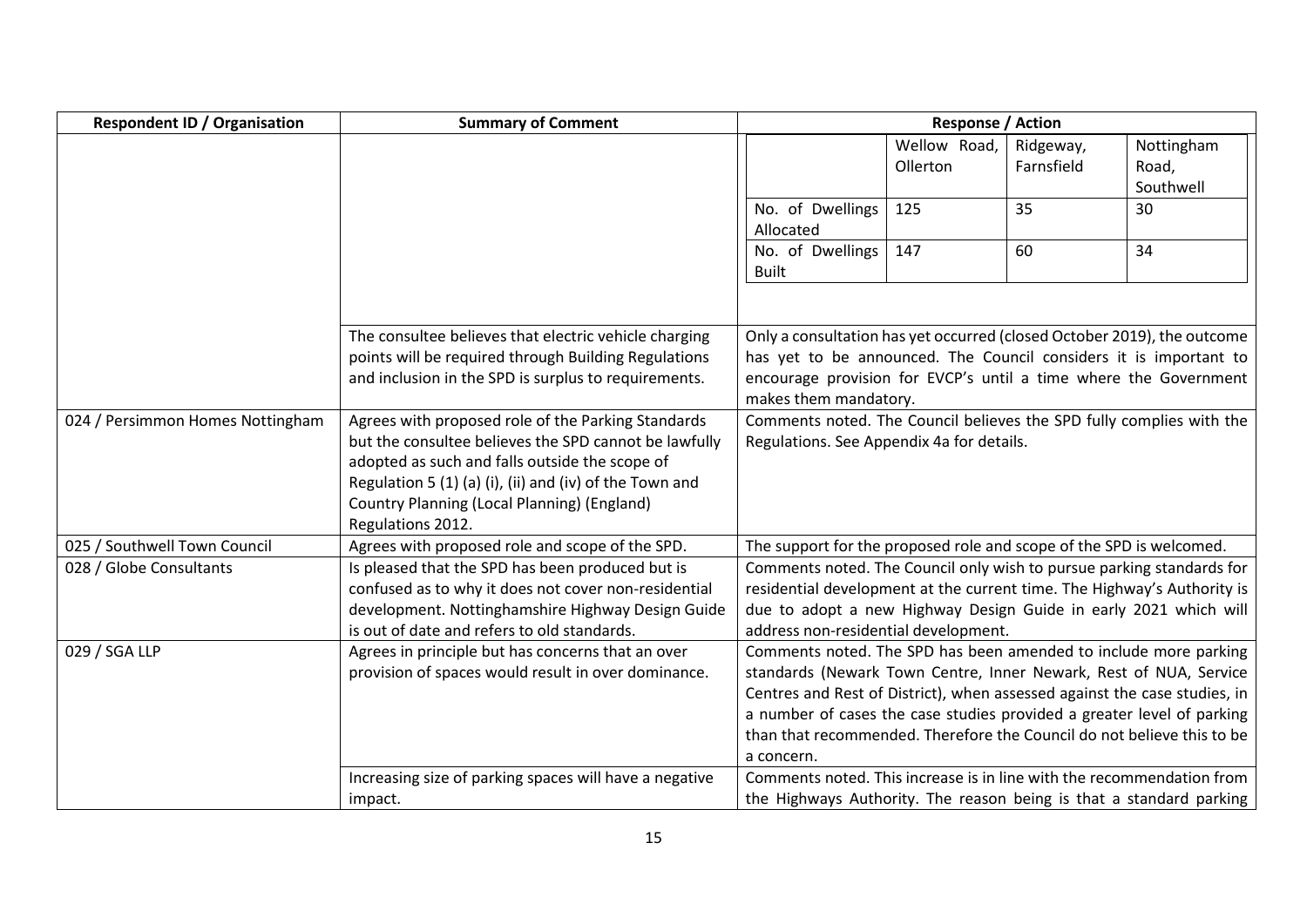| <b>Respondent ID / Organisation</b>        | <b>Summary of Comment</b>                                                                                                                                                                                              | <b>Response / Action</b>                                                                                                                                                                                                                                                                                                                                                                                                                                                                                                                                                                                                                                                                                                                                                                                                                                                                                                                                                                                                                                   |
|--------------------------------------------|------------------------------------------------------------------------------------------------------------------------------------------------------------------------------------------------------------------------|------------------------------------------------------------------------------------------------------------------------------------------------------------------------------------------------------------------------------------------------------------------------------------------------------------------------------------------------------------------------------------------------------------------------------------------------------------------------------------------------------------------------------------------------------------------------------------------------------------------------------------------------------------------------------------------------------------------------------------------------------------------------------------------------------------------------------------------------------------------------------------------------------------------------------------------------------------------------------------------------------------------------------------------------------------|
|                                            |                                                                                                                                                                                                                        | space in a car park is 2.4m. This is usually between other spaces. The<br>average width of a car is c1.8m plus mirrors so on average you would<br>have 0.6m between vehicles to open a door and enter or exit a car. On a<br>driveway you would not be able to reasonably get out of an average car<br>parking within a 2.4m wide space if between walls or you would likely<br>need to step onto the garden if open plan. It would also be unlikely to<br>provide sufficient passage to the side of a vehicle given that, in in<br>accordance with Regulation 5 of 'The Road Vehicles (Construction and<br>Use) (Amendment) (No. 4) Regulations 2005', mirrors may project up to<br>200m beyond the overall width of a car, so another 0.4m as usually on<br>both sides. At 3.0m you would have room to comfortably open a car door<br>and walk down the side of the vehicle. Parking spaces need to be fit for<br>purpose and convenient for the homeowner. The Topic Paper (Case<br>Studies) highlights that where drives are narrow, on street parking |
|                                            | Advice in Key Principle 2 could potentially result in the<br>need to provide a distance of 8m between dwellings in<br>a typical 3 bed semi-detached arrangement to<br>accommodate the requirement vehicles.            | becomes more frequent.<br>The Council believes that there are a variety of parking solutions which<br>can be used in line with best practice contained in Building for a Healthy<br>Life. The parking standards have also been amended (standards (Newark<br>Town Centre, Inner Newark, Rest of NUA, Service Centres and Rest of<br>District) and in all cases except Rest of the District, only two spaces are<br>required, this could be in the form of frontage parking.                                                                                                                                                                                                                                                                                                                                                                                                                                                                                                                                                                                |
| 030 / Barton Willmore c/o Urban &<br>Civic | The consultee supports the role and scope of the Draft<br>SPD and confirm that they do not challenge anything<br>in principle. However they do suggest amendments to<br>be considered (see additional comments below). | Comments are welcomed and noted.                                                                                                                                                                                                                                                                                                                                                                                                                                                                                                                                                                                                                                                                                                                                                                                                                                                                                                                                                                                                                           |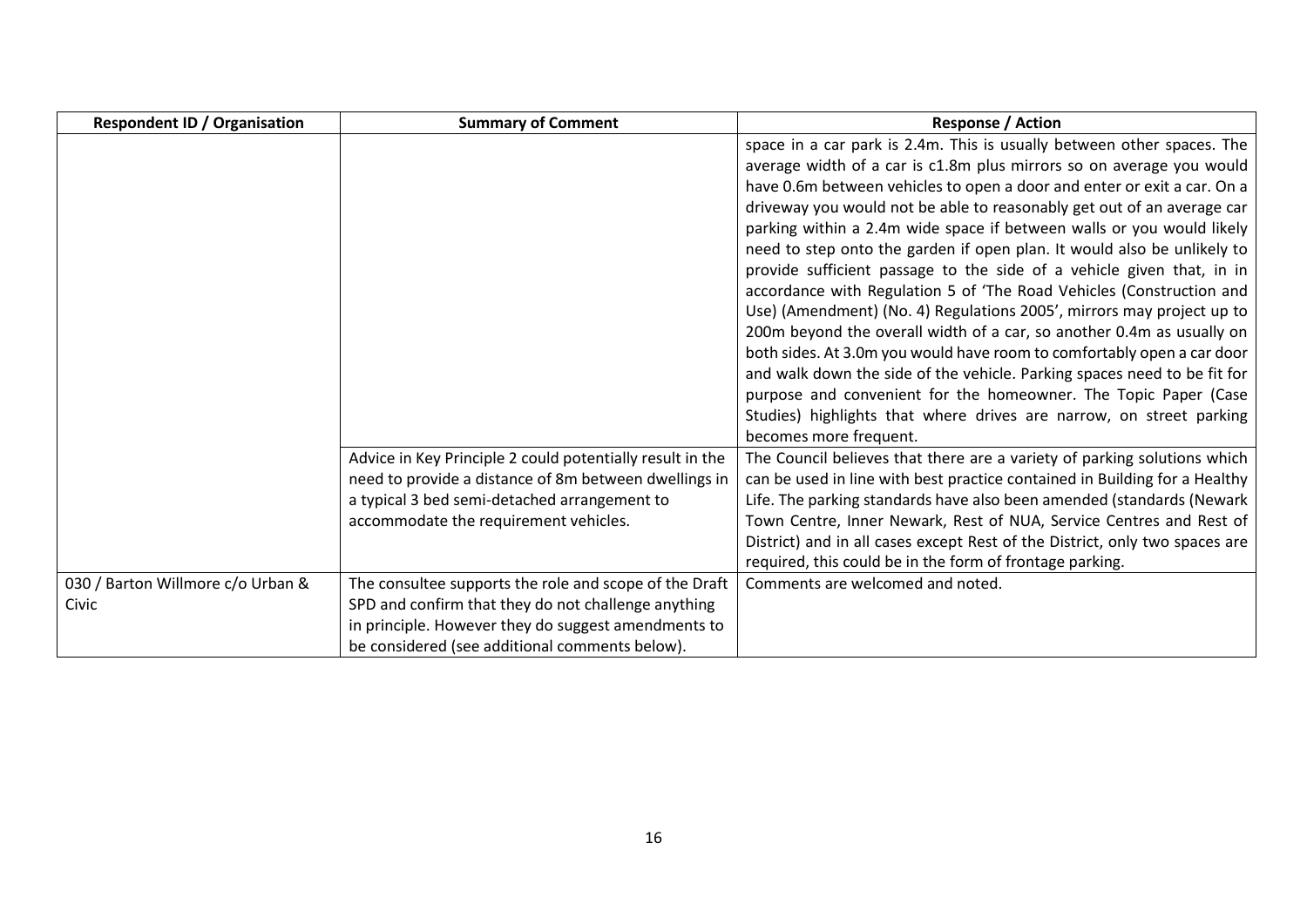**Question 2: Does the SPD provide sufficiently clear guidance on what will be sought in relation to parking on new residential development? Please provide further comment if there is anything you would change in relation to the clarity of the document.**

| <b>Respondent ID / Organisation</b>  | <b>Summary of Comment</b>                            | <b>Response / Action</b>                                                     |
|--------------------------------------|------------------------------------------------------|------------------------------------------------------------------------------|
| 001 / Resident in South Muskham      | It goes a long way to supply clear guidance but each | Comments noted. There is sufficient flexibility in the SPD to allow for this |
|                                      | application should be based on its own merits.       | where appropriate.                                                           |
| 006 / Collingham Parish Council      | Agrees the SPD provides clear guidance but can't be  | Comments noted.                                                              |
|                                      | certain until implementation begins.                 |                                                                              |
| 007 / Resident in Sutton on Trent    | The consultee believes estate roads are not wide     | Comments noted. The width of the carriageway is the responsibility of        |
|                                      | enough for visitor parking which causes displaced    | the Highways Authority (Nottinghamshire County Council) and falls            |
|                                      | parking frustrating road users.                      | outside the scope of this SPD.                                               |
| 008 / Trent Valley Internal Drainage | Agrees that the SPD provides sufficiently clear      | The comments are welcomed and noted.                                         |
| Board                                | guidance on what will be sought.                     |                                                                              |
| 012 / TOWN-PLANNING.CO.UK            | The consultee believes the SPD has a number on       | Key Principle 2 is built on the principles of Building for a Healthy Life    |
|                                      | incompatible factors including discouraging tandem   | which is a recognised urban design standard, and one endorsed by the         |
|                                      | parking, large amounts of frontage parking and rear  | National Design Guide as a key reference, which seeks to create places       |
|                                      | parking courts.                                      | that are better for people by making more attractive places with well-       |
|                                      |                                                      | designed streets and well-integrated car parking. There are a variety of     |
|                                      |                                                      | parking solutions available to developers without encouraging on street      |
|                                      |                                                      | parking and Building for a Healthy Life provides a number of examples of     |
|                                      |                                                      | good parking solutions. However, further illustrations are to be provided    |
|                                      |                                                      | in the document to demonstrate this is more detail.                          |
|                                      | The consultee believes increasing the width of a     | Comments noted. This increase is in line with the recommendation from        |
|                                      | parking space from 2.4m to 3m has a significant      | the Highways Authority. The reason being is that a standard parking          |
|                                      | impact on schemes and viability has not been         | space in a car park is 2.4m. This is usually between other spaces. The       |
|                                      | assessed.                                            | average width of a car is c1.8m plus mirrors so on average you would         |
|                                      |                                                      | have 0.6m between vehicles to open a door and enter or exit a car. On a      |
|                                      |                                                      | driveway you would not be able to reasonably get out of an average car       |
|                                      |                                                      | parking within a 2.4m wide space if between walls or you would likely        |
|                                      |                                                      | need to step onto the garden if open plan. It would also be unlikely to      |
|                                      |                                                      | provide sufficient passage to the side of a vehicle given that, in in        |
|                                      |                                                      | accordance with Regulation 5 of 'The Road Vehicles (Construction and         |
|                                      |                                                      | Use) (Amendment) (No. 4) Regulations 2005', mirrors may project up to        |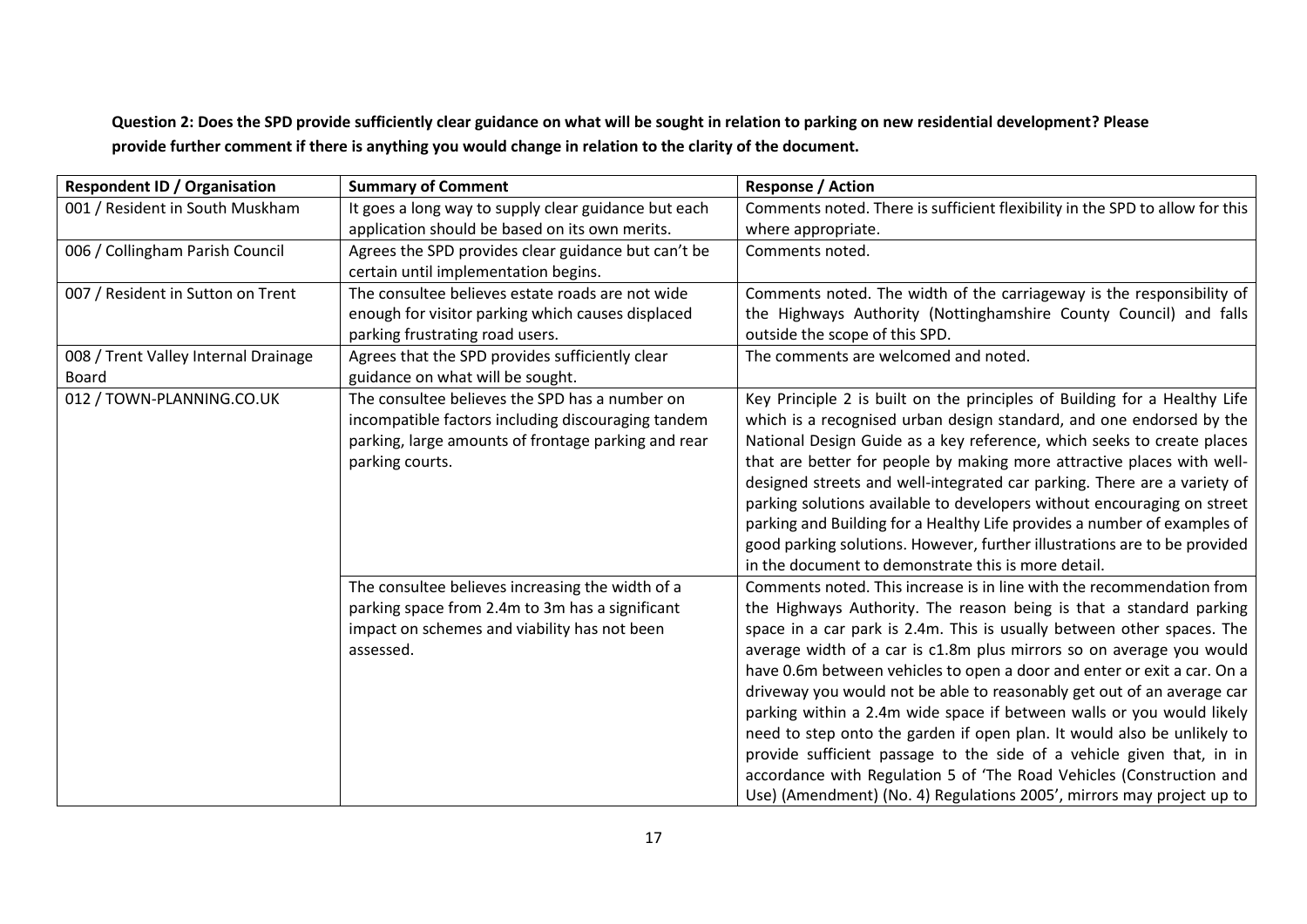|                                        | The Consultee disagrees with the Council's decision to<br>discourage loose driveway materials within<br>settlements.                                                                                                                                                                                 | 200m beyond the overall width of a car, so another 0.4m as usually on<br>both sides. At 3.0m you would have room to comfortably open a car door<br>and walk down the side of the vehicle. Parking spaces need to be fit for<br>purpose and convenient for the homeowner. The Topic Paper (Case<br>Studies) highlights that where drives are narrow, on street parking<br>becomes more frequent.<br>Comments noted. The text already makes reference to recommending<br>the surface finish of the driveway in the settlement boundary to be<br>incorporated into a wider sustainable drainage scheme. However, the<br>text will be amended to include the encouragement of 'smooth and hard<br>porous materials'. Lose materials are discouraged in the settlement<br>(although there may be some circumstances where appropriate such as<br>barn conversions), particularly, large scale developments, because they<br>encourage lose items to be deposited on the adoptable area of the |
|----------------------------------------|------------------------------------------------------------------------------------------------------------------------------------------------------------------------------------------------------------------------------------------------------------------------------------------------------|------------------------------------------------------------------------------------------------------------------------------------------------------------------------------------------------------------------------------------------------------------------------------------------------------------------------------------------------------------------------------------------------------------------------------------------------------------------------------------------------------------------------------------------------------------------------------------------------------------------------------------------------------------------------------------------------------------------------------------------------------------------------------------------------------------------------------------------------------------------------------------------------------------------------------------------------------------------------------------------|
|                                        |                                                                                                                                                                                                                                                                                                      | highway (including the footway) which poses a safety risk.                                                                                                                                                                                                                                                                                                                                                                                                                                                                                                                                                                                                                                                                                                                                                                                                                                                                                                                               |
| 013 / Fernwood Parish Council          | Agrees that the SPD provides sufficiently clear<br>guidance on what will be sought.                                                                                                                                                                                                                  | The comments are welcomed and noted.                                                                                                                                                                                                                                                                                                                                                                                                                                                                                                                                                                                                                                                                                                                                                                                                                                                                                                                                                     |
| 015 / Historic England                 | Agrees that the SPD provides sufficiently clear<br>guidance on what will be sought. The content at<br>present would provide opportunities for enhancing<br>places, particularly Conservation Areas where parking<br>and street clutter can affect one's appreciation of the<br>character of an area. | The comments are welcomed and noted.                                                                                                                                                                                                                                                                                                                                                                                                                                                                                                                                                                                                                                                                                                                                                                                                                                                                                                                                                     |
| 016 / Persimmon Homes East<br>Midlands | The consultee believes Key Principle 1 in respect of<br>cycle parking is vague and implementation needs to<br>be clear what cycle parking is expected and where.                                                                                                                                     | The text in Key Principle 1 has been amended to include reference to<br>Table 1 and 2 (rather than just Table 1).                                                                                                                                                                                                                                                                                                                                                                                                                                                                                                                                                                                                                                                                                                                                                                                                                                                                        |
| 024 / Persimmon Homes Nottingham       | The consultee believes the document is generally clear<br>but that the requirements are unlawful and excessive.<br>It is believed the document lacks sufficient evidence<br>to justify the recommendations in the SPD.                                                                               | The Council has outlined in Appendix 4a why we believe the SPD is lawful.<br>The parking standard recommendations in the SPD are based on the<br>evidence in the Topic Paper and the recommendations for cycle parking<br>and provision of electric vehicle charging points are a pragmatic response<br>to the requirements of the NPPF.                                                                                                                                                                                                                                                                                                                                                                                                                                                                                                                                                                                                                                                 |
|                                        | Fails to consider how the requirements of the SPD will<br>affect viability.                                                                                                                                                                                                                          | The implications from the design guidance represents recognised good<br>urban design principles taken for the most part from Building for a                                                                                                                                                                                                                                                                                                                                                                                                                                                                                                                                                                                                                                                                                                                                                                                                                                              |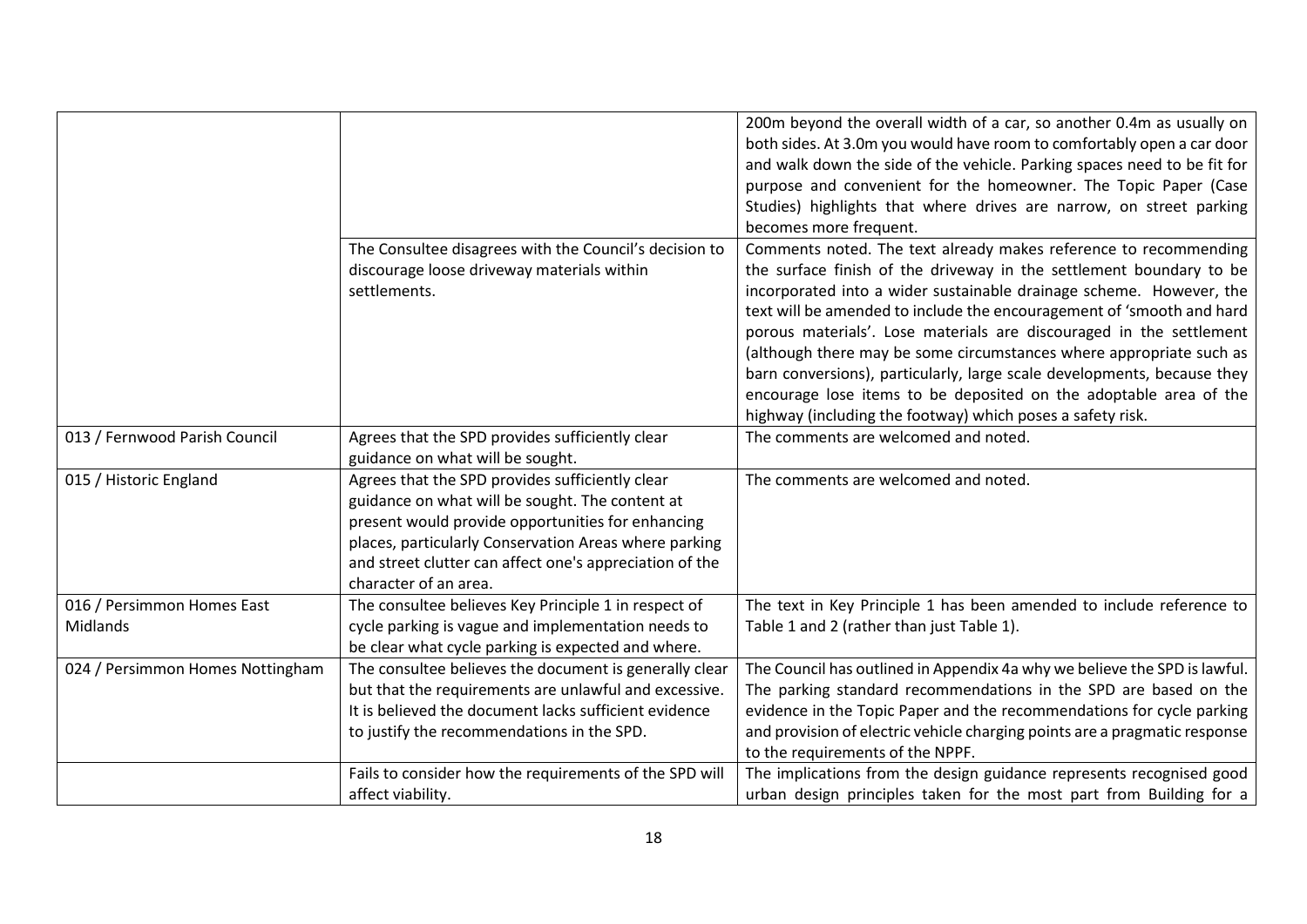|                                                                                                                                                                                                     | Healthy Life, a recognised standard. We do not consider that their<br>implementation should cause an issue in viability terms as it is incumbent<br>on applicants to demonstrate high standards or design and layout in<br>order to satisfy DM5, SP7 as well as Paragraphs 110 and 124 of the NPPF.<br>It is advised that applicants factor in the need to meet these high<br>standards from the outset.                                                                                                                                                                                                                                                                                                                                                                                                                                                                                                                                                                                                                                                                                                                                                                                                                                                                                                                                                                                                                                                                                                                                                                                                                                                                                                                                                                                                                                                                  |
|-----------------------------------------------------------------------------------------------------------------------------------------------------------------------------------------------------|---------------------------------------------------------------------------------------------------------------------------------------------------------------------------------------------------------------------------------------------------------------------------------------------------------------------------------------------------------------------------------------------------------------------------------------------------------------------------------------------------------------------------------------------------------------------------------------------------------------------------------------------------------------------------------------------------------------------------------------------------------------------------------------------------------------------------------------------------------------------------------------------------------------------------------------------------------------------------------------------------------------------------------------------------------------------------------------------------------------------------------------------------------------------------------------------------------------------------------------------------------------------------------------------------------------------------------------------------------------------------------------------------------------------------------------------------------------------------------------------------------------------------------------------------------------------------------------------------------------------------------------------------------------------------------------------------------------------------------------------------------------------------------------------------------------------------------------------------------------------------|
| Fails to consider the implications on land take.<br>Recommends a blueprint should be commissioned to<br>consider the impacts on land take and considered<br>against Paragraph 123 of the Framework. | The overriding objective of the planning system is to deliver sustainable<br>development and achieving high standards of design and layout is key to<br>this objective. Housing developments should be both well designed and<br>fit for purpose. Paragraph 124 of the NPPF states that the creation of high<br>quality buildings and places is fundamental to what the planning and<br>development process should achieve. Paragraph 127 outlines that<br>developments should function well and add to the overall quality of the<br>area. It should also be noted that land provided for parking measures<br>which aren't fit for purpose (such as driveways / garages too narrow and<br>rear parking courts which aren't used) is an ineffective use of land.<br>Therefore there should be a balance between effective use of land and<br>developments which are fit for purpose and well-designed because the<br>NPPF should be read as a whole document.<br>The Council has allocated land with an estimated capacity (at generally<br>either 40dph in Newark and 30dph elsewhere) which greatly exceeds its<br>objectively assessed need. It is also noted the Council has a five year land<br>supply so there is no existing or anticipated shortage of land for meeting<br>identified housing needs in respect of Paragraph 123 of the NPPF and the<br>Council do not consider this to be relevant. In addition, there are three<br>allocations which are included as case studies which delivered well in<br>excess of this which demonstrates there is scope to improve the overall<br>design of schemes but still meet the Council's objectively assessed need.<br>Notwithstanding a number of case studies provided a higher number of<br>parking spaces than the recommended standards require, these were<br>just not the most effective parking solutions. |
|                                                                                                                                                                                                     |                                                                                                                                                                                                                                                                                                                                                                                                                                                                                                                                                                                                                                                                                                                                                                                                                                                                                                                                                                                                                                                                                                                                                                                                                                                                                                                                                                                                                                                                                                                                                                                                                                                                                                                                                                                                                                                                           |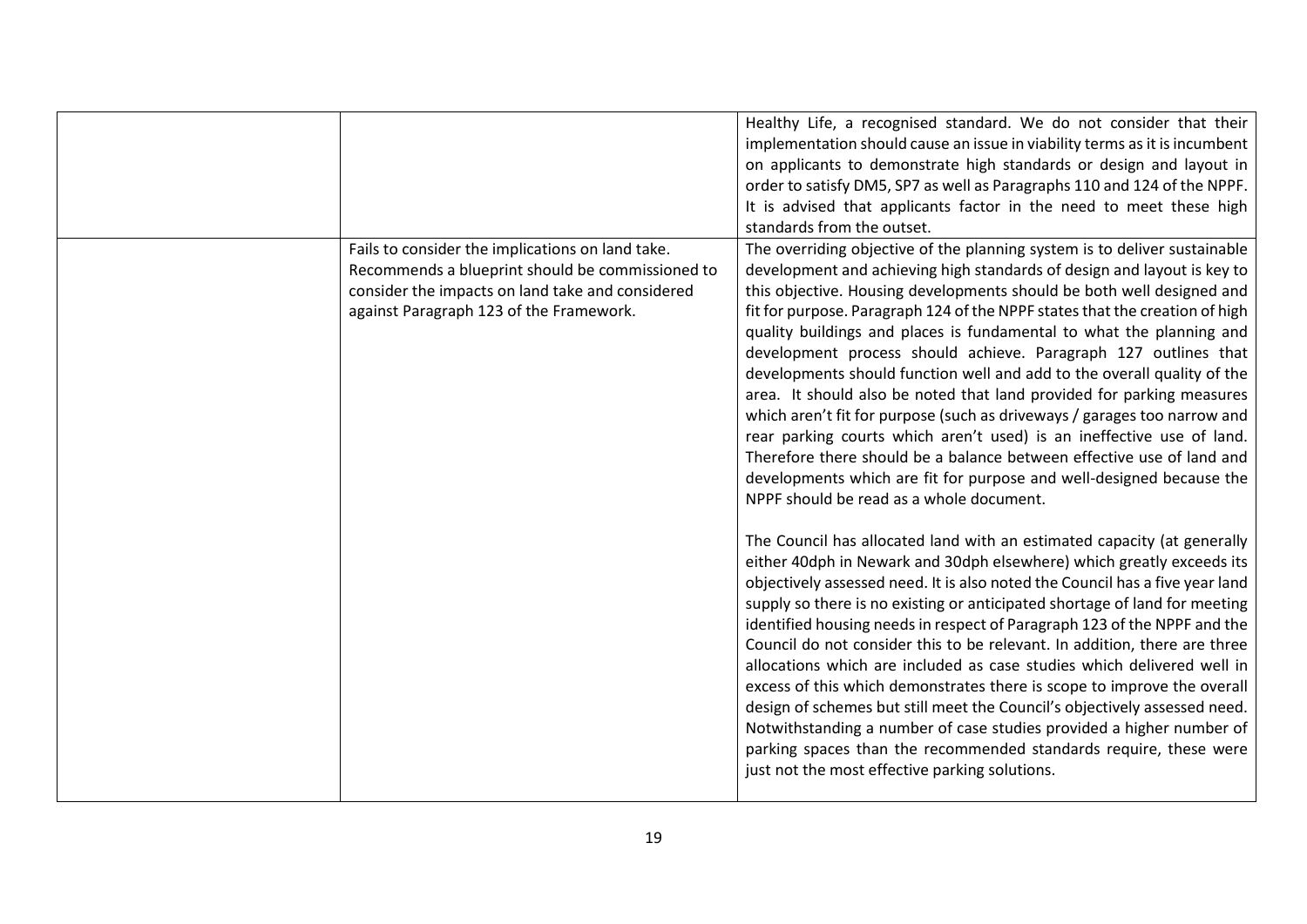|                                            |                                                                                                                                                                                                                                                                                                   |                                                                                                                                                                                                                                                                                                                                                                                                                                                                                                                                                          | Wellow Road,<br>Ollerton | Ridgeway,<br>Farnsfield | Nottingham<br>Road,<br>Southwell |
|--------------------------------------------|---------------------------------------------------------------------------------------------------------------------------------------------------------------------------------------------------------------------------------------------------------------------------------------------------|----------------------------------------------------------------------------------------------------------------------------------------------------------------------------------------------------------------------------------------------------------------------------------------------------------------------------------------------------------------------------------------------------------------------------------------------------------------------------------------------------------------------------------------------------------|--------------------------|-------------------------|----------------------------------|
|                                            |                                                                                                                                                                                                                                                                                                   | No. of Dwellings<br>Allocated                                                                                                                                                                                                                                                                                                                                                                                                                                                                                                                            | 125                      | 35                      | 30                               |
|                                            |                                                                                                                                                                                                                                                                                                   | No. of Dwellings<br><b>Built</b>                                                                                                                                                                                                                                                                                                                                                                                                                                                                                                                         | 147                      | 60                      | 34                               |
| 025 / Southwell Town Council               | The consultee suggests including more 'good'<br>examples of design including Electric Vehicle Charging<br>Points and cycle parking.                                                                                                                                                               | Comments noted. The Council will seek to include more examples of<br>'good design'.                                                                                                                                                                                                                                                                                                                                                                                                                                                                      |                          |                         |                                  |
| 028 / Globe Consultants                    | Welcomes the specific reference to parking provision<br>at retirement / sheltered / extra care housing but<br>believes there should be a minimum standard for both<br>cycle parking and care parking to safeguard provision<br>for disabled people, shift working staff and visitor<br>provision. | Comments noted. Certain types of accommodation will require more<br>parking provision than others and the Council believe it is most<br>appropriate to determine this on a case by case basis depending on the<br>type and nature of the accommodation proposed.                                                                                                                                                                                                                                                                                         |                          |                         |                                  |
| 029 / SGA LLP                              | The consultee believes the SPD gives conflicting advice<br>and the tandem diagrams are incomplete.<br>The SPD should provide examples of compliant<br>schemes. The image showing frontage parking is<br>misleading as it does not comply with the SPD.                                            | Comments noted. The tandem parking diagram is not exhaustive of all<br>options but is provided to highlights examples of good and bad practice.<br>Comments noted. Additional examples will be provided. The<br>photographs are purely illustrative of what good design could look like.<br>This particular photograph shows the rule of 4:1 which we seek to<br>encourage. This is not illustrating the size of the spaces or the number of<br>spaces which should be provided, but demonstrates how the 4:1 rule<br>could be designed and implemented. |                          |                         |                                  |
| 030 / Barton Willmore c/o Urban &<br>Civic | Does not object to car parking requirements which are<br>split between Newark Urban Area and Rest of the<br>District or the standards set out in Table 1 but would<br>suggest a plan showing these locations is set out to<br>provide absolute clarity.                                           | Comments welcomed and noted. A plan will be provided showing the<br>extent of Newark Urban Area.                                                                                                                                                                                                                                                                                                                                                                                                                                                         |                          |                         |                                  |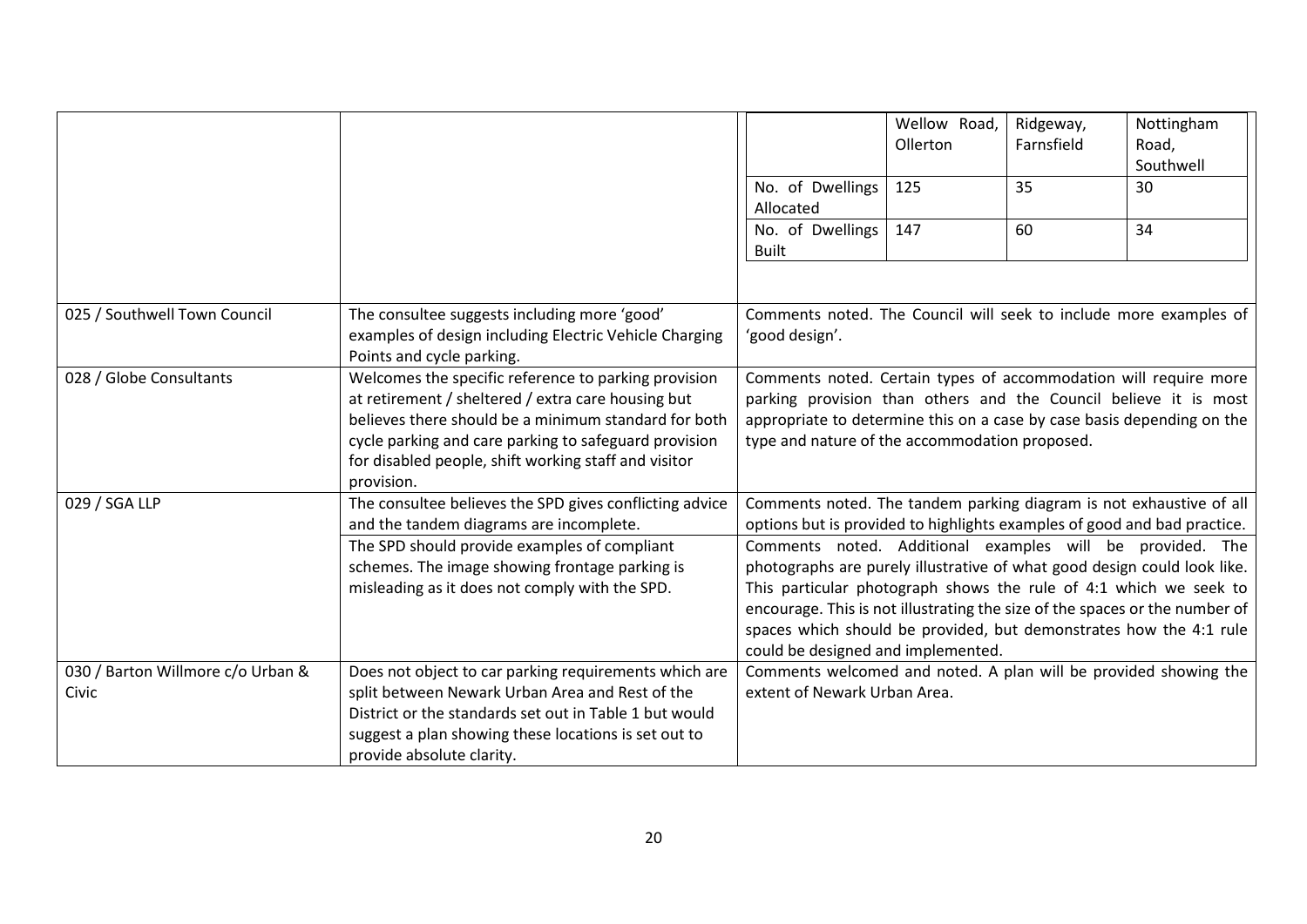### **Question 3: Do you think integral garages should be counted as car parking space(s)? Do you think bicycles and mobility scooters should be stored in garages or elsewhere? Please provide an explanation.**

| 001 / Resident from South Muskham             | Garages should be counted as a parking space and<br>believes bikes and mobility scooters should be stored<br>in garages or elsewhere to protect the property and                                                  | Comments noted. The Guidance is considered to remain appropriate so<br>it will count a parking space so long as it is of a sufficient size to<br>accommodate a car and storage area for gardening equipment / bicycles                                                                                                                                                                                                                                                                                                    |
|-----------------------------------------------|-------------------------------------------------------------------------------------------------------------------------------------------------------------------------------------------------------------------|---------------------------------------------------------------------------------------------------------------------------------------------------------------------------------------------------------------------------------------------------------------------------------------------------------------------------------------------------------------------------------------------------------------------------------------------------------------------------------------------------------------------------|
|                                               | keep amenity space open and clear.                                                                                                                                                                                | and where appropriate, mobility scooters.                                                                                                                                                                                                                                                                                                                                                                                                                                                                                 |
| 006 / Collingham Parish Council               | Garages should be counted as a parking space as long<br>as it if of a sufficient size to accommodate a car and<br>storage area for gardening equipment / bicycles and                                             | Comments noted. The SPD will remain as written so it will count a parking<br>space so long as it is of a sufficient size to accommodate a car and storage<br>area for gardening equipment / bicycles and where appropriate, mobility                                                                                                                                                                                                                                                                                      |
|                                               | mobility scooters.                                                                                                                                                                                                | scooters.                                                                                                                                                                                                                                                                                                                                                                                                                                                                                                                 |
| 007 / Resident from Sutton on Trent           | The consultee has concerns about the size of garages<br>and inability to accommodate the modern car and<br>asks what NSDC propose for secure cycle storage.                                                       | The internal dimensions encouraged in the SPD are appropriate for the<br>modern day car. Secure cycle storage should be lockable and undercover<br>but the location of this will depend upon the developer. A sentence will<br>be included in the SPD to encourage lockable and undercover storage.                                                                                                                                                                                                                       |
| 008 / Trent Valley Internal Drainage<br>Board | The consultee believes garages should not be counted<br>as a parking space as they are often not used for their<br>intended purpose and it is difficult to compel people<br>to only use for parking a car.        | Comments noted. The SPD will remain as written so it will count a parking<br>space so long as it is of a sufficient size to accommodate a car and storage<br>area for gardening equipment / bicycles and where appropriate, mobility<br>scooters. It is always the occupiers chose as to how they use their garage,<br>but one of sufficient size may encourage them to use it for their intended<br>purpose. There is also a concern that parking will dominate the<br>streetscene if garages are not counted as spaces. |
|                                               | The consultee believes it is reasonable to store cycles<br>and mobility scooters in a garage but this might not be<br>practical and appropriate to do. A dedicated facility<br>for either should not be required. | Comments noted. Mobility scooters storage should only be considered<br>where bungalows are proposed. It will be down to the developer to<br>determine if storage is appropriate within a garage and if not, where else.                                                                                                                                                                                                                                                                                                   |
| 012 / TOWN-PLANNING.CO.UK                     | The consultee believes garages should be counted as<br>parking spaces but considers the use of planning<br>conditions to prevent garages from being used for<br>other purposes should be adopted.                 | Comments noted. The SPD will remain as written so it will count a parking<br>space so long as it is of a sufficient size to accommodate a car and storage<br>area for gardening equipment / bicycles and where appropriate, mobility<br>scooters.                                                                                                                                                                                                                                                                         |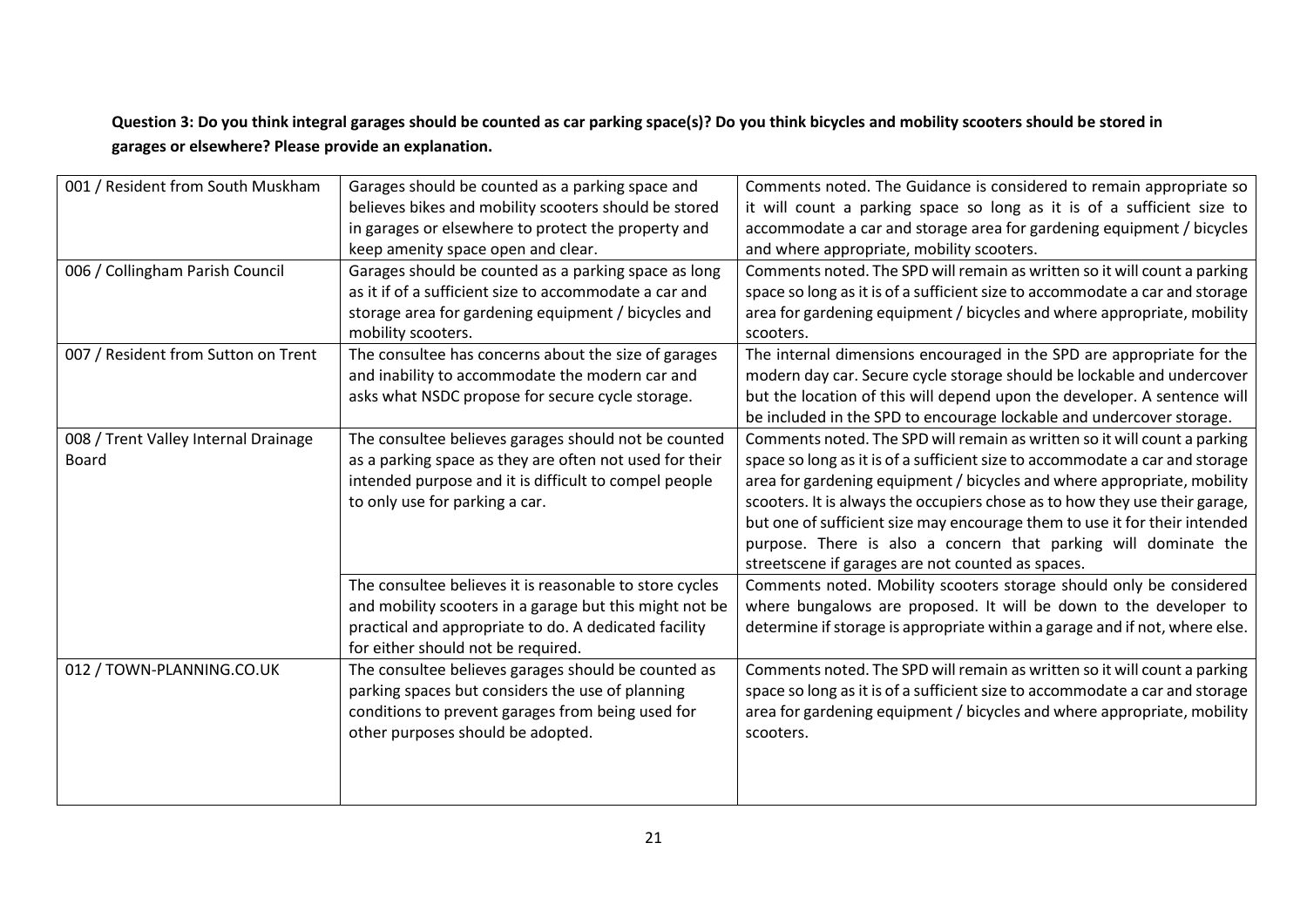|                               |                                                                                                                                                                                                                                                                                                                                                                                | The SPD seeks to put in place positive guidance over how the parking<br>requirements of new development can be appropriately managed.<br>Where implemented, this will provide residents with ample opportunity<br>for their parking needs to be met without the need to resort to on street<br>parking, without the need for the restrictive conditioning. From a<br>practical perspective we would also have concerns over enforceability.                                                                          |
|-------------------------------|--------------------------------------------------------------------------------------------------------------------------------------------------------------------------------------------------------------------------------------------------------------------------------------------------------------------------------------------------------------------------------|----------------------------------------------------------------------------------------------------------------------------------------------------------------------------------------------------------------------------------------------------------------------------------------------------------------------------------------------------------------------------------------------------------------------------------------------------------------------------------------------------------------------|
|                               | Cycle parking should be within garages. Specialist                                                                                                                                                                                                                                                                                                                             | Comments noted.                                                                                                                                                                                                                                                                                                                                                                                                                                                                                                      |
|                               | cycle shelters are better suited to apartment blocks or<br>HMOs.                                                                                                                                                                                                                                                                                                               |                                                                                                                                                                                                                                                                                                                                                                                                                                                                                                                      |
|                               | The consultee believes the cycle parking standards for<br>apartments in unrealistic and will impact on amenity<br>space and landscaping.                                                                                                                                                                                                                                       | Comments noted. The Council do not consider the cycle parking<br>standards to be unrealistic. It is anticipated most apartment schemes will<br>occur in or around Newark Town Centre and the service centres which<br>are the most accessible and sustainable for cycling short trips and<br>therefore should be encouraged. Secure cycle parking should not have a<br>significant impact on amenity and could, for example, comprise of<br>multiple stands in a lockable shelter that all residents have access to. |
|                               | Cycle parking should be differentiated between the<br>largest settlements i.e. Newark, Ollerton/Boughton,<br>Southwell, Edwinstowe and elsewhere. The<br>opportunity to use cycles as a primary means of day to<br>day transport is greatest in these largest settlements<br>where services/facilities can be accessed in a 2 mile<br>radius.                                  | Comments noted. The cycle parking standards are not differentiated<br>between settlements because households outside the<br>largest<br>settlements may wish to store bicycles for recreational cycling.                                                                                                                                                                                                                                                                                                              |
| 013 / Fernwood Parish Council | The consultee agrees that garages should only be<br>counted as parking spaces if they are large enough to<br>fit a car and usual storage.                                                                                                                                                                                                                                      | Comments noted.                                                                                                                                                                                                                                                                                                                                                                                                                                                                                                      |
| 015 / Historic England        | New development should ensure sufficient off street<br>parking provided in addition to sufficient storage<br>space for bicycles and mobility scooters so that<br>development is futureproofed and has the best<br>outcomes for the historic environment. On-street<br>parking and street clutter can affect one's<br>appreciation of the character of an area, particularly in | Comments noted.                                                                                                                                                                                                                                                                                                                                                                                                                                                                                                      |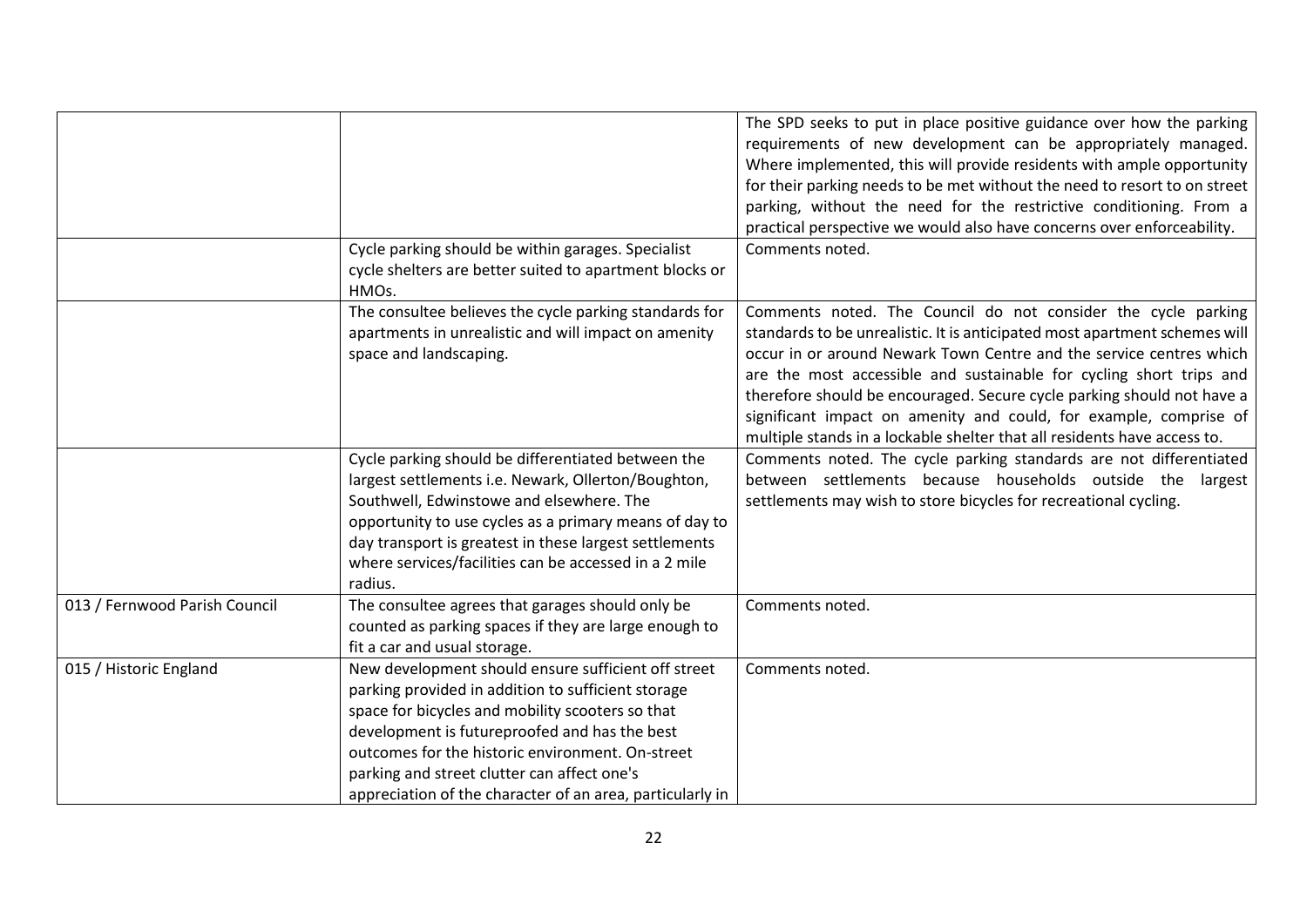|                                  | Conservation Areas or within the setting of other        |                                                                              |
|----------------------------------|----------------------------------------------------------|------------------------------------------------------------------------------|
|                                  | heritage assets.                                         |                                                                              |
| 016 / Persimmon Homes East       | The consultee believes that provided integral garages    | Comments noted.                                                              |
| <b>Midlands</b>                  | have sufficient internal space to park a car they should |                                                                              |
|                                  | be counted as a parking space.                           |                                                                              |
|                                  | Bicycles / mobility scooters could be stored in a        | Comments noted.                                                              |
|                                  | garage or cycle shed located close to the house.         |                                                                              |
| 024 / Persimmon Homes Nottingham | The consultee believes that garages should be            | Comments noted.                                                              |
|                                  | counted as a parking space.                              |                                                                              |
|                                  | The consultee believes garages can accommodate           | Comments noted.                                                              |
|                                  | bicycles and so designated storage is not necessary.     |                                                                              |
|                                  | The need for mobility scooter parking is unjustified     | The SPD recommends that only where bungalows are proposed should             |
|                                  | and lacks evidence for such a need.                      | mobility scooter parking be given consideration. Users of mobility           |
|                                  |                                                          | scooters will likely occupy single storey properties.                        |
| 025 / Southwell Town Council     | The consultee believes garages should not be counted     | Comments noted. The SPD will remain as written so it will count a parking    |
|                                  | as parking spaces but they are rarely used for such      | space so long as it is of a sufficient size to accommodate a car and storage |
|                                  | purpose.                                                 | area for gardening equipment / bicycles and where appropriate, mobility      |
|                                  |                                                          | scooters.                                                                    |
| 028 / Globe Consultants          | The consultee believes that garages should not be        | Comments noted. The SPD will remain as written so it will count a parking    |
|                                  | counted as car parking spaces as they are too small to   | space so long as it is of a sufficient size to accommodate a car and storage |
|                                  | accommodate modern cars.                                 | area for gardening equipment / bicycles and where appropriate, mobility      |
|                                  |                                                          | scooters.                                                                    |
| 029 / SGA LLP                    | The consultee believes garages should be counted as      | Comments noted. The SPD will remain as written so it will count a parking    |
|                                  | parking spaces.                                          | space so long as it is of a sufficient size to accommodate a car and storage |
|                                  |                                                          | area for gardening equipment / bicycles and where appropriate, mobility      |
|                                  |                                                          | scooters.                                                                    |
|                                  | Sufficient and appropriate, secure storage should be     | Comments noted. The SPD will allow bicycles and mobility scooters to         |
|                                  | required for cycles and mobility scooters and these      | be stored in garages provided they are of sufficient size to                 |
|                                  | should be accessible; however there should be            | accommodate both those and a car. Where this is not the case, careful        |
|                                  | suitable planning consideration and guidance given as    | consideration will be given during the planning application process.         |
|                                  | to how this can be achieved in all cases if large        |                                                                              |
|                                  | numbers of unsightly metal, timber and plastic           |                                                                              |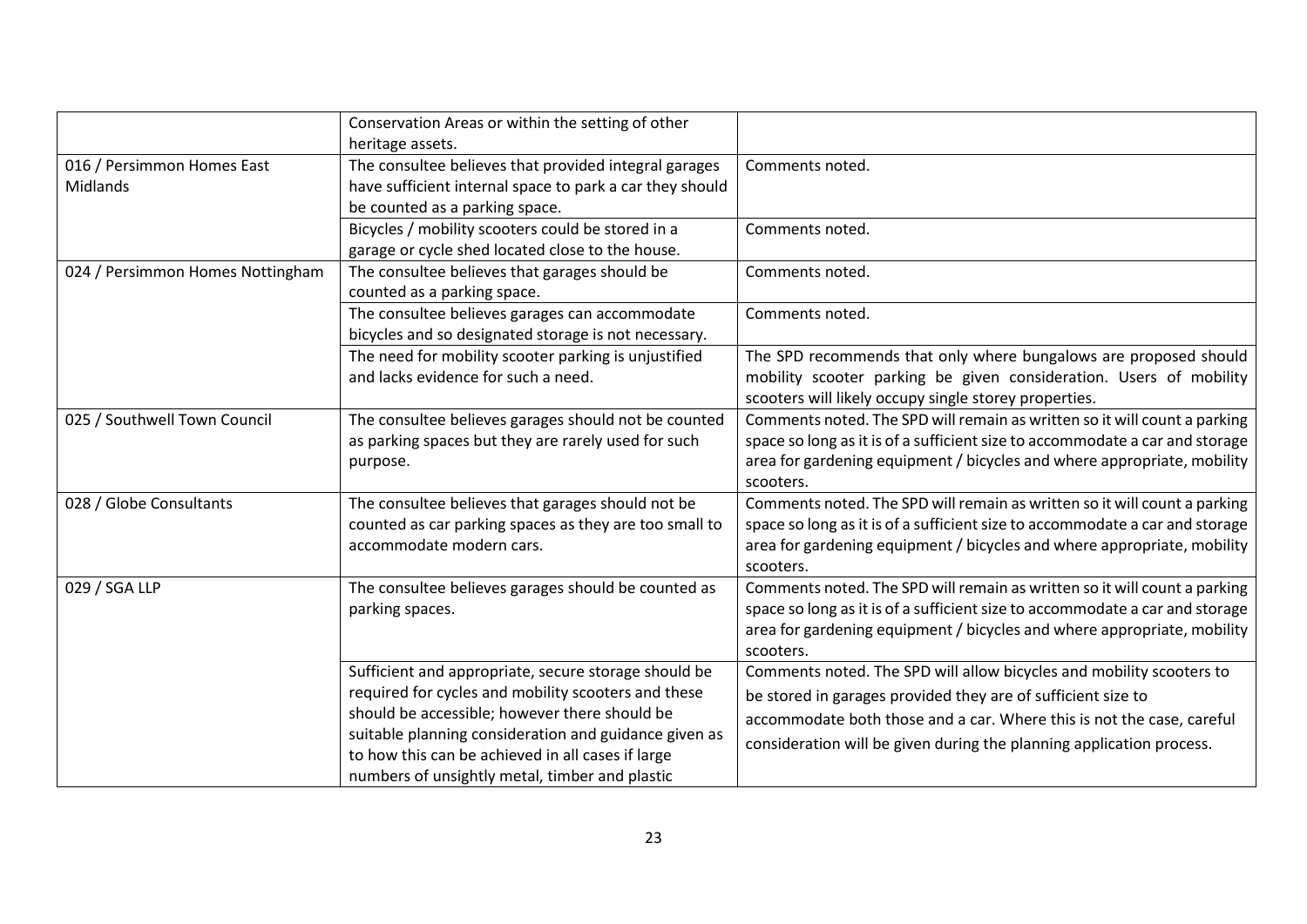|                                            | lockups are not to become over prevalent pieces of<br>street furniture.                                                                              |                                                                                                                                                                                                                                          |
|--------------------------------------------|------------------------------------------------------------------------------------------------------------------------------------------------------|------------------------------------------------------------------------------------------------------------------------------------------------------------------------------------------------------------------------------------------|
| 030 / Barton Willmore c/o Urban &<br>Civic | The consultee believes that garages should count<br>towards the required parking space provision<br>otherwise parking can dominate the street scene. | Commented noted. The SPD will remain as written so it will count a<br>parking space so long as it is of a sufficient size to accommodate a car<br>and storage area for gardening equipment, and where appropriate,<br>mobility scooters. |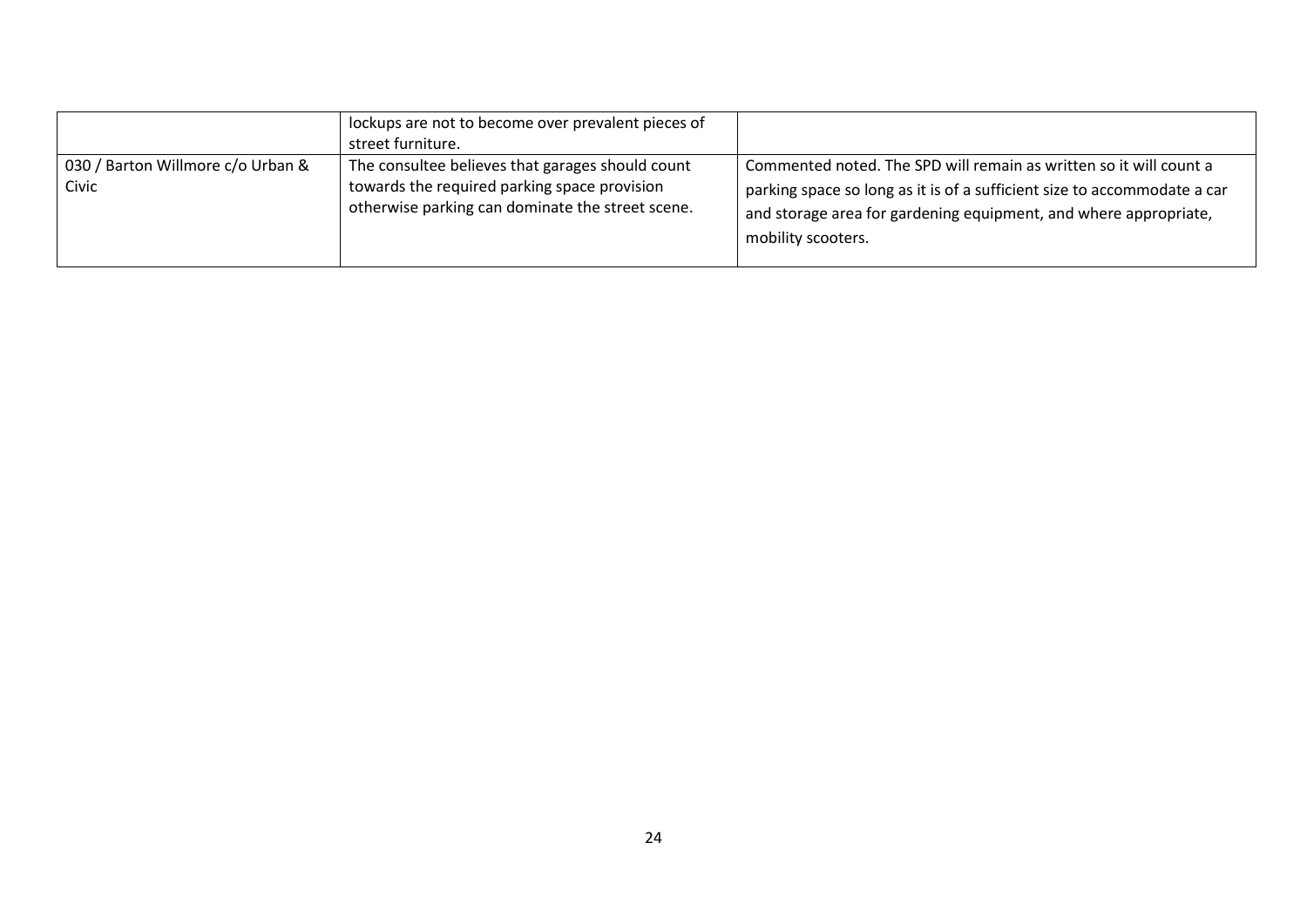### **Question 4: Do you think the car parking standards should differentiate between Newark Urban Area and the rest of the district? Do you think there should be one standard applicable to the whole district? Please provide an explanation.**

| 001 / Resident from South Muskham    | The consultee believes car parking standards should      | Commented noted. The Council believes there is sufficient flexibility in   |
|--------------------------------------|----------------------------------------------------------|----------------------------------------------------------------------------|
|                                      | be circumstantial and dependent upon the application     | the SPD to enable this.                                                    |
|                                      | and location.                                            |                                                                            |
| 006 / Collingham Parish Council      | NUA and rest of the district are different in character, | Comments noted.                                                            |
|                                      | parking needs and car ownership so different             |                                                                            |
|                                      | standards are appropriate.                               |                                                                            |
| 007 / Resident from Sutton on Trent  | The consultee has concerns that the population will be   | Comments noted. The Council acknowledges the affordability of electric     |
|                                      | not able to afford electric vehicles and the SPD should  | cars could become a serious problem, but cost of EV's is outside the scope |
|                                      | be encouraging more walking and cycling, as well as a    | of the SPD and consider the guidance over cycle requirements have been     |
|                                      | need to improve public transport within the District     | appropriately incorporated.                                                |
|                                      | and County.                                              |                                                                            |
| 008 / Trent Valley Internal Drainage | It would generally make sense to apply a different       | Comments noted.                                                            |
| <b>Board</b>                         | standard in an urban area to a more rural location.      |                                                                            |
|                                      | The availability of public transport and potentially     |                                                                            |
|                                      | better cycle links would mitigate the provision of less  |                                                                            |
|                                      | parking spaces in urban locations. Space can also be at  |                                                                            |
|                                      | a premium in urban areas and mitigation maybe            |                                                                            |
|                                      | required to support the viability of a development.      |                                                                            |
|                                      | More rural locations are likely to have less effective   |                                                                            |
|                                      | transport links but potentially more space available to  |                                                                            |
|                                      | provide enhanced onsite parking facilities.              |                                                                            |
| 012 / TOWN-PLANNING.CO.UK            | The consultee believes car parking standards should      | The Council have further reviewed the evidence available (both census      |
|                                      | differentiate between 'Central Newark', 'Outer           | data and the case studies) and will update the standards to reflect the    |
|                                      | Newark', 'Rest of NUA', Service Centres and Rest of      | following zones: Newark Town Centre, Inner Newark, NUA, Service            |
|                                      | District.                                                | Centres and Rest of the District (including Edwinstowe and Southwell)      |
|                                      | The Council need to give consideration to conversions    | Commented noted. Text has been updated to explicitly refer to change       |
|                                      | and the fact they don't have large curtilages to meet    | of use proposals.                                                          |
|                                      | such requirements.                                       |                                                                            |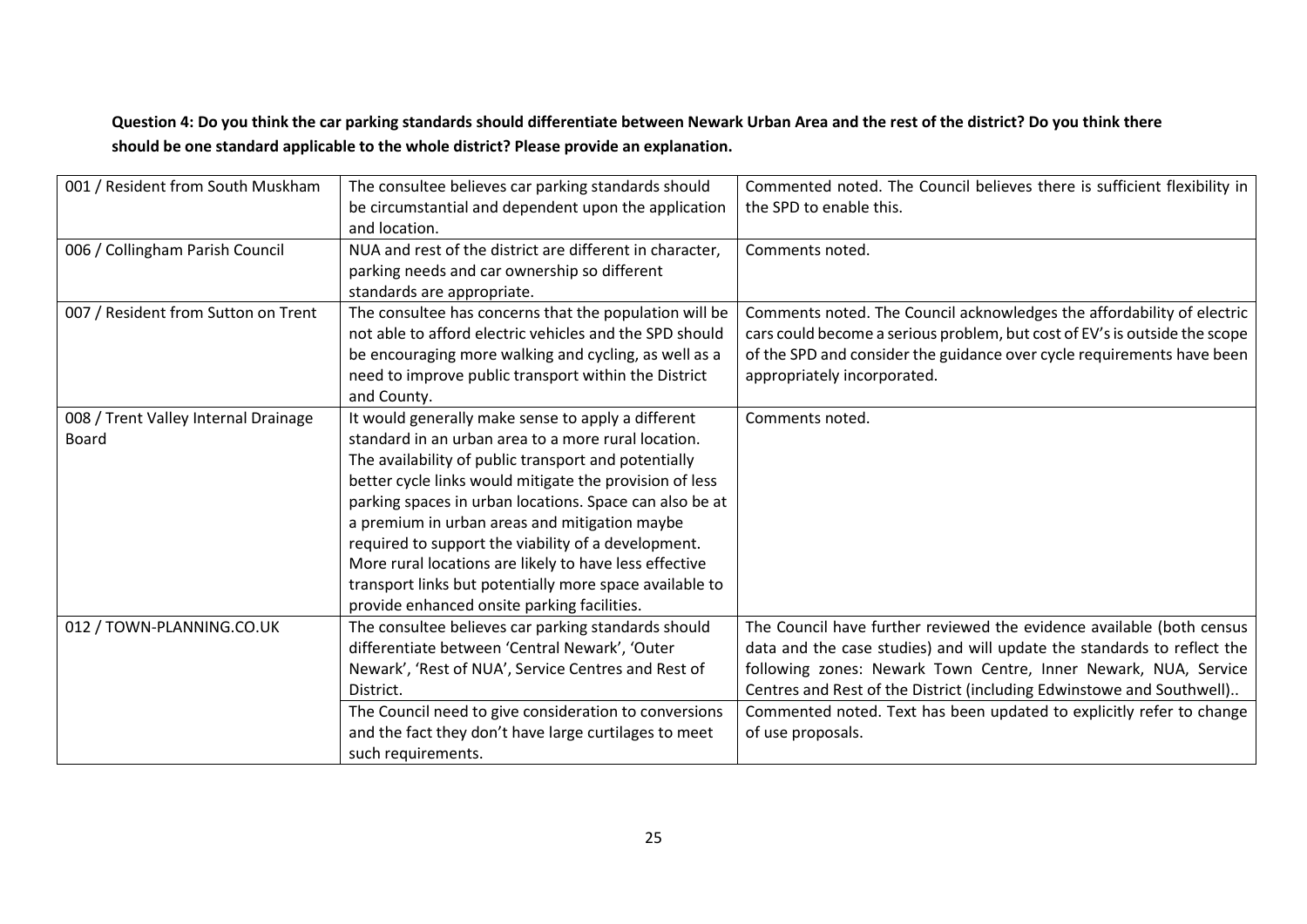| 016 / Persimmon Homes East                 | Agrees there should be some differentiation between                                                                                                                                                                                                                                                                                                                | Comments noted. The Council have further reviewed the evidence                                                                                                                                                                                                                                                                         |
|--------------------------------------------|--------------------------------------------------------------------------------------------------------------------------------------------------------------------------------------------------------------------------------------------------------------------------------------------------------------------------------------------------------------------|----------------------------------------------------------------------------------------------------------------------------------------------------------------------------------------------------------------------------------------------------------------------------------------------------------------------------------------|
| Midlands                                   | areas but should not be limited to Newark Urban                                                                                                                                                                                                                                                                                                                    | available (both census data and the case studies) and will update the                                                                                                                                                                                                                                                                  |
|                                            | Area.                                                                                                                                                                                                                                                                                                                                                              | standards to reflect the following zones: Newark Town Centre, Inner                                                                                                                                                                                                                                                                    |
|                                            |                                                                                                                                                                                                                                                                                                                                                                    | Newark, NUA, Service Centres and Rest of the District (including                                                                                                                                                                                                                                                                       |
|                                            |                                                                                                                                                                                                                                                                                                                                                                    | Edwinstowe and Southwell).                                                                                                                                                                                                                                                                                                             |
| 024 / Persimmon Homes Nottingham           | Lack of justification and evidence for the need for                                                                                                                                                                                                                                                                                                                | Commented noted. The Council have further reviewed the evidence                                                                                                                                                                                                                                                                        |
|                                            | different parking standards in Newark Urban Area is                                                                                                                                                                                                                                                                                                                | available (both census data and the case studies) and will update the                                                                                                                                                                                                                                                                  |
|                                            | not provided and should not be limited to such.                                                                                                                                                                                                                                                                                                                    | standards to reflect the following zones: Newark Town Centre, Inner                                                                                                                                                                                                                                                                    |
|                                            |                                                                                                                                                                                                                                                                                                                                                                    | Newark, NUA, Service Centres and Rest of the District (including                                                                                                                                                                                                                                                                       |
|                                            |                                                                                                                                                                                                                                                                                                                                                                    | Edwinstowe and Southwell). The evidence is outlined in the Topic Paper.                                                                                                                                                                                                                                                                |
|                                            | The SPD should be guidance and not strictly adhered                                                                                                                                                                                                                                                                                                                | Comments noted. The standards will reflect public transport links /                                                                                                                                                                                                                                                                    |
|                                            | to where it can be demonstrated that the                                                                                                                                                                                                                                                                                                                           | sustainable location but it is also important that realistic levels of car                                                                                                                                                                                                                                                             |
|                                            | development has good transport links close by                                                                                                                                                                                                                                                                                                                      | parking demand is anticipated to guard against displaced and anti-social                                                                                                                                                                                                                                                               |
|                                            |                                                                                                                                                                                                                                                                                                                                                                    | behaviour.                                                                                                                                                                                                                                                                                                                             |
| 025 / Southwell Town Council               | The evidence suggests differentiation may be                                                                                                                                                                                                                                                                                                                       | Comments noted. The Council have further reviewed the evidence                                                                                                                                                                                                                                                                         |
|                                            | appropriate although the Newark Growth Point being                                                                                                                                                                                                                                                                                                                 | available (both census data and the case studies) and will update the                                                                                                                                                                                                                                                                  |
|                                            | a long way out of the town centre might need to be                                                                                                                                                                                                                                                                                                                 | standards to reflect the following zones: Newark Town Centre, Inner                                                                                                                                                                                                                                                                    |
|                                            | the same as the rest of the District.                                                                                                                                                                                                                                                                                                                              | Newark, NUA, Service Centres and Rest of the District (including                                                                                                                                                                                                                                                                       |
|                                            |                                                                                                                                                                                                                                                                                                                                                                    | Edwinstowe and Southwell).                                                                                                                                                                                                                                                                                                             |
| 028 / Globe Consultants                    | Agrees that parking standards should differentiate                                                                                                                                                                                                                                                                                                                 | Comments noted. The Council have further reviewed the evidence                                                                                                                                                                                                                                                                         |
|                                            | between NUA and the rest of the district.                                                                                                                                                                                                                                                                                                                          | available (both census data and the case studies) and will update the                                                                                                                                                                                                                                                                  |
|                                            |                                                                                                                                                                                                                                                                                                                                                                    | standards to reflect the following zones: Newark Town Centre, Inner                                                                                                                                                                                                                                                                    |
|                                            |                                                                                                                                                                                                                                                                                                                                                                    | Newark, NUA, Service Centres and Rest of the District (including                                                                                                                                                                                                                                                                       |
|                                            |                                                                                                                                                                                                                                                                                                                                                                    | Edwinstowe and Southwell).                                                                                                                                                                                                                                                                                                             |
| 029 - SGA LLP                              | The consultee believes one standard should be                                                                                                                                                                                                                                                                                                                      | Comments noted. The Council have further reviewed the evidence                                                                                                                                                                                                                                                                         |
|                                            |                                                                                                                                                                                                                                                                                                                                                                    |                                                                                                                                                                                                                                                                                                                                        |
|                                            |                                                                                                                                                                                                                                                                                                                                                                    |                                                                                                                                                                                                                                                                                                                                        |
|                                            |                                                                                                                                                                                                                                                                                                                                                                    |                                                                                                                                                                                                                                                                                                                                        |
|                                            |                                                                                                                                                                                                                                                                                                                                                                    |                                                                                                                                                                                                                                                                                                                                        |
|                                            |                                                                                                                                                                                                                                                                                                                                                                    |                                                                                                                                                                                                                                                                                                                                        |
|                                            |                                                                                                                                                                                                                                                                                                                                                                    |                                                                                                                                                                                                                                                                                                                                        |
| 030 / Barton Willmore c/o Urban &<br>Civic | applied to the District. It may be reasonable to try and<br>have fewer cars in urban areas, but if that is the case,<br>there are many other areas in the district that are just<br>as urban as Newark<br>The consultee does not object to the parking<br>standards set out in Table 1 but a plan to define these<br>locations would be useful to provide clarity. | available (both census data and the case studies) and will update the<br>standards to reflect the following zones: Newark Town Centre, Inner<br>Newark, NUA, Service Centres and Rest of the District (including<br>Edwinstowe and Southwell).<br>Commented noted. A plan will be provided showing the extent of Newark<br>Urban Area. |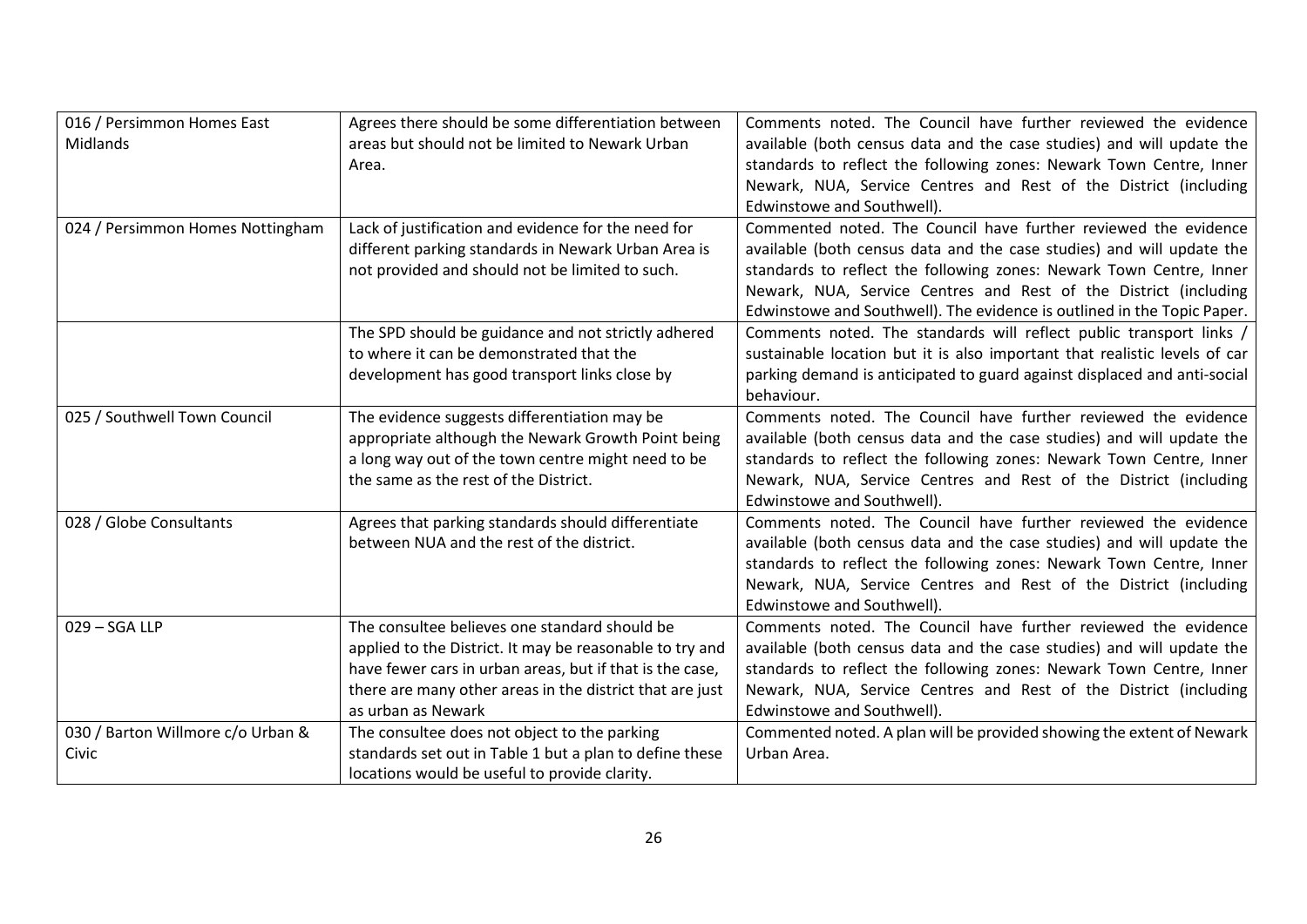| Question 5: Do you think that 1 bedroom dwellings should be required to provide 1 parking space or 2 parking spaces? Please provide an explanation. |  |  |  |
|-----------------------------------------------------------------------------------------------------------------------------------------------------|--|--|--|
|-----------------------------------------------------------------------------------------------------------------------------------------------------|--|--|--|

| 001 / Resident from South Muskham    | The consultee believes a 1 bed dwelling should have     | Comments noted. The SPD will remain as written as on balance we don't      |
|--------------------------------------|---------------------------------------------------------|----------------------------------------------------------------------------|
|                                      | two spaces to account for couples who may live          | consider dedicated provision beyond that to be appropriate as it will      |
|                                      | together.                                               | potentially lead to car parking dominated schemes. The SPD will however    |
|                                      |                                                         | be amended to require visitor parking where appropriate.                   |
| 006 / Collingham Parish Council      | The consultee believes 1 space is sufficient provided   | Comments noted. The SPD will remain as written so that 1 bed dwellings     |
|                                      | there is some visitor parking within close proximity.   | provide 1 parking space.                                                   |
| 007 / Resident from Sutton on Trent  | The new bungalow at Crow Park Avenue / The              | Comments noted. The SPD will seek 1 space for a 1 bed dwelling but will    |
|                                      | Meerings (Sutton on Trent) appears to be for a single   | encourage visitor parking to be provided within close proximity to smaller |
|                                      | bedroom occupancy yet has two parking spaces to the     | dwellings.                                                                 |
|                                      | front presumably one is for the tenant, and the other   |                                                                            |
|                                      | for a visitor (?) I think this should be the norm for   | The width of the highway is outside the scope of the SPD.                  |
|                                      | single occupation properties and particularly in rural  |                                                                            |
|                                      | areas. I also appreciate that in this case (above) that |                                                                            |
|                                      | the roads are narrow and not really suitable for        |                                                                            |
|                                      | visitors parking on the highway. The new estate at      |                                                                            |
|                                      | Saxon Fields also appears to have a narrow road and is  |                                                                            |
|                                      | apparently going to have space for a retail unit in the |                                                                            |
|                                      | future and this could lead to parking problems within   |                                                                            |
|                                      | the estate.                                             |                                                                            |
| 008 / Trent Valley Internal Drainage | It is often argued that a couple living in a one bed    | Comments noted. The SPD will remain as written so that 1 bed dwellings     |
| <b>Board</b>                         | dwelling will both have a car and so two spaces should  | provide 1 parking space. The use of incentives is outside the scope of the |
|                                      | be provided. However, appropriate design can make       | SPD.                                                                       |
|                                      | such properties unappealing to two car couples. Also    |                                                                            |
|                                      | the use of incentives by developers to encourage        |                                                                            |
|                                      | people to use other modes of transport in the form of   |                                                                            |
|                                      | cycle vouchers and secure parking or subsidised public  |                                                                            |
|                                      | transport can make these properties more appealing      |                                                                            |
|                                      | to those people who do not have a reliance on the       |                                                                            |
|                                      | motor car.                                              |                                                                            |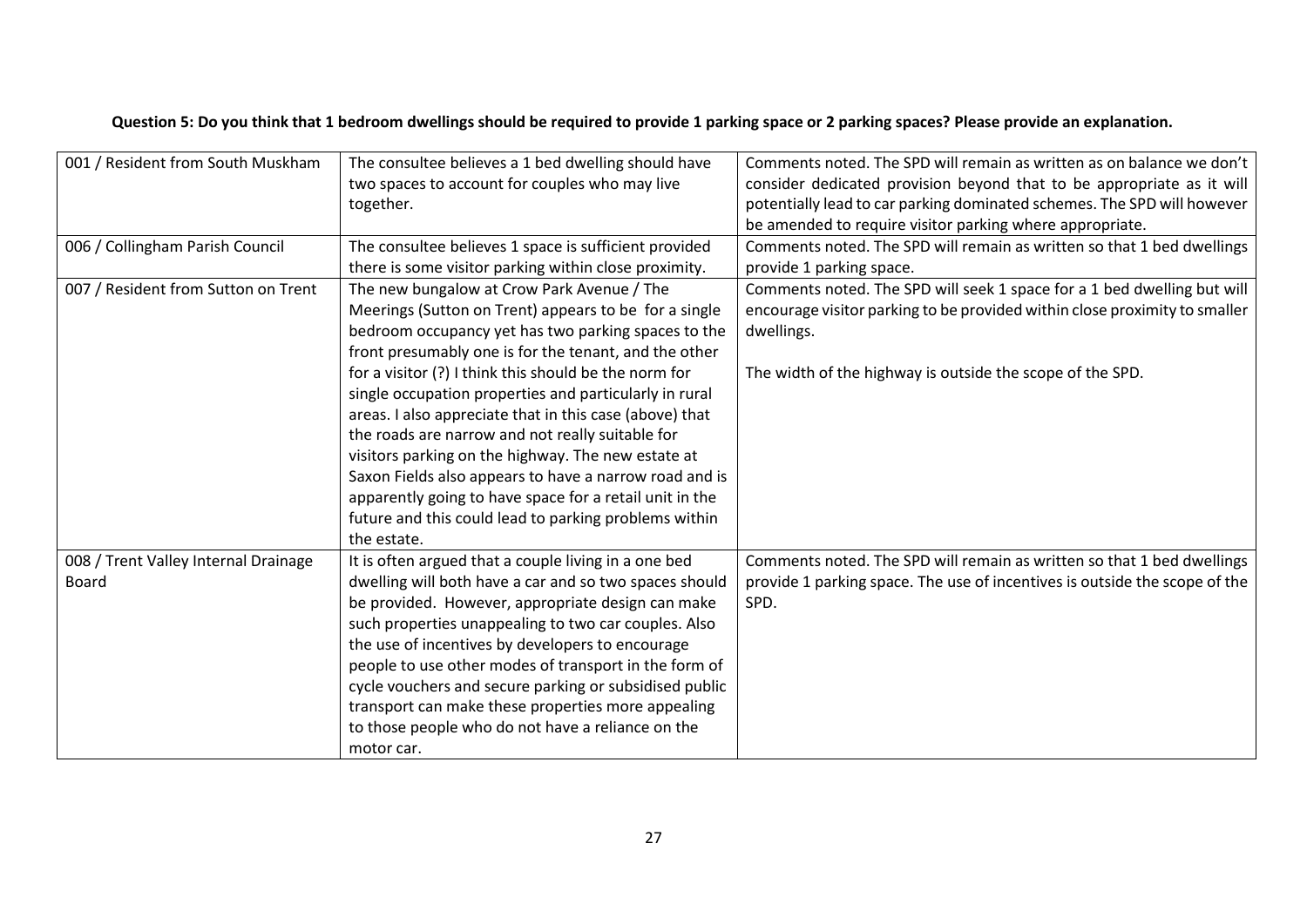| 012 / TOWN-PLANNING.CO.UK         | The consultee believes 1 bedroom properties should     | Comments noted. The SPD will remain as written so that 1 bed dwellings    |
|-----------------------------------|--------------------------------------------------------|---------------------------------------------------------------------------|
|                                   | have 1 parking space with additional provision of      | provide 1 parking space. Visitor parking will be encouraged around        |
|                                   | visitor parking where needed.                          | smaller dwellings but will not be quantified.                             |
| 013 / Fernwood Parish Council     | The consultee believes 1 bedroom properties should     | Comments noted. The SPD will remain as written so that 1 bed dwellings    |
|                                   | have 1 parking space but a number of visitor spaces    | provide 1 parking space. Visitor parking will be encouraged around        |
|                                   | within close distance.                                 | smaller dwellings but will not be quantified.                             |
| 016 / Persimmon Homes East        | 1 space for a 1 bedroom property is suitable.          | Comments noted. The SPD will remain as written so that 1 bed dwellings    |
| Midlands                          |                                                        | provide 1 parking space.                                                  |
| 022 / William Davis Homes         | The consultee believes 1 bedroom properties should     | Comments noted. The SPD will remain as written so that 1 bed dwellings    |
|                                   | have 1 parking space. 2 spaces per 1 bedroom           | provide 1 parking space.                                                  |
|                                   | dwelling would not support the desire to shift towards |                                                                           |
|                                   | the use of sustainable transport means.                |                                                                           |
| 024 / Persimmon Homes Nottingham  | A 1 bedroom dwellings should provide 1 parking         | Comments noted. The SPD will remain as written so that 1 bed dwellings    |
|                                   | space. Anymore will clutter the street scene and harm  | provide 1 parking space.                                                  |
|                                   | the character of the area.                             |                                                                           |
| 025 / Southwell Town Council      | Probably two, although concerned about cars            | Comments noted. The SPD will remain as written so that 1 bed dwellings    |
|                                   | dominating the house frontages.                        | provide 1 parking space.                                                  |
| 028 / Globe Consultants           | The consultee believes that 1 parking space per 1 bed  | Comments noted. The SPD will remain as written so that 1 bed dwellings    |
|                                   | dwelling is sufficient for a town centre location but  | provide 1 parking space, but it is noted that these are minimum parking   |
|                                   | perhaps not so much in other locations.                | standards.                                                                |
| 029 / SGA LLP                     | The consultee believes that 1 parking space per 1 bed  | Comments noted. The SPD will remain as written so that 1 bed dwellings    |
|                                   | dwelling is sufficient although visitor parking may be | provide 1 parking space and there is sufficient flexibility in the SPD to |
|                                   | required.                                              | accommodate visitor parking where appropriate.                            |
| 030 / Barton Willmore c/o Urban & | The consultee supports the parking standards for       | Comments are welcomed and noted.                                          |
| Civic                             | Newark Urban Area.                                     |                                                                           |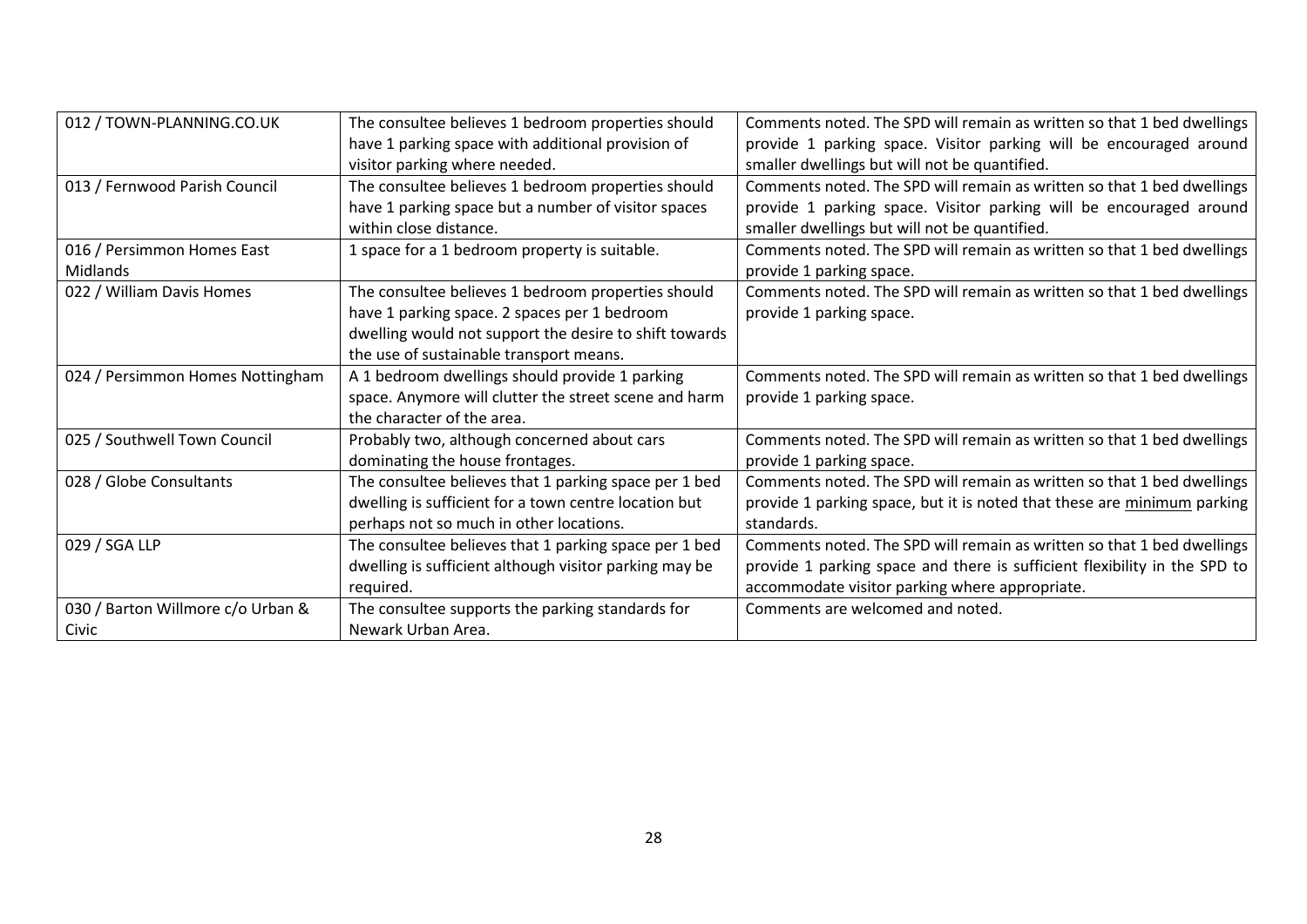### **Question 6: Do you think the residential parking standards should include provision for visitor parking? Do you think apartments should provide visitor parking spaces?**

| 001 / Resident from South Muskham    | Absolutely, various visitor only spaces should be         | The SPD will be amended so that visitor parking is encouraged around        |
|--------------------------------------|-----------------------------------------------------------|-----------------------------------------------------------------------------|
|                                      | provided dotted around the site so as not to              | smaller dwellings but will not be quantified so as to reduce the likelihood |
|                                      | inconvenience visitors.                                   | of car parking over dominating the streetscene.                             |
| 006 / Collingham Parish Council      | The consultee believes there should be some               | The SPD will be amended so that visitor parking is encouraged around        |
|                                      | provision for visitor parking.                            | smaller dwellings but will not be quantified so as to reduce the likelihood |
|                                      |                                                           | of car parking over dominating the streetscene.                             |
| 007 / Resident from Sutton on Trent  | The consultee believes parking standards must include     | The SPD will be amended so that visitor parking is encouraged around        |
|                                      | provision for visitor parking and have regard to          | smaller dwellings but will not be quantified so as to reduce the likelihood |
|                                      | deliveries to homes. Elderly people also require a        | of car parking over dominating the streetscene.                             |
|                                      | number of people to visit them and need somewhere         |                                                                             |
|                                      | to park once or twice a day.                              |                                                                             |
| 008 / Trent Valley Internal Drainage | The consultee believes visitor parking is required but    | The SPD will be amended so that visitor parking is encouraged around        |
| <b>Board</b>                         | not necessarily in a formal arrangement. A well           | smaller dwellings but will not be quantified so as to reduce the likelihood |
|                                      | designed layout can provide a more informal               | of car parking over dominating the streetscene.                             |
|                                      | arrangement that can accommodate an element of            |                                                                             |
|                                      | visitor parking on street. Dependent upon location        |                                                                             |
|                                      | and connectivity of given site.                           |                                                                             |
| 012 / TOWN-PLANNING.CO.UK            | The consultee believes if visitor parking is required     | The SPD will recommend that visitor parking is encouraged around            |
|                                      | then the parking standards should be lower.               | smaller dwellings but will not be quantified so as to reduce the likelihood |
|                                      |                                                           | of car parking over dominating the streetscene. The standards will not be   |
|                                      |                                                           | lowered because visitor parking is not quantified.                          |
| 013 / Fernwood Parish Council        | The consultee believes visitor parking should be          | The SPD will be amended so that visitor parking is encouraged around        |
|                                      | included in the parking standards and provided for        | smaller dwellings (incl. apartments) but will not be quantified so as to    |
|                                      | apartments.                                               | reduce the likelihood of car parking over dominating the streetscene.       |
| 015 / Historic England               | New developments should ensure that sufficient off        | The SPD will be amended so that visitor parking is encouraged around        |
|                                      | street parking is provided so that development has        | smaller dwellings but will not be quantified so as to reduce the likelihood |
|                                      | the best outcomes for the historic environment. On-       | of car parking over dominating the streetscene.                             |
|                                      | street parking and street clutter can affect one's        |                                                                             |
|                                      | appreciation of the character of an area, particularly in |                                                                             |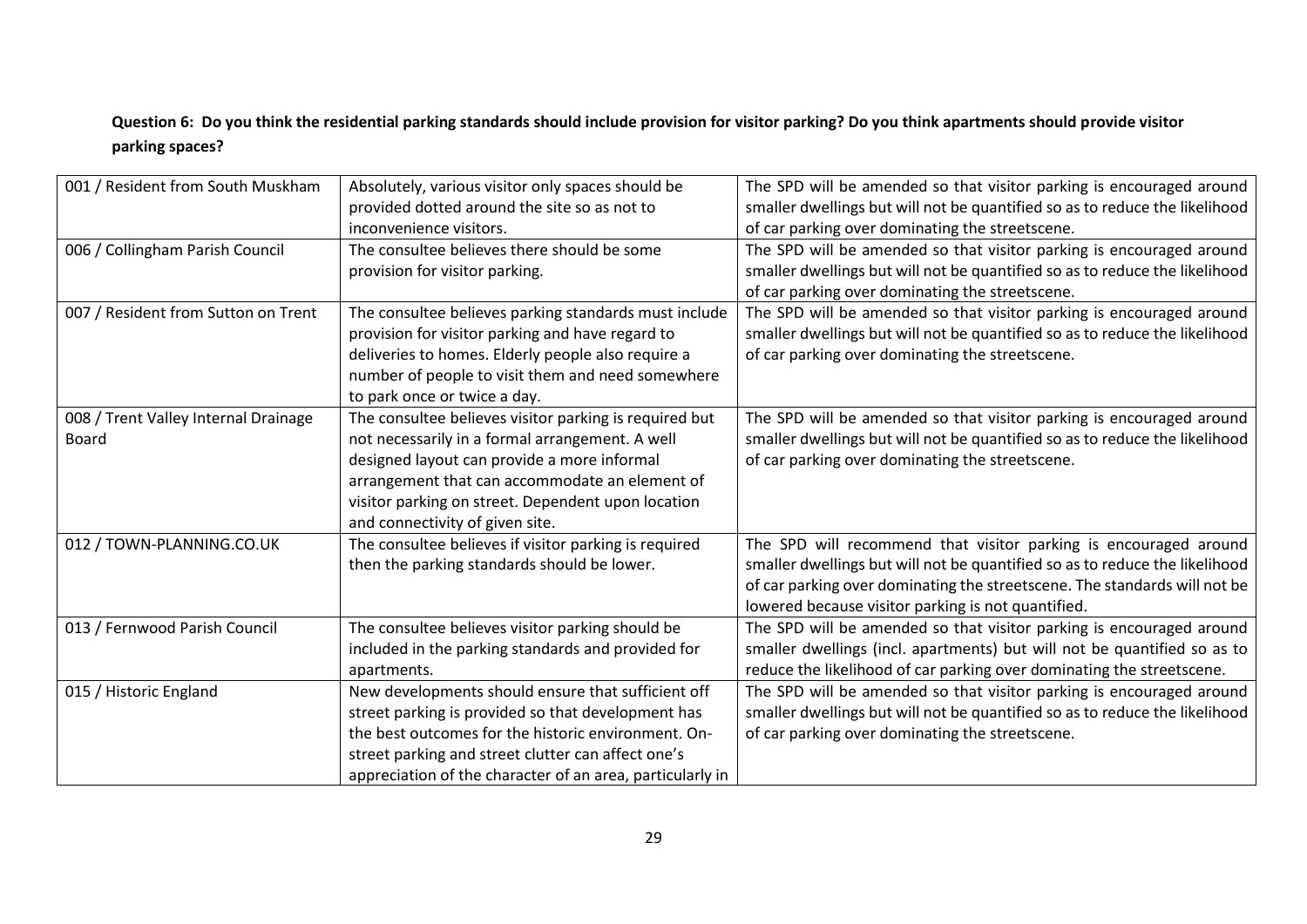|                                   | Conservation Area's or within the setting of other     |                                                                             |
|-----------------------------------|--------------------------------------------------------|-----------------------------------------------------------------------------|
|                                   | heritage assets.                                       |                                                                             |
| 016 / Persimmon Homes East        | Visitor parking should not be a mandatory              | The SPD will be amended so that visitor parking is encouraged around        |
| Midlands                          | requirement but equally there should be some           | smaller dwellings but will not be quantified so as to reduce the likelihood |
|                                   | flexibility to allow for this where appropriate within | of car parking over dominating the streetscene. The levels of visitor       |
|                                   | developments depending upon local circumstances.       | parking will be determined on a case by case basis.                         |
| 024 / Persimmon Homes Nottingham  | If a road is single sided the perhaps layby visitor    | Comments noted. Following discussion with the Highway's Authority,          |
|                                   | parking could be considered. However, Persimmon        | laybys for visitor parking will be generally discouraged however there      |
|                                   | have experienced negative reactions to visitor parking | may be some circumstances where they may be considered a suitable           |
|                                   | from the Highway Authority who adopt the               | alternative but are likely to attract a commuted sum for future             |
|                                   | roads because layby parking introduces additional      | maintenance.                                                                |
|                                   | maintenance issues. The SPD should defer to the        |                                                                             |
|                                   | adopting body in this instance to avoid imposing a     |                                                                             |
|                                   | standard which developers cannot get adopted.          |                                                                             |
| 025 / Southwell Town Council      | Visitor parking should only be provided for            | The SPD will be amended so that visitor parking is encouraged around        |
|                                   | apartments with allocated spaces.                      | smaller dwellings but will not be quantified so as to reduce the likelihood |
|                                   |                                                        | of car parking over dominating the streetscene. The levels of visitor       |
|                                   |                                                        | parking will be determined on a case by case basis.                         |
| 028 / Globe Consultants           | The consultee believes visitor parking should be       | Comments noted. The SPD will be amended so that visitor parking is          |
|                                   | included for apartment schemes particularly if parking | encouraged around smaller dwellings (including apartments) but will not     |
|                                   | provision may not be sufficient and lead to on street  | be quantified so as to reduce the likelihood of car parking over            |
|                                   | parking.                                               | dominating the streetscene. The levels of visitor parking will be           |
|                                   |                                                        | determined on a case by case basis.                                         |
| 029 / SGA LLP                     | The consultee believes visitor parking should be       | Comments noted. The SPD will be amended so that visitor parking is          |
|                                   | provided but only for a minor percentage of dwellings  | encouraged around smaller dwellings (including apartments) but will not     |
|                                   | (say 30%) with two spaces of fewer. The consultee      | be quantified so as to reduce the likelihood of car parking over            |
|                                   | also believes that apartments should have say 50% of   | dominating the streetscene. The levels of visitor parking will be           |
|                                   | dwellings with visitor parking spaces.                 | determined on a case by case basis.                                         |
| 030 / Barton Willmore c.o Urban & | The consultee considers the residential parking        | Comments welcomed and noted.                                                |
| Civic                             | standards proposed to be acceptable. Considers the     |                                                                             |
|                                   | use of on-street parking to be generally supported and |                                                                             |
|                                   | for each development to be considered on a case by     |                                                                             |
|                                   | case basis.                                            |                                                                             |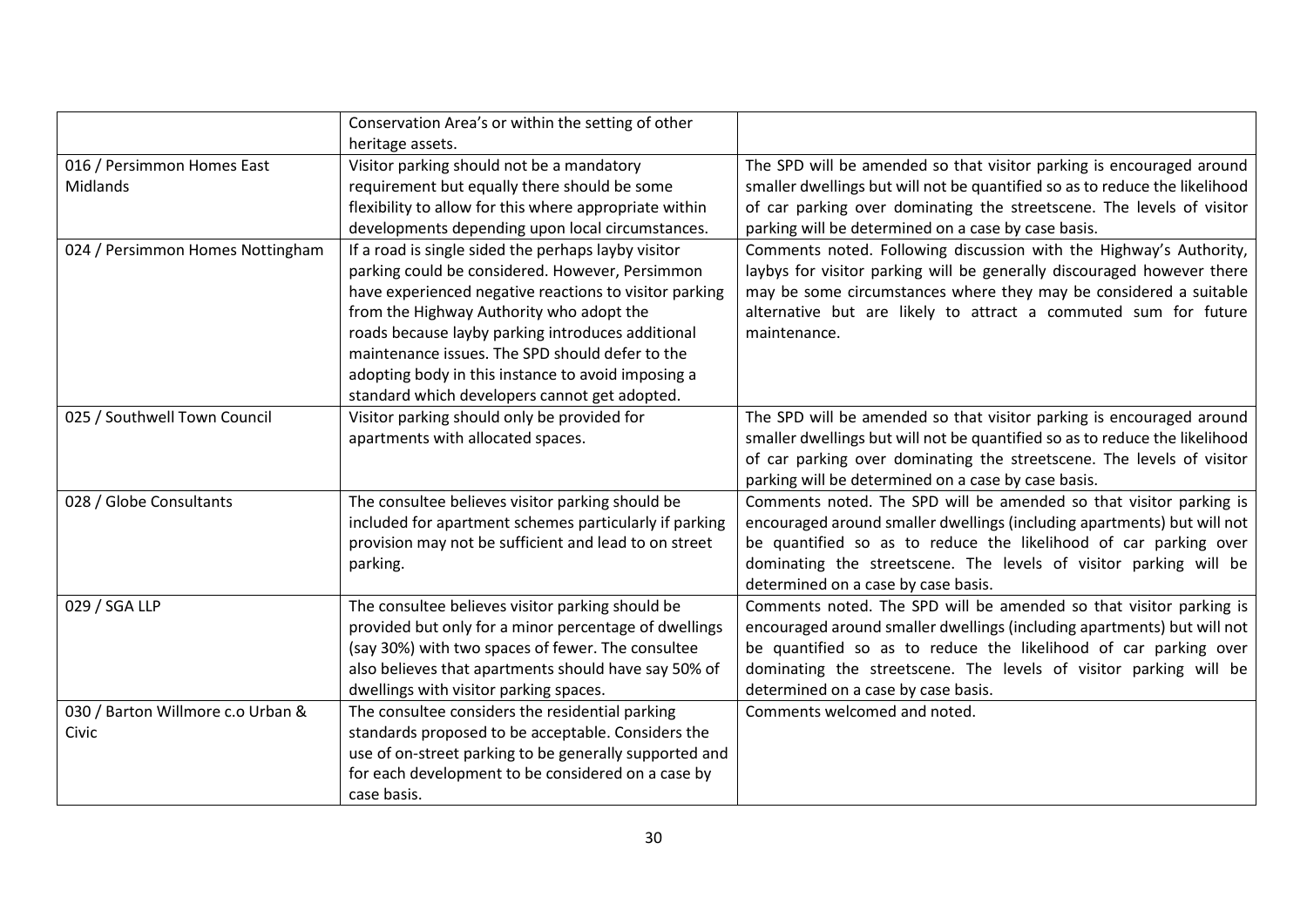#### **Additional Comments**

| 001 / Resident from South Muskham              | Provision should be made for disabled parking for<br>residents of, and visitors to, the development.                                                                                                                                                                                                                                                 | The County Council provide disabled parking bays on a need by need<br>basis within residential areas based on application criteria; however, as<br>parking is always at a premium we would not provide it as a matter of<br>course.                                                                                                           |
|------------------------------------------------|------------------------------------------------------------------------------------------------------------------------------------------------------------------------------------------------------------------------------------------------------------------------------------------------------------------------------------------------------|-----------------------------------------------------------------------------------------------------------------------------------------------------------------------------------------------------------------------------------------------------------------------------------------------------------------------------------------------|
| 002 / Conservation Officer at NSDC             | The bespoke cartsheds / car ports would be over-<br>engineered. It is suggested a caveat is included for<br>conservation areas / listed buildings whereby garaging<br>might be acceptable if modestly below those<br>standards.                                                                                                                      | Comments noted. The text will be amended to reflect this.                                                                                                                                                                                                                                                                                     |
| 004 / Severn Trent Water                       | It is recommended that the statement about requiring<br>a smooth hard surface for driveways is amended to<br>include reference to the use of permeable surfacing<br>where possible and to highlight the need to<br>incorporate SuDs thinking into the development.                                                                                   | Comments noted. The text will be amended to reflect this.                                                                                                                                                                                                                                                                                     |
| 005 / Environment Programme Officer<br>at NSDC | Welcomes the inclusion of cycle parking within the<br>Guidance, especially in areas of multiple occupation<br>such as flats.                                                                                                                                                                                                                         | The support for the inclusion of cycle parking standards in the SPD is<br>welcomed.                                                                                                                                                                                                                                                           |
| 006 / Collingham Parish Council                | No questions have been asked about cycle parking.<br>The images used in the document of cycling<br>infrastructure are wide streets with designated off<br>carriageway cycle facilities. This should be possible but<br>is it realistic when there is no existing infrastructure in<br>place and no space to install them on the existing<br>highway. | Comments noted. The Council only asked questions where it was unclear<br>what the best approach might be.<br>Comments noted. The images are examples of good design and best<br>practice, however the scope of the SPD does not include the provision of<br>off carriageway cycle facilities.                                                 |
| 007 / Resident from South Muskham              | Will the requirement for EVCP's be on posts or sockets<br>near the front door, how will the electric current be<br>provided and will it have an impact on current<br>electricity suppled? How will new EV owners connect                                                                                                                             | All new homes will be encouraged to provide an electric charging point.<br>Whether this is on a post or wall mounted will depend on the developer<br>/ homeowner but will have to comply with Building Regulations. Western<br>Power confirm there is sufficient capacity in the network for electric<br>charging points at most substations. |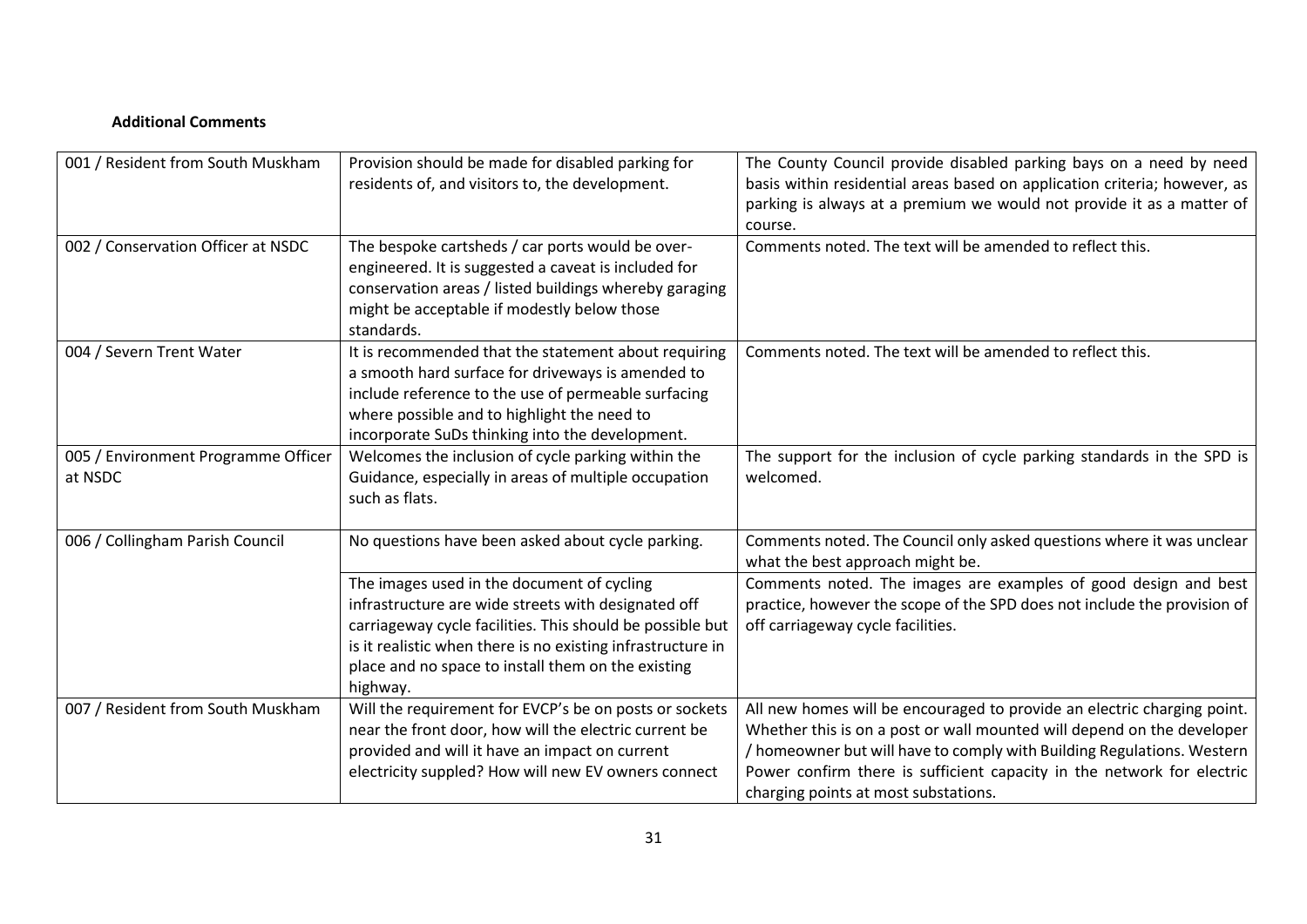|                                      | to electric supply when they don't have a charging                          |                                                                              |
|--------------------------------------|-----------------------------------------------------------------------------|------------------------------------------------------------------------------|
|                                      | point?<br>The consultee agrees with 4.1 Frontage Rule but asks              | Commented noted. Developers will include clear access to the front door.     |
|                                      | whether it will not be necessary for a pavement area                        |                                                                              |
|                                      | to be incorporated into the design for the benefit of                       |                                                                              |
|                                      | postmen and other delivery services etc. and what                           |                                                                              |
|                                      | safety features will be incorporated for them.                              |                                                                              |
|                                      | Given the current narrow roads (particularly in the old                     | Comments noted. Unfortunately the width of roads and cycling                 |
|                                      | urban and rural areas) and pavements in rural areas                         | infrastructure is outside the scope of the SPD. These are examples of        |
|                                      | how will it be possible to accommodate pedestrian                           | good design and for illustration purposes only.                              |
|                                      | and separate cycle paths both within new residential                        |                                                                              |
|                                      | areas as well as within urban areas and rural areas of                      |                                                                              |
|                                      | the sort shown in the photograph on page 14 of the<br>SPD?                  |                                                                              |
| 008 / Trent Valley Internal Drainage | The consultee asks who will be responsible for the                          | Commented noted. This will be dependent on the nature of the proposed        |
| <b>Board</b>                         | maintenance of unallocated off street parking                               | development.                                                                 |
|                                      | provision.                                                                  |                                                                              |
|                                      | Frontage Parking reads as those a block of four spaces                      | Commented noted. The text has been amended accordingly.                      |
|                                      | should have the equivalent width of landscape area                          |                                                                              |
|                                      | adjacent (i.e. 4 bays). The consultee suggests the<br>wording is clarified. |                                                                              |
|                                      | Parking bay sizes seem overly generous at 5.5m x 3m                         | Comments noted. The text has been amended to reduce 0.5m to 0.3m as          |
|                                      | with an additional 0.5m width where adjacent to a                           | this was a typo. This increase is the size of the parking space however, is  |
|                                      | boundary feature. Is there appropriate justification                        | in line with the recommendation from the Highways Authority. The             |
|                                      | that could be defended at appeal?                                           | reason being is that a standard parking space in a car park is 2.4m. This is |
|                                      |                                                                             | usually between other spaces. The average width of a car is c1.8m plus       |
|                                      |                                                                             | mirrors so on average you would have 0.6m between vehicles to open a         |
|                                      |                                                                             | door and enter or exit a car. On a driveway you would not be able to         |
|                                      |                                                                             | reasonably get out of an average car parking within a 2.4m wide space if     |
|                                      |                                                                             | between walls or you would likely need to step onto the garden if open       |
|                                      |                                                                             | plan. It would also be unlikely to provide sufficient passage to the side of |
|                                      |                                                                             | a vehicle given that, in in accordance with Regulation 5 of 'The Road        |
|                                      |                                                                             | Vehicles (Construction and Use) (Amendment) (No. 4) Regulations 2005',       |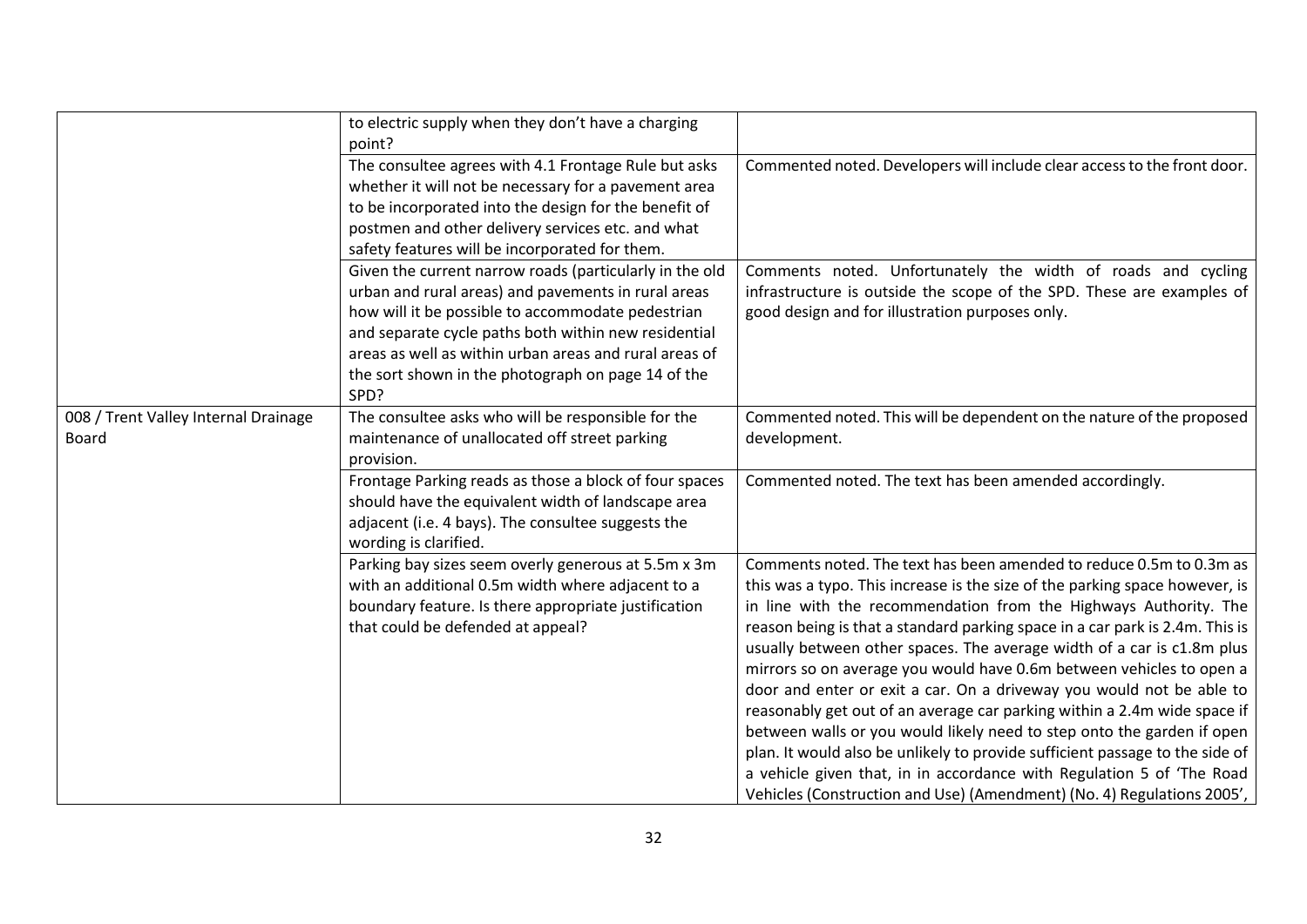|                             | Agrees with discouraging rear parking courts.                                                                                                                                                               | mirrors may project up to 200m beyond the overall width of a car, so<br>another 0.4m as usually on both sides. At 3.0m you would have room to<br>comfortably open a car door and walk down the side of the vehicle.<br>Parking spaces need to be fit for purpose and convenient for the<br>homeowner. The Topic Paper (Case Studies) highlights that where drives<br>are narrow, on street parking becomes more frequent.<br>The support for discouraging rear parking courts in the SPD is welcomed. |
|-----------------------------|-------------------------------------------------------------------------------------------------------------------------------------------------------------------------------------------------------------|-------------------------------------------------------------------------------------------------------------------------------------------------------------------------------------------------------------------------------------------------------------------------------------------------------------------------------------------------------------------------------------------------------------------------------------------------------------------------------------------------------|
|                             | Who will pay for electricity supply and maintain<br>equipment for EVCP's in unallocated parking spaces?                                                                                                     | A software based management system can be procured that bills drivers<br>directly for the charging they consume. Tariffs can be set by a responsible<br>party (i.e. management company or resident board member) with                                                                                                                                                                                                                                                                                 |
|                             | Photo on Page 17 looks like a ransom strip. Strong<br>policies within a development plan and appropriate<br>conditions and possibly S106 obligations can help<br>provide better connectivity between sites. | flexibility to change pricing to include a small fee for maintenance.<br>Comments noted.                                                                                                                                                                                                                                                                                                                                                                                                              |
| 009 / Harby Parish Council  | Appears to be a sensible approach for future<br>development and support the proposals.                                                                                                                      | The comments are noted and welcomed.                                                                                                                                                                                                                                                                                                                                                                                                                                                                  |
| 010 / Resident from Bleasby | Supports the provision of Electric Charging Points.                                                                                                                                                         | The support for encouraging the provision of electric charging points is<br>welcomed.                                                                                                                                                                                                                                                                                                                                                                                                                 |
|                             | Long waiting lists for home charging points and lack of<br>publicly available charging points (particularly in<br>Southwell)                                                                                | Comments noted but this is outside of the Council's control.                                                                                                                                                                                                                                                                                                                                                                                                                                          |
| 012 / TOWN-PLANNING.CO.UK   | Consultation has been unusually low key and does not<br>comply with provisions on the 2015 SCI or 2020<br>Annexe.                                                                                           | The Council believes the consultation was undertaken in line with the<br>provisions set out through the SCI (and 2020 Annexe) with additional<br>publicity put in place to allow reasonable opportunity for those whose<br>details we don't hold to have sight of the draft document.                                                                                                                                                                                                                 |
|                             | Non-residential parking standards cannot be relied<br>upon from a document which has not yet been<br>produced and such standards should be contained in<br>an additional SPD.                               | The text has been amended to refer to the Highway's Authority rather<br>than the Design Guide document. Advice should be sought from the<br>Highway's Authority as to the level of provision of non-residential parking<br>standards.                                                                                                                                                                                                                                                                 |
|                             | Directs the Council to review Arkwood's scheme at<br>Bowbridge Road under 20/00275/FULM in respect of                                                                                                       | The purpose of the SPD is to encourage higher standards of design and<br>layouts where the car does not dominate the streetscene.                                                                                                                                                                                                                                                                                                                                                                     |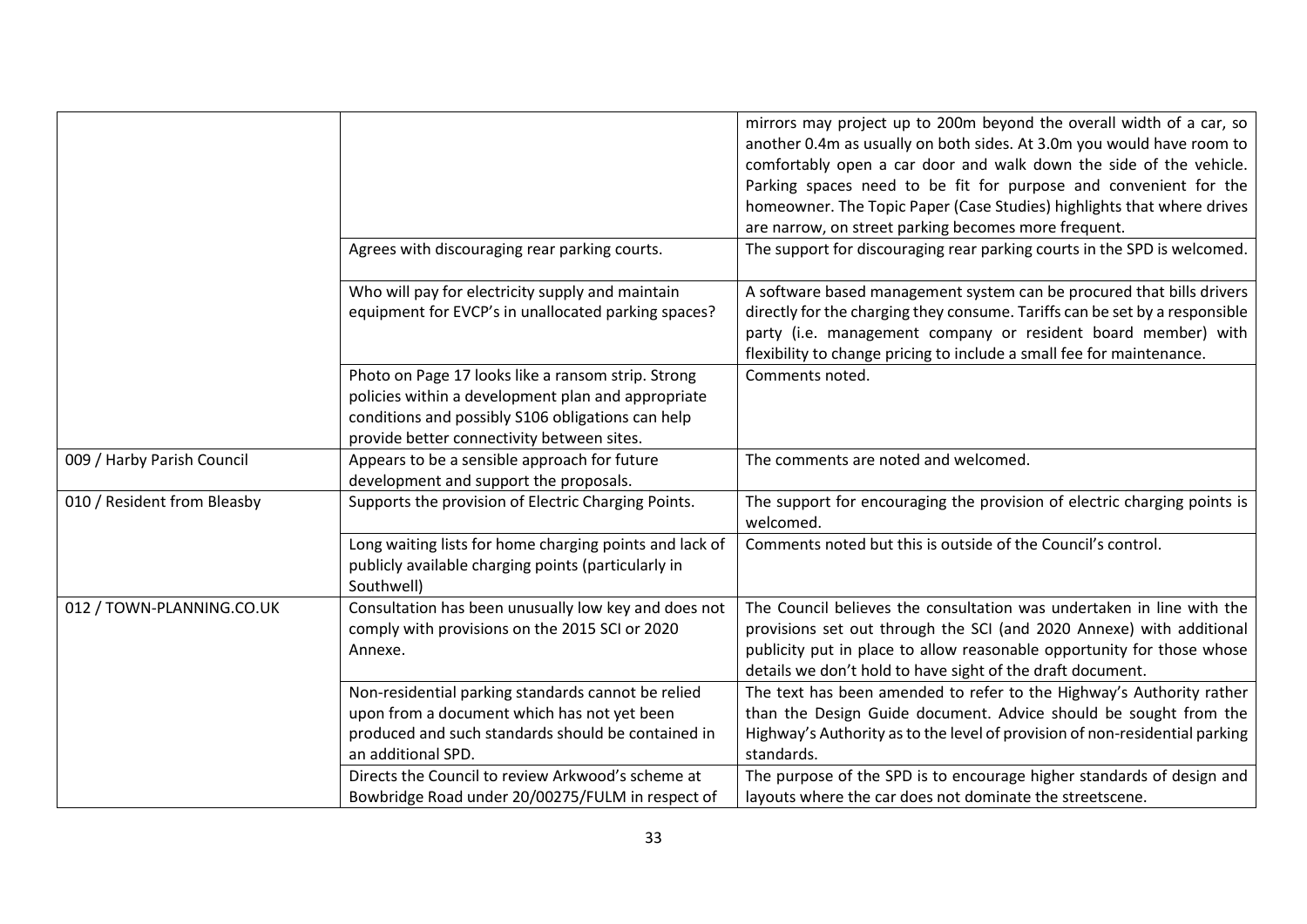|                                | parking. It relies upon continuous frontage parking,   |                                                                            |
|--------------------------------|--------------------------------------------------------|----------------------------------------------------------------------------|
|                                | rear parking courts and tandem parking.                |                                                                            |
| 013 / Fernwood Parish Council  | Welcomes the discouragement of rear parking courts     | The comments are noted and welcomed.                                       |
|                                | and to provide parking in locations where cars can be  |                                                                            |
|                                | seen from within their homes.                          |                                                                            |
| 017 / Resident from Newark     | The consultee believes no kerbside parking should be   | Comments noted.                                                            |
|                                | allowed and new builds should have their own           |                                                                            |
|                                | parking.                                               |                                                                            |
|                                | All new homes should have a lockable electric          | All charging points will be constructed in line with Building Regulations. |
|                                | charging point.                                        |                                                                            |
|                                | No new homes should be built on green belt areas       | Comments noted however this is outside the scope of the SPD.               |
|                                | (Clay Lane) which are utilised for recreation or       |                                                                            |
|                                | exercise.                                              |                                                                            |
|                                | The area needs more rentable accommodation for the     | Comments noted, however this is outside the scope of the SPD.              |
|                                | elderly and disabled.                                  |                                                                            |
| 018 / Individual               | The consultee believes all new builds should have      | Comments noted.                                                            |
|                                | their own parking and probably an EVCP.                |                                                                            |
| 019 / Individual               | The consultee believes the SPD is well thought out,    | The comments are noted and welcomed.                                       |
|                                | well planned and has enough provision for cars, cycles |                                                                            |
|                                | and electric charging points.                          |                                                                            |
| 020 / Resident from Bilsthorpe | The consultee suggests that residents could be         | The comments are noted but this is outside the scope of the SPD.           |
|                                | convinced to cycle based on providing a cost / benefit |                                                                            |
|                                | angle.                                                 |                                                                            |
|                                | Questions how in table 4 of the Topic Paper, the       | The average number of cars per household is extrapolated from the 2011     |
|                                | average number of cars per household figure is         | Census. This is most recent data we have access to on car ownership        |
|                                | arrived at.                                            | levels.                                                                    |
|                                | The consultee recommends updating page 15 of the       | Comments noted, and has been amended accordingly.                          |
|                                | Topic Paper to reflect the hourly bus service to       |                                                                            |
|                                | Ollerton.                                              |                                                                            |
| 021 / Individual               | The consultee believes the proposals look good but     | Comments noted, but cycle lanes are outside the scope of the SPD.          |
|                                | need safe lanes for bicycles and mobility scooters     |                                                                            |
| 022 / William Davis Homes      | The consultee believes discouraging tandem parking     | Comments noted. The Council have amended the wording to discourage         |
|                                | will have a major impact upon density, viability and   | overreliance on tandem parking rather than completely discourage it,       |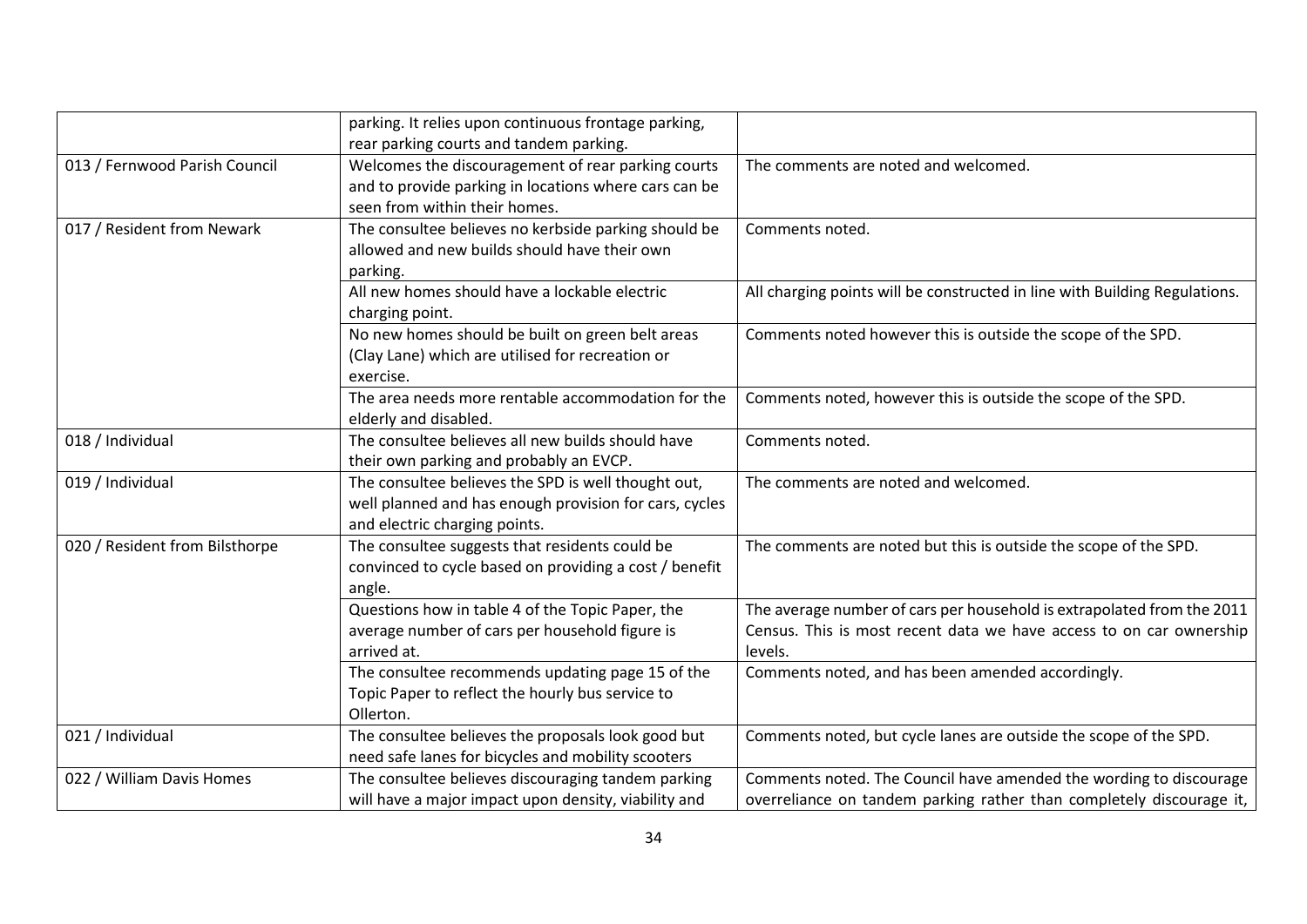| ultimately delivery. It also offers natural surveillance | however tandem parking restricts the ability for the car at the front to                       |
|----------------------------------------------------------|------------------------------------------------------------------------------------------------|
| as well as breaking up the dwelling / parking ratio.     | exit the drive and encourages residents to park on the road, which we<br>are seeking to avoid. |
| The consultee suggests amending Figure 1 to locate       | Comments noted. The Council will seeks to amend figure 1 to illustrate                         |
| parking to the frontage of the dwelling rather than      | all examples of acceptable parking solutions.                                                  |
| just the garage and would reinforce the Key Principle    |                                                                                                |
| whilst maintaining densities.                            |                                                                                                |
| The consultee recommends that the SPD does not           | Comments noted. The Council believes there is sufficient flexibility in the                    |
| slow down the delivery of sites, but leave opportunity   | SPD to ensure the delivery of sites does not slow down.                                        |
|                                                          |                                                                                                |
| for discussion relating to parking design and standards  |                                                                                                |
| to be had between applicant and the Council on a site    |                                                                                                |
| by site basis as required by Para 38 of the NPPF.        |                                                                                                |
| The consultee has concerns that because there is no      | Comments noted. Building Regulations are due to be updated in early                            |
| standardised format for EVCP, they may become            | 2021 which will require all new homes to provide electric charging points.                     |
| obsolete. It would be more appropriate to let the end    | The Council believes the SPD supports the direction of change.                                 |
| user purchase the EVCP. In some cases, parking           |                                                                                                |
| solutions do not allow EVCP's where the wires would      |                                                                                                |
| trail across another space. Suggests the wording         |                                                                                                |
| 'where suitable' is added to Key Principle 3 and / or    |                                                                                                |
| seek provision of a dedicated electric spur for future   |                                                                                                |
| EVCPs.                                                   |                                                                                                |
| The consultee is concerned of the impact EVCP's will     | Comments noted. Western Power provides an online 'EV Capacity Map'                             |
| have on the local electricity network and the cost       | which has assessed the available capacity at each site and have                                |
| required to upgrade areas with little capacity.          | represented this as a generic level of EV Charging Capacity. It explains                       |
| Recommends any impact these costs will have on           | that for the lowest level ('some capacity available') management of                            |
| housing supply should be mitigated through EVCP          | charging may need to be considered but it is only expected to be a                             |
| exemption so as not to affect the delivery of homes.     | reactive solution in certain cases whilst Western Power create additional                      |
|                                                          | capacity. This map identifies that there are 459 sub stations in the                           |
|                                                          | District, and of these 388 have either 'capacity available' or 'extensive                      |
|                                                          | capacity available'. Only 15% have 'some capacity available'. Therefore it                     |
|                                                          | is considered that there is sufficient capacity in the network to                              |
|                                                          | accommodate charging points in new developments.                                               |
|                                                          |                                                                                                |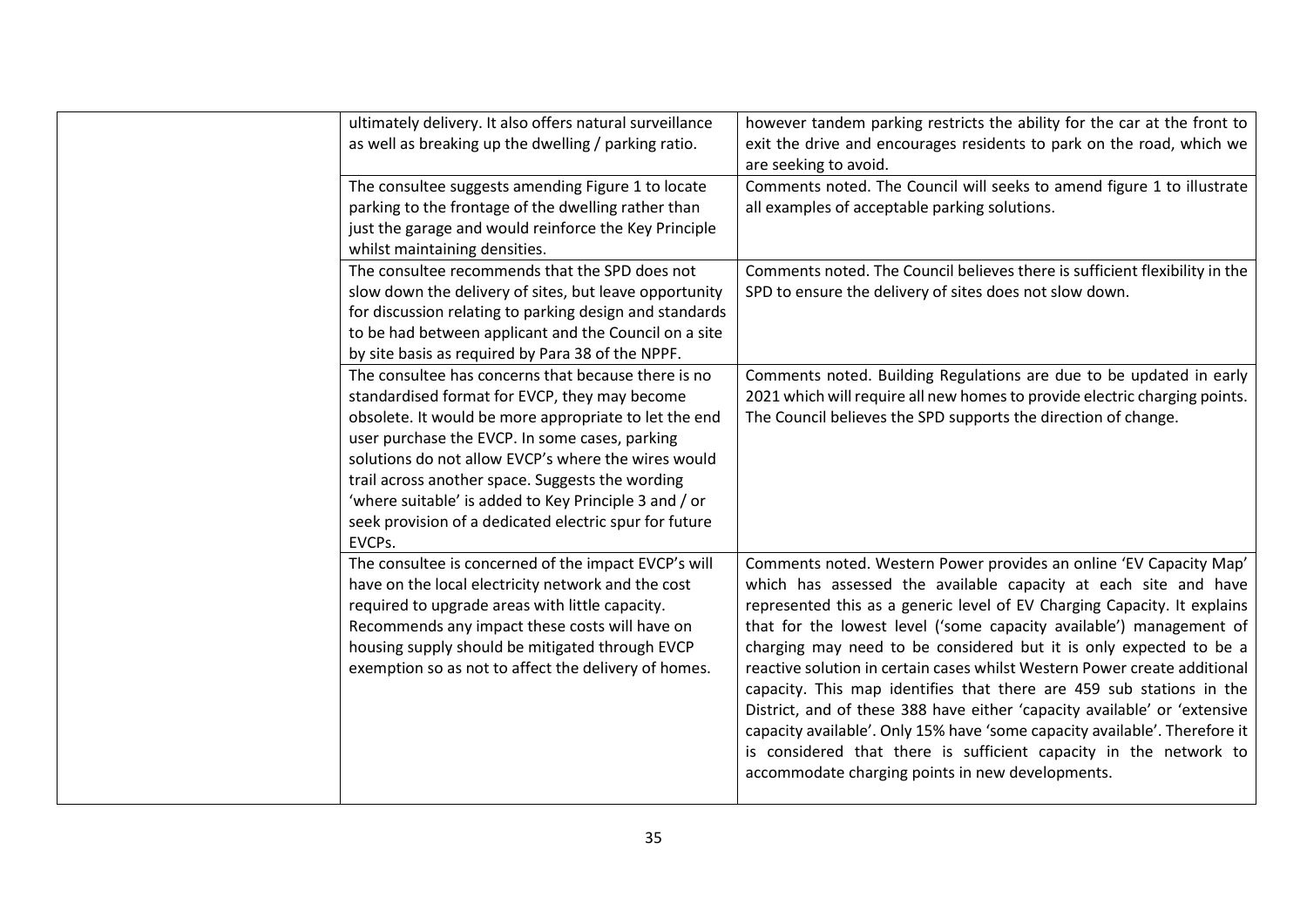|                                  | The viability of achieving EVCP on each dwelling must<br>be thoroughly tested through the Local Plan to accord<br>with NPPF Paragraph 57 and supporting PPG. It is not<br>for an SPD to develop new policy and must be<br>removed from the document.                                                                                  | https://www.westernpower.co.uk/smarter-networks/electric-<br>vehicles/ev-capacity-map<br>The Council believe that no viability testing needs is required as the SPD<br>is Guidance and should EVCP's not be viable across the development,<br>there is an alternative mechanism in place with no impact on viability<br>(dummy charger).                                                                                                                                                                                                                                                                                                                                                                                                                                                                                                          |
|----------------------------------|---------------------------------------------------------------------------------------------------------------------------------------------------------------------------------------------------------------------------------------------------------------------------------------------------------------------------------------|---------------------------------------------------------------------------------------------------------------------------------------------------------------------------------------------------------------------------------------------------------------------------------------------------------------------------------------------------------------------------------------------------------------------------------------------------------------------------------------------------------------------------------------------------------------------------------------------------------------------------------------------------------------------------------------------------------------------------------------------------------------------------------------------------------------------------------------------------|
| 024 / Persimmon Homes Nottingham | The consultee believes the SPD contains onerous<br>requirements that developers will find difficult to<br>meet whilst trying to deliver housing numbers for the<br>District. In particular:<br>1. 3 parking spaces for 3 dwellings<br>2. Cycle and mobility scooter parking<br>3. Discouraging tandem parking<br>4. 4:1 parking ratio | Housing developments should be both well designed and fit for purpose.<br>Paragraph 124 of the NPPF states that the creation of high quality<br>buildings and places is fundamental to what the planning and<br>development process should achieve. Paragraph 127 outlines that<br>developments should function well and add to the overall quality of the<br>area. There is the need to strike an appropriate balance between good<br>design and housing delivery. Good design should not be at the expense<br>of that delivery. It is considered that the guidance and principles<br>contained within the SPD provide that balance. Reflecting the contents<br>of the Development Plan and its approach towards delivering objectively<br>assessed housing need, maintaining a five year land supply and<br>promoting high standards of design. |
|                                  | The consultee believes the SPD lacks justification in<br>certain areas. Why is tandem parking not supported<br>and why is NUA subject to less onerous parking<br>requirements than everywhere else.                                                                                                                                   | Commented noted. All justification is contained in the Topic Paper or is<br>supported by National Planning Policy. Tandem parking is not<br>encouraged because it restricts the first car in the space as it is blocked<br>in by the second car. Inconvenient parking arrangements are likely to<br>increase the number of cars parked on the street.<br>After reviewing the evidence again, the District will be divided into more<br>categories in respect of parking standards however, NUA has different<br>parking standards because it is more sustainable and has better access to<br>public transport networks.                                                                                                                                                                                                                           |
|                                  | The SPD lacks flexibility.                                                                                                                                                                                                                                                                                                            | Comment noted. However the Council believe there is sufficient<br>flexibility in the SPD to deal with sites on a case by case basis if<br>appropriate if issues are identified.                                                                                                                                                                                                                                                                                                                                                                                                                                                                                                                                                                                                                                                                   |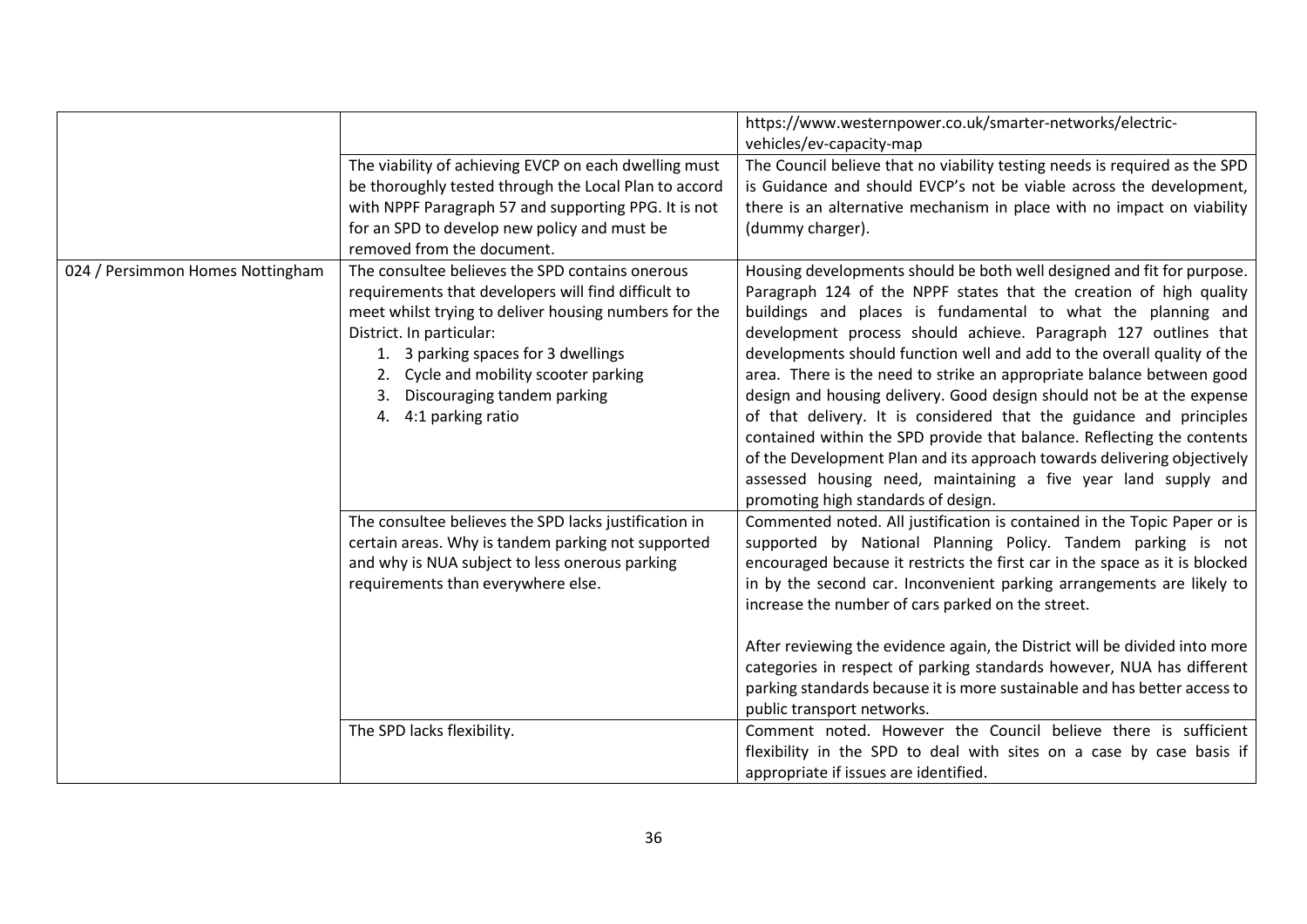|                                 | 4:1 Ratio is problematic for developers and creates an  | Comments noted. The Council believes it is important that parking spaces   |
|---------------------------------|---------------------------------------------------------|----------------------------------------------------------------------------|
|                                 | array of problems for design of development and is      | do not dominate the street scene and the SPD seeks to encourage a          |
|                                 | unrealistic. Developers will struggle to achieve a      | better balance of parking solutions.                                       |
|                                 | suitable density and therefore impact upon housing      |                                                                            |
|                                 | numbers.                                                |                                                                            |
|                                 | The SPD states that soft landscaping should be taller   | Comments noted. This recommendation has been removed.                      |
|                                 | than cars which will create visibility issues when      |                                                                            |
|                                 | reversing / driving on and off driveways. Soft          |                                                                            |
|                                 | landscaping is already practice by many developers to   |                                                                            |
|                                 | enhance street scene and screen frontage parking and    |                                                                            |
|                                 | can be done without 4:1 rule.                           |                                                                            |
|                                 | The EVCP requirements should be changed from            | Building Regulations is due to be updated in early 2021 which will require |
|                                 | requiring a 32amp socket to a 13 amp socket to          | all new builds to accommodate an electric charging point therefore the     |
|                                 | reduce impact on electricity network. An external fuse  | Council consider their Guidance to be appropriate.                         |
|                                 | spare is more than sufficient and provides users with   |                                                                            |
|                                 | flexibility to use all kinds of chargers (with an       |                                                                            |
|                                 | adaptor).                                               |                                                                            |
| 025 / Southwell Town Council    | The consultee is delighted to see a requirement for EV  | The comments are noted and welcomed.                                       |
|                                 | charging and cycle parking.                             |                                                                            |
|                                 | The consultee believes there is a need to find a way of | The comments are noted but cycleways are outside the scope of the SPD.     |
|                                 | creating dedicated cycle ways (particularly on school   |                                                                            |
|                                 | routes).                                                |                                                                            |
| 026 / Coddington Parish Council | The consultee has queried the apparent lack of future   | Comments noted. This is outside the scope of the SPD as it only focuses    |
|                                 | provision of electric charging points for terrace       | on new residential development rather than existing housing.               |
|                                 | housing where there is no vehicular access.             |                                                                            |
| 027 / Balderton Parish Council  | The consultee has requested that any future             | Comments noted. The width of the carriageway is outside the scope of       |
|                                 | residential development should have slightly wider      | the SPD.                                                                   |
|                                 | roads to accommodate the on-road parking that will      |                                                                            |
|                                 | almost certainly occur, which would allow for           |                                                                            |
|                                 | emergency vehicles in particular to pass freely and     |                                                                            |
|                                 | safely.                                                 |                                                                            |
| 028 / Globe Consultants         | The guide is called 'Residential Cycle and Car Parking  | Comments noted. The Council agree that this has occurred in error and      |
|                                 | Standards and Design Guide' and it begins in the        | has been corrected.                                                        |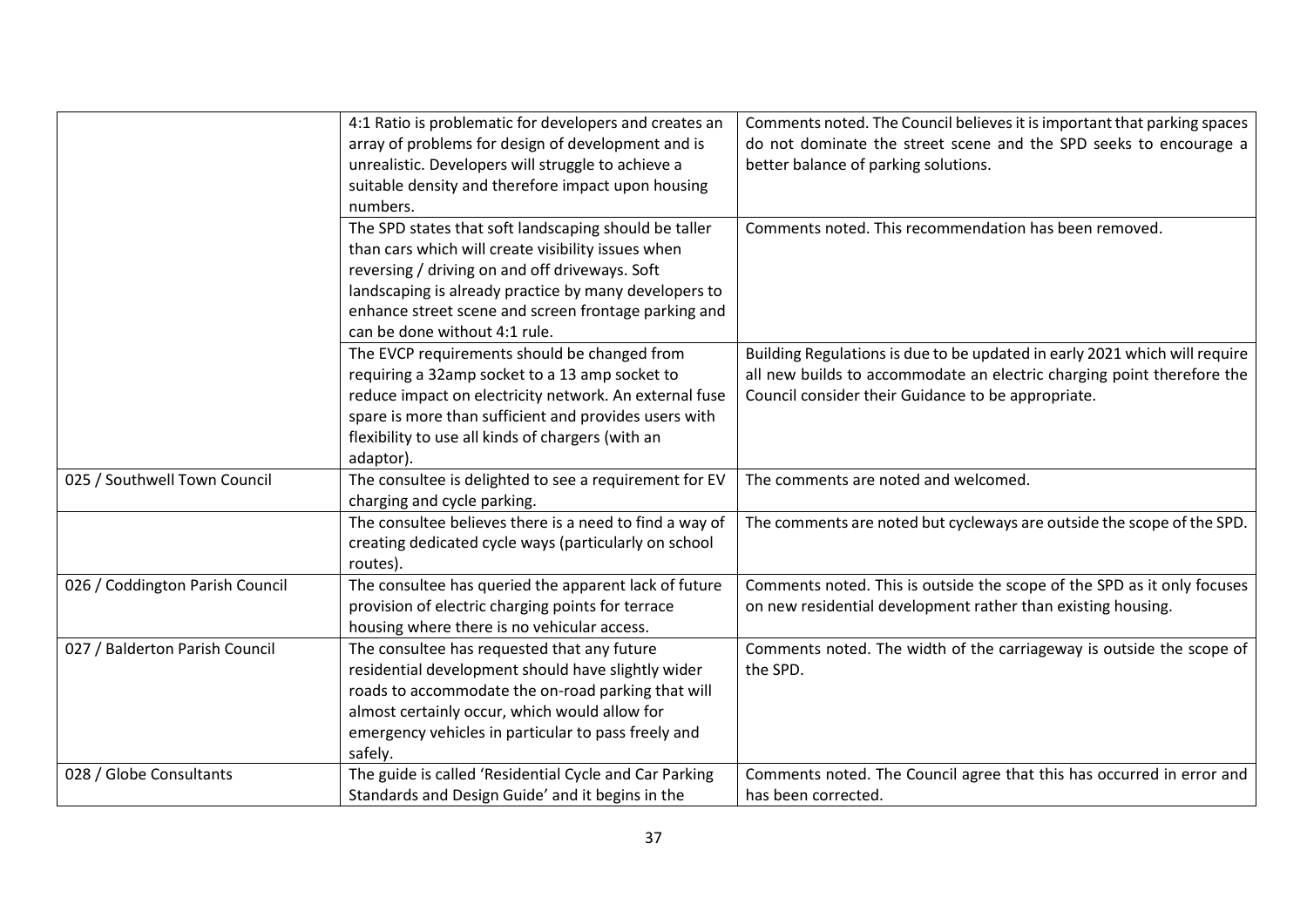|               | Executive Summary with reference to car parking          | The SPD is written as such to anticipate the situation where apartments       |
|---------------|----------------------------------------------------------|-------------------------------------------------------------------------------|
|               | before cycle parking. (However, this is different in the | do not provide one space per dwelling and will recommend one charging         |
|               | main text). In order to promote the importance of        | point per space. A software based management system can be procured           |
|               | active and sustainable travel the document should        | that bills drivers directly for the charging they consume. Tariffs can be set |
|               | consistently cover cycle parking first and car parking   | by a responsible party (i.e. management company or resident board             |
|               | as a secondary consideration.                            | member) with flexibility to change pricing to include a small fee for         |
|               |                                                          | maintenance.                                                                  |
|               | Globe welcomes the addition of EV charging points to     |                                                                               |
|               | new residential development but in practical terms it    |                                                                               |
|               | is hard to provide charging points for apartments        |                                                                               |
|               | unless the provision is 1 parking space and 1 charging   |                                                                               |
|               | point per apartment. In some cases the provision of      |                                                                               |
|               | car parking could be a communal provision especially     |                                                                               |
|               | if active and sustainable travel modes are being         |                                                                               |
|               | promoted in a town centre location. It also might be     |                                                                               |
|               | that visitors to the apartments wish to access an EV     |                                                                               |
|               | charging point. How would the EV charging point be       |                                                                               |
|               | located in these circumstances?                          |                                                                               |
| 029 / SGA LLP | There is a danger that cars will over dominate the       | Comments noted. The Council believe the proposed parking standards            |
|               | street scene.                                            | and supporting design guidance will prevent such from occurring.              |
|               | If the SPD is to be used as a design guide, all needs to | The SPD is based on the design principles of Building for a Healthy Life      |
|               | be looked at in much more detail to ensure that          | which is a recognised urban design standard, and one endorsed by the          |
|               | feasibility of housing provision is not jeopardised.     | National Design Guide as a key reference, which seeks to create places        |
|               |                                                          | that are better for people by making more attractive places with well-        |
|               |                                                          | designed streets and well-integrated car parking. Housing developments        |
|               |                                                          | should be both well designed and fit for purpose. Paragraph 124 of the        |
|               |                                                          | NPPF states that the creation of high quality buildings and places is         |
|               |                                                          | fundamental to what the planning and development process should               |
|               |                                                          | achieve. Paragraph 127 outlines that developments should function well        |
|               |                                                          | and add to the overall quality of the area. There is the need to strike an    |
|               |                                                          | appropriate balance between good design and housing delivery. Good            |
|               |                                                          | design should not be at the expense of that delivery. It is considered that   |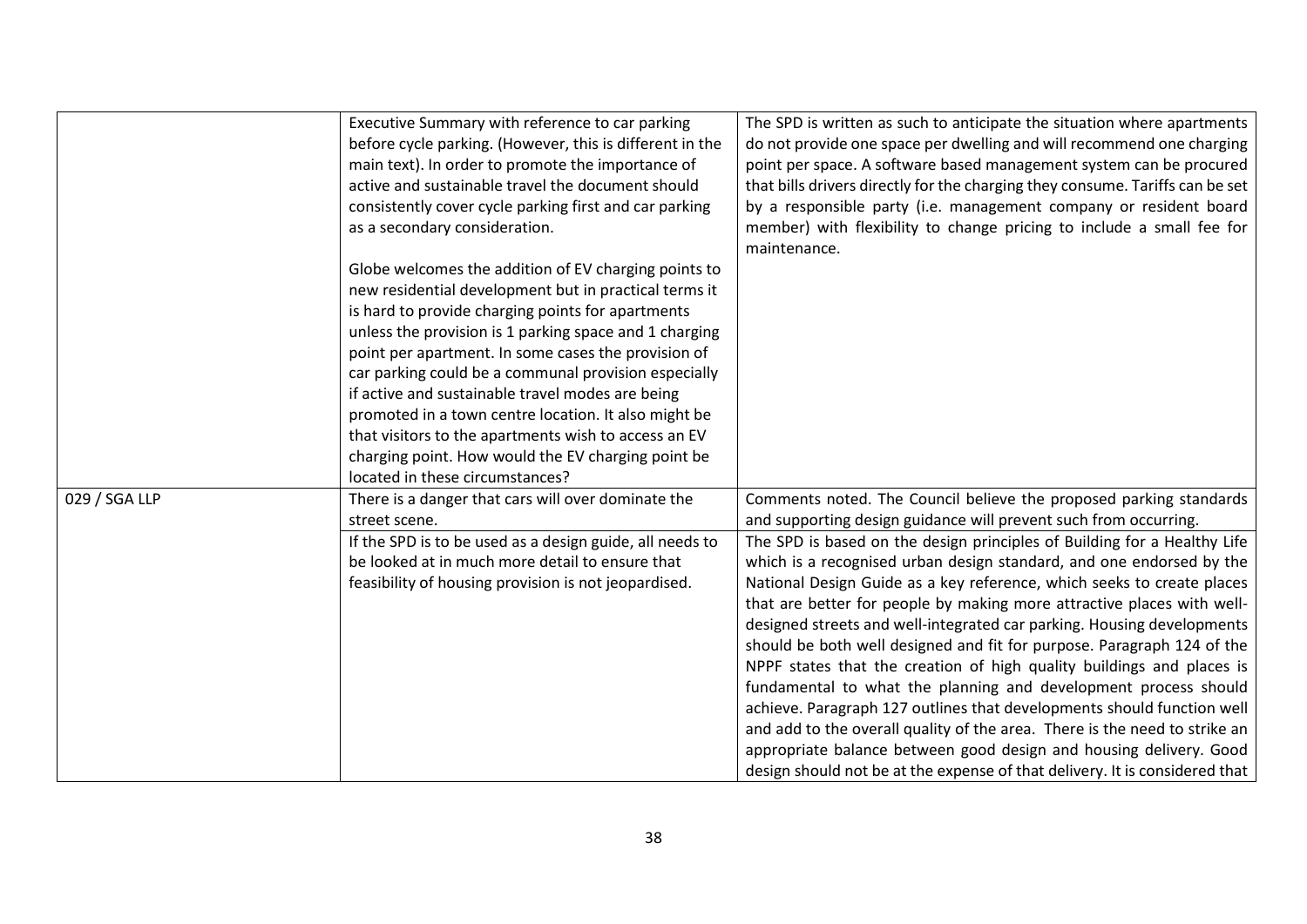|                                   |                                                         | the guidance and principles contained within the SPD provide that       |
|-----------------------------------|---------------------------------------------------------|-------------------------------------------------------------------------|
|                                   |                                                         | balance.                                                                |
| 030 / Barton Willmore c/o Urban & | Key Principle 2 should be amended to ensure soft        | Comments noted. Reference to tree planting has been amended to          |
| Civic                             | landscaping, including tree planting where              | include reference to 'where appropriate'.                               |
|                                   | appropriate, compliments the street scene and takes     |                                                                         |
|                                   | account of highway safety.                              |                                                                         |
|                                   | Key Principle 3 should be amended to require all        | Comments noted. Key Principle 3 has been amended to reflect the most    |
|                                   | homes to be provided with passive provision for         | up to date advice from electric charging point providers.               |
|                                   | electric vehicles.                                      |                                                                         |
|                                   | Key Principle 3 sets out that residential developments  | Comments noted. The encouragement of EVCP's is consistent with the      |
|                                   | that do not provide one space per dwelling or provide   | requirements of National Policy in Paragraph 105 and 110 of the NPPF.   |
|                                   | unallocated parking spaces must accord with the         | Changes to Building Regulations requiring electric charging points are  |
|                                   | minimum specification. The consultee believes the       | anticipated early in 2021 and in light of this we think the Guidance is |
|                                   | Council should consider a mixture of active EV points   | appropriate.                                                            |
|                                   | (i.e 1 in 10 spaces) and passive infrastructure for the |                                                                         |
|                                   | remaining spaces.                                       |                                                                         |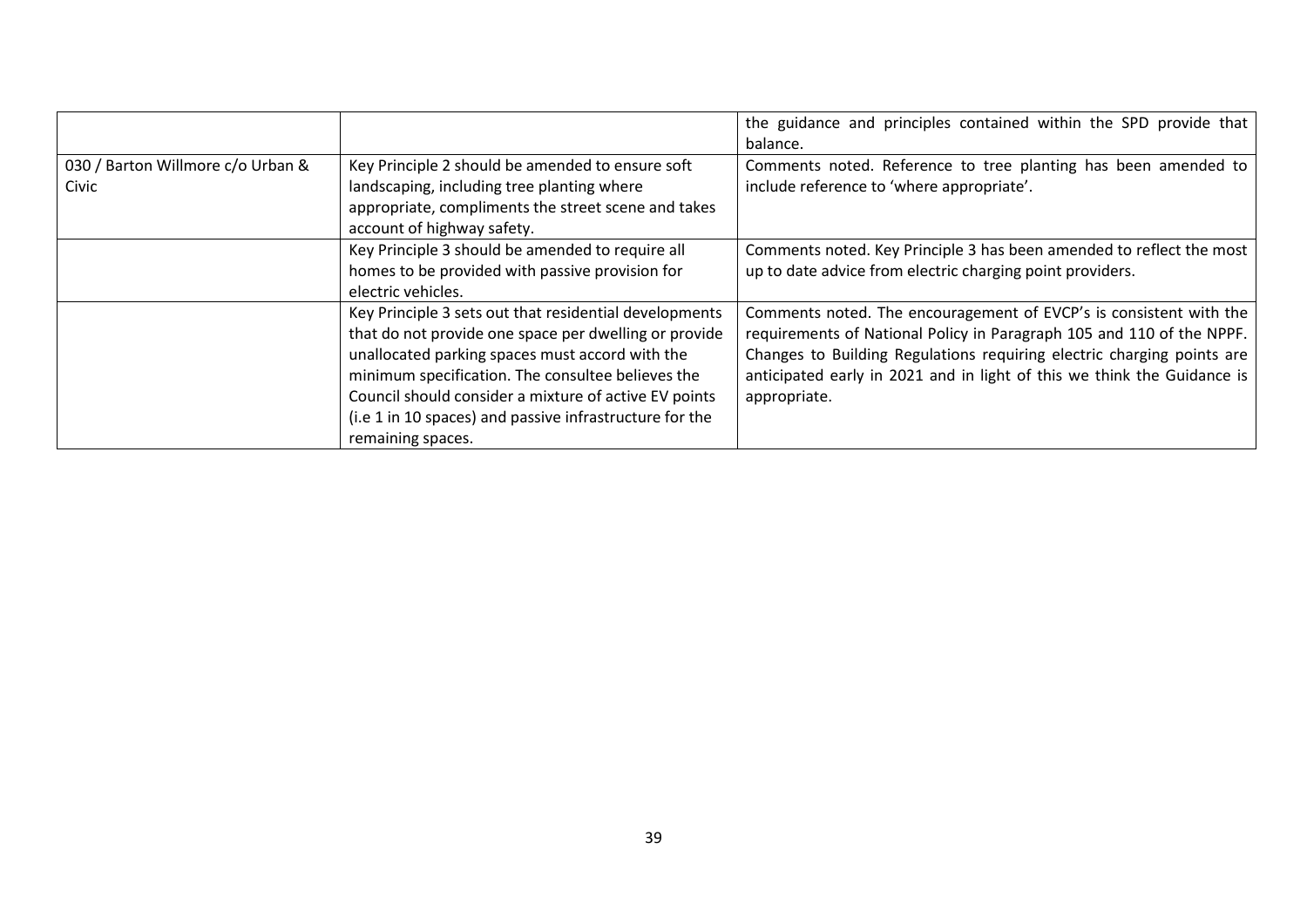#### **Appendix 4a: Compliance with Town and Country Planning (Local Planning) (England) Regulations 2012**

Regulation 5 must be read in light of Regulation 2 which defines a 'Local Plan' as "*any document of the description referred to in regulation 5 (1) (a) (i), (ii) or (iv) or 5 (2) (a) or (b)"*. Regulation defines a *"supplementary planning document"* as *"any document of a description referred to in regulation 5 (except an adopted policies map or a statement of community involvement) which is not a local plan"*. The SPD falls within Regulation 5 (1) (a) (iii) since the SPD seeks to expand on the broad design principles contained in the DPD documents.

| Regulation 5 (1) (a) (i) - the development and use of land which the local<br>planning authority wish to encourage during any specified period.                                                                                                                                                               | The SPD does not encourage the development and use of land because all land concerned with the<br>SPD is residential (and in some cases a mixed use). The use of the land which the local planning<br>authority wish to encourage is residential development, so the SPD is not contrary to this criterion<br>of the Regulations. Policies related to housing are contained within the Amended Core Strategy<br>(2019) and the Allocations and Development Management DPD (2013).                                                                                                                                                                                                                                                                                                                                                              |
|---------------------------------------------------------------------------------------------------------------------------------------------------------------------------------------------------------------------------------------------------------------------------------------------------------------|------------------------------------------------------------------------------------------------------------------------------------------------------------------------------------------------------------------------------------------------------------------------------------------------------------------------------------------------------------------------------------------------------------------------------------------------------------------------------------------------------------------------------------------------------------------------------------------------------------------------------------------------------------------------------------------------------------------------------------------------------------------------------------------------------------------------------------------------|
| Regulation 5 (1) (a) (ii) - the allocation of sites for a particular type of<br>development or use.                                                                                                                                                                                                           | The SPD does not allocate any land for any purpose including residential development so it follows<br>that Regulation 5(1)(a)(ii) does not apply.                                                                                                                                                                                                                                                                                                                                                                                                                                                                                                                                                                                                                                                                                              |
| Regulation 5 (1) (a) (iv) - development management and site allocation<br>policies, which are intended to guide the determination of applications<br>for planning permission                                                                                                                                  | Any planning policy document (whether a DPD or SPD) is designed to guide the determination of<br>applications for planning permission; if it did not do this, it would serve no purpose. It is therefore<br>important to read Regulation 5 (1)(a)(iv) alongside (iii), which indicates that a document will be an<br>SPD where it is setting out particular objectives, i.e. details, so as to achieve a broader development<br>goal contained in the parent policies. The SPD is purely guidance which sets out particular<br>objectives as to how to achieve "appropriate and effective parking provision" and by ensuring that<br>"vehicular traffic generated does not create new, or exacerbate existing on street parking problem"<br>as outlined in SP7. The SPD alone will not guide or regulate applications for planning permission. |
| Regulation 5 (2) (a) - any document which-<br>(i) relates only to part of the area of the local planning authority<br>(ii) identifies that an area as an area of significant change or special<br>conservation, and<br>(iii) contains the local planning authority's policies in relation to the area;<br>and | The SPD does not meet any of the criteria within Regulation 5 (2) (a) so it does not apply.                                                                                                                                                                                                                                                                                                                                                                                                                                                                                                                                                                                                                                                                                                                                                    |
| policy.                                                                                                                                                                                                                                                                                                       | Regulation 5 (2) (b) - any other document which includes a site allocation There are no site allocation policies within the document so it does not apply.                                                                                                                                                                                                                                                                                                                                                                                                                                                                                                                                                                                                                                                                                     |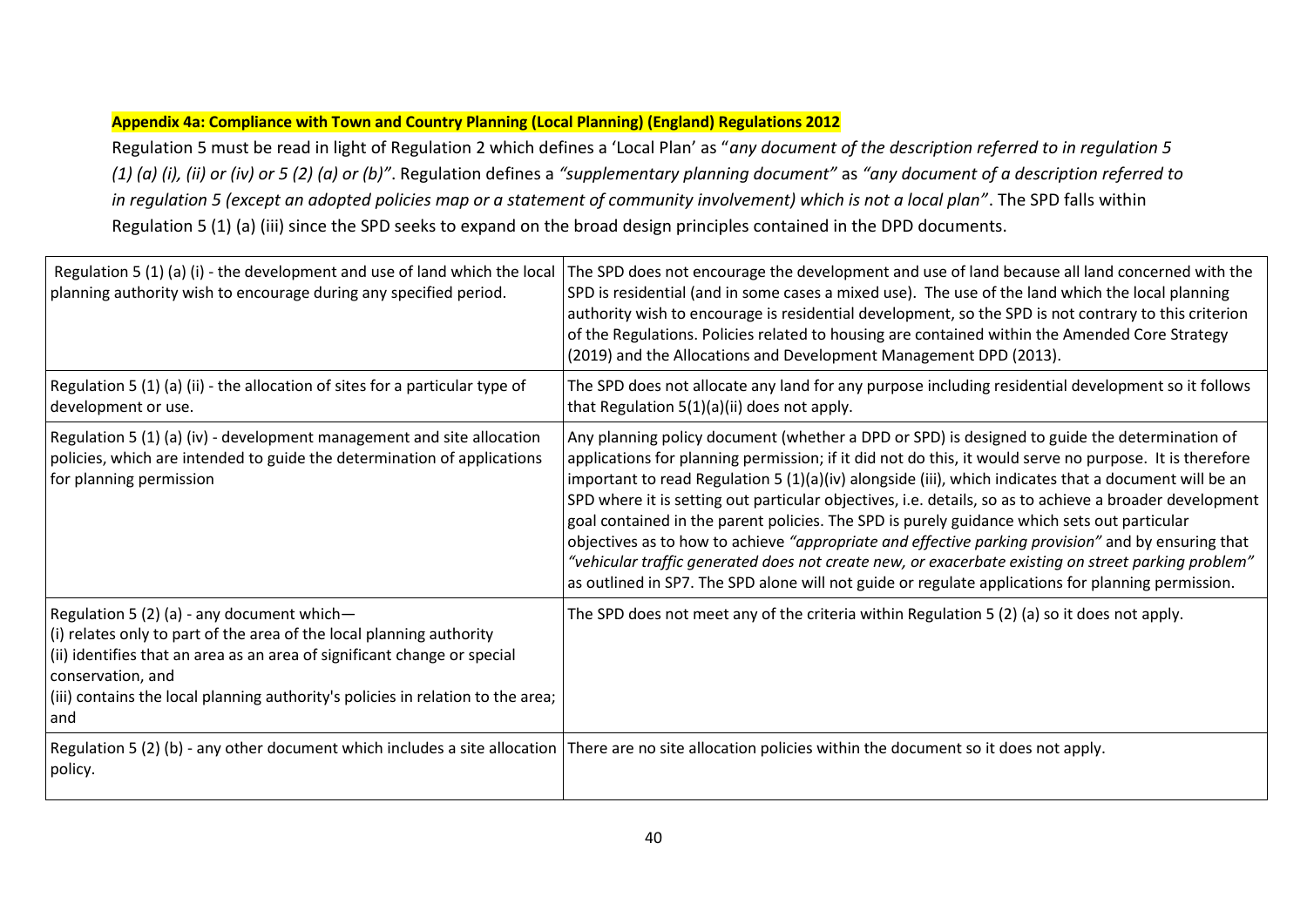### **Appendix 4b: Compliance with Paragraph 105 of the NPPF**

| A) The accessibility of the development                                                                                 | The recommended parking standards reflect the accessibility of the development with lower standards applying in those<br>parts of the District where greater opportunity exists for travel on foot, by bicycle and by public transport. Reflecting<br>different accessibility levels, the District is split into xx areas for the purpose of applying the recommended parking<br>standards:<br>Area 1: Newark Town Centre<br>Area 2: Inner Newark<br>Area 3: Newark Urban Area (NUA)<br>Area 4: Service Centres<br>Area 5: Rest of the District                                                                                                            |
|-------------------------------------------------------------------------------------------------------------------------|------------------------------------------------------------------------------------------------------------------------------------------------------------------------------------------------------------------------------------------------------------------------------------------------------------------------------------------------------------------------------------------------------------------------------------------------------------------------------------------------------------------------------------------------------------------------------------------------------------------------------------------------------------|
|                                                                                                                         | The location of the development will define the recommended parking standards.                                                                                                                                                                                                                                                                                                                                                                                                                                                                                                                                                                             |
| B) The type, mix and use of development                                                                                 | The standards provide flexibility for different types, mixes and use of development (such as mixed use developments,<br>redevelopment and reuse of historic buildings and change of use proposals) where such standards may not be achievable.                                                                                                                                                                                                                                                                                                                                                                                                             |
| C) The availability of and opportunities for public<br>transport                                                        | The requirement for residential development to provide car parking is relaxed in the Town Centre (and in some other<br>circumstances), where accessibility levels are high due to the availability of public transport and the need to own a car is<br>therefore reduced. Beyond these locations, particularly Newark have 'good' public transport connectivity, car ownership<br>levels and projections are such that the application of the proposed standards are appropriate. Implementation of the<br>Guidance will be closely monitored and where public transport usage increases and / or car ownership levels drop this<br>will trigger a review. |
| D) Car ownership levels                                                                                                 | Current and expected car ownership levels are outlined in the supporting Topic Paper.                                                                                                                                                                                                                                                                                                                                                                                                                                                                                                                                                                      |
| E) The need to ensure an adequate provision of<br>spaces for charging plug-in and other ultra-low<br>emission vehicles. | The SPD encourages the provision of EVCP' to support this policy objective.                                                                                                                                                                                                                                                                                                                                                                                                                                                                                                                                                                                |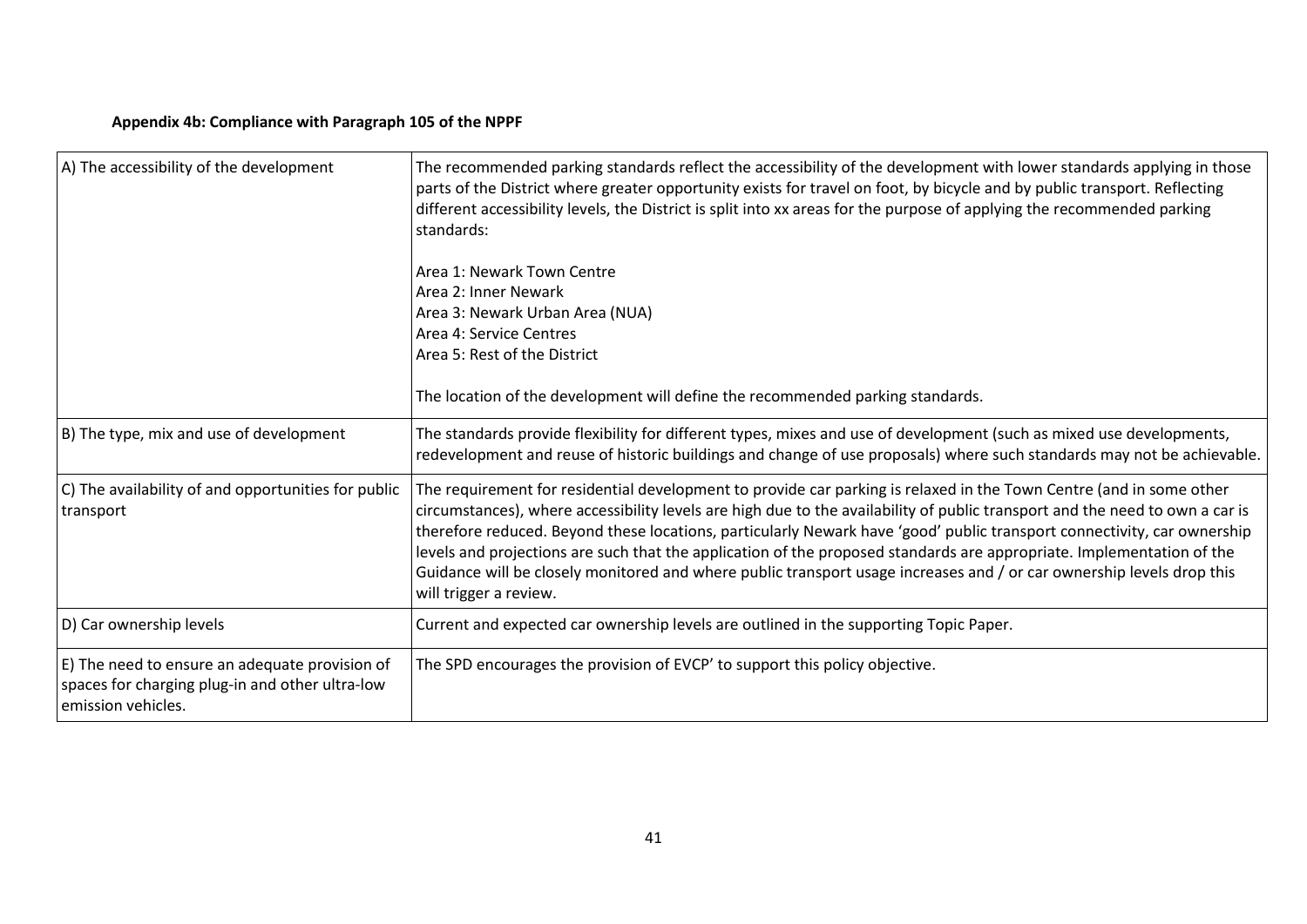## **Appendix 5 Main Issues Raised by Final Public Consultation and LPA Response**

Each of the questions are set out below. Responses are summarised and the Council has responded to each comment directly in the table below. The consultation responses summary does not include the personal details of private individuals.

| <b>Respondent ID / Organisation</b> | <b>Summary of Comment</b>                                                                                                                     | <b>Response / Action</b>                                                                                                   |
|-------------------------------------|-----------------------------------------------------------------------------------------------------------------------------------------------|----------------------------------------------------------------------------------------------------------------------------|
| 002 - NSDC Conservation             | We are supportive of the principle of providing consistent design advice<br>and improving the design of residential parking and bike storage. | The support for the principle of providing consistent design<br>advice and improving the design of residential parking and |
|                                     |                                                                                                                                               | bike storage is welcomed.                                                                                                  |
|                                     | Many heritage assets in the district are residential or have part-                                                                            | The support for the amendments to the SPD are welcomed.                                                                    |
|                                     | residential use (e.g. flats in upper floors). Consequently, a recommended                                                                     |                                                                                                                            |
|                                     | standard for the provision of cycle storage, car parking availability and                                                                     |                                                                                                                            |
|                                     | the design of parking layouts may negatively impact the setting and                                                                           |                                                                                                                            |
|                                     | significance of many designated and non-designated heritage assets in                                                                         |                                                                                                                            |
|                                     | the district as it may distract from their architectural or historic value.                                                                   |                                                                                                                            |
|                                     | The 'Residential Cycle and Car Parking Standards & Design Guide' SPD                                                                          |                                                                                                                            |
|                                     | has been amended to include some flexibility in the policy wording to                                                                         |                                                                                                                            |
|                                     | ensure the setting of any heritage assets is not compromised by the                                                                           |                                                                                                                            |
|                                     | application of a strict criteria. This will be important to ensuring that the                                                                 |                                                                                                                            |
|                                     | local authority can best conserve the setting and significance of the                                                                         |                                                                                                                            |
|                                     | district's heritage assets when determining applications, in accordance                                                                       |                                                                                                                            |
|                                     | with Section 16 of the National Planning Policy Framework (NPPF). We,                                                                         |                                                                                                                            |
|                                     | therefore, have no objections to the additional wording in Key Principle 1                                                                    |                                                                                                                            |
|                                     | and 2 of the document.                                                                                                                        |                                                                                                                            |
| 004 - Severn Trent Water            | Severn Trent have no major concerns regarding the approach outline                                                                            | Comments are noted and welcomed.                                                                                           |
|                                     | within the Residential cycle and car parking standards & design guide                                                                         |                                                                                                                            |
|                                     | SPD. We appreciate the additional reference to permeable surfacing that                                                                       |                                                                                                                            |
|                                     | has been included in Key Principle 2 to address concerns raised in our                                                                        |                                                                                                                            |
|                                     | previous response.                                                                                                                            |                                                                                                                            |

#### **Question 1: Do you have any comments on the changes made to the Draft SPD?**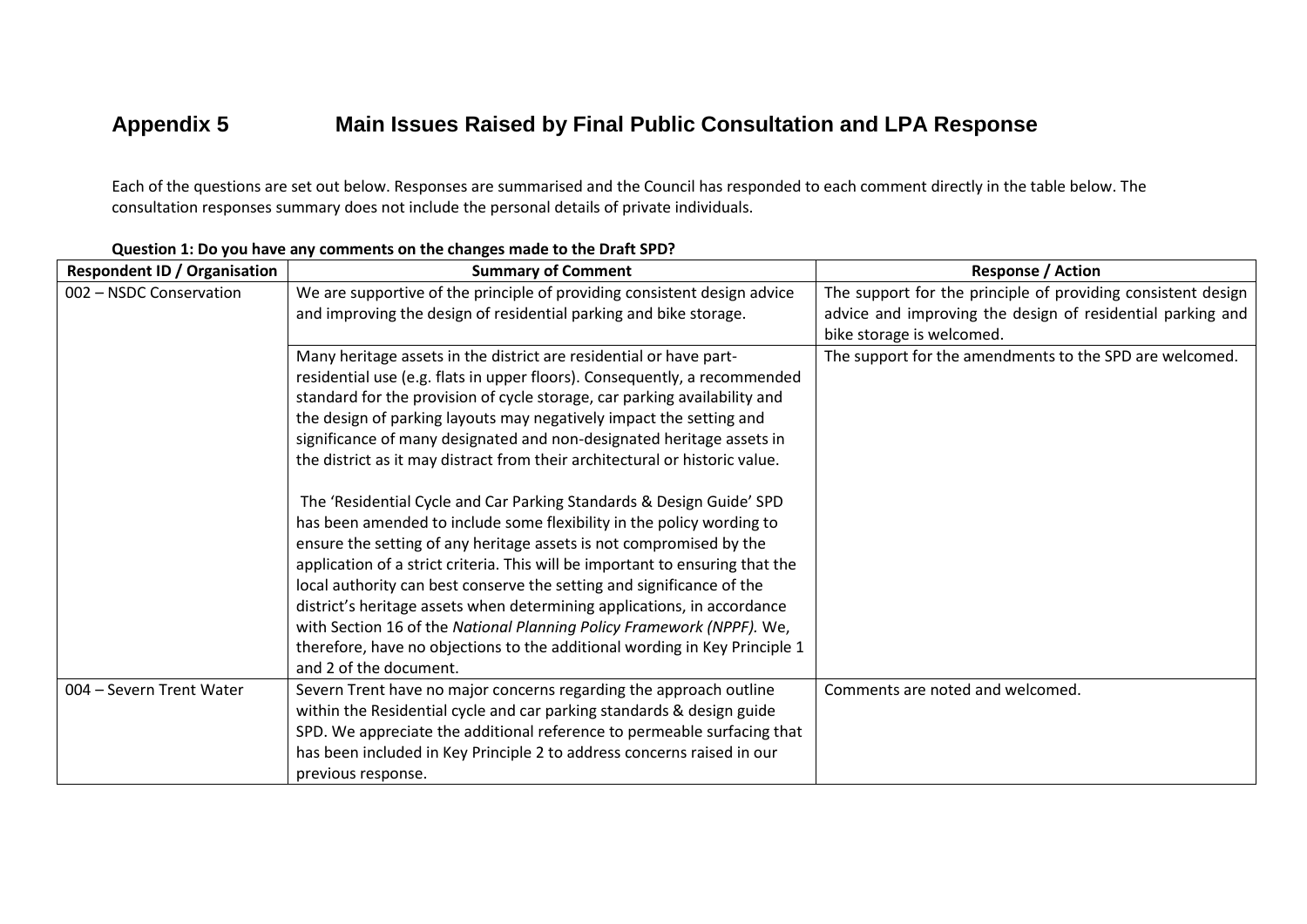| <b>Respondent ID / Organisation</b> | <b>Summary of Comment</b>                                                    | <b>Response / Action</b>                                        |
|-------------------------------------|------------------------------------------------------------------------------|-----------------------------------------------------------------|
| 007 - Resident of Sutton on         | It would be desirable if all vehicles could be parked both off road and also | Comments are noted. It is agreed that it is desirable for all   |
| Trent                               | pavement in both urban and rural areas so that they do not impede            | vehicles to be parked both off road and off pavement            |
|                                     | public transport vehicles, emergency vehicles, and delivery vehicles.        | however it is acknowledged that this will not always be         |
|                                     |                                                                              | achievable. The SPD is a mechanism to encourage future          |
|                                     |                                                                              | residents to utilise parking in the best possible way but       |
|                                     |                                                                              | cannot ensure no road parking occurs.                           |
|                                     | I am still of the opinion that all 1 bedroom accommodation should have       | As noted in the Council's response to initial consultation      |
|                                     | two parking spaces which will allow for the resident's car and also those    | comment, the SPD will seek 1 space for a 1 bed dwelling but     |
|                                     | of a family member who may be calling on the resident and also for a         | will encourage visitor parking to be provided within close      |
|                                     | care worker's car as and if necessary.                                       | proximity to smaller dwellings. We do not consider              |
|                                     |                                                                              | dedicated provision beyond that to be appropriate as it will    |
|                                     |                                                                              | potentially lead to car parking dominating the streetscene.     |
|                                     | EVCP's should be placed so that they are available to all.                   | All charging points will be constructed in line with Building   |
|                                     |                                                                              | Regulations. Ensuring EVCP's are placed so that they are        |
|                                     |                                                                              | available to all is outside the scope of the SPD.               |
| 012 - Town-Planning.co.uk           | Paragraph 2.14 refers to a local transport note; these do not form           | LTN 1/20 has been prepared by Department for Transport and      |
|                                     | national planning policy or guidance and are not referred to by the NPPF     | 'provides guidance to Local Authorities on delivering high      |
|                                     | or Planning Practice Guidance. These local transport notes provide advice    | quality, cycle infrastructure'. It is a document which provides |
|                                     | to local highway authorities. As such this paragraph 2.14 should be          | national guidance and is of importance to the SPD and           |
|                                     | deleted as it incorrectly suggests that this is national planning policy,    | therefore no changes are required to the aforementioned         |
|                                     | which it is not.                                                             | SPD.                                                            |
|                                     | Table 1 still includes reference to non-residential development, the         | Comments noted. It is an important tie for the reader that      |
|                                     | words on the advice of the highway authority does not overcome the fact      | brings both documents together referencing the fact that        |
|                                     | that this SPD deals with residential parking standards. Therefore, no        | while the SPD only deals with residential development, there    |
|                                     | reference to non-residential development should be covered anywhere          | are in fact also standards for non-residential development      |
|                                     | in the SPD.                                                                  | contained in a separate document. The Highway's Design          |
|                                     |                                                                              | Guide has now been adopted by the County Council and            |
|                                     |                                                                              | therefore has been subject to consultation and subsequent       |
|                                     |                                                                              | adoption, therefore can refer to document.                      |
|                                     | The cycle parking requirements have been amended to become                   | The level of encouraged cycle parking is aimed at encouraging   |
|                                     | recommendations rather than mandatory. However, they should still be         | ownership and use of cycles, both recreationally and for        |
|                                     | differentiated between the largest settlements i.e. Newark, Ollerton /       | commuting purpose. There should be opportunity for cycle        |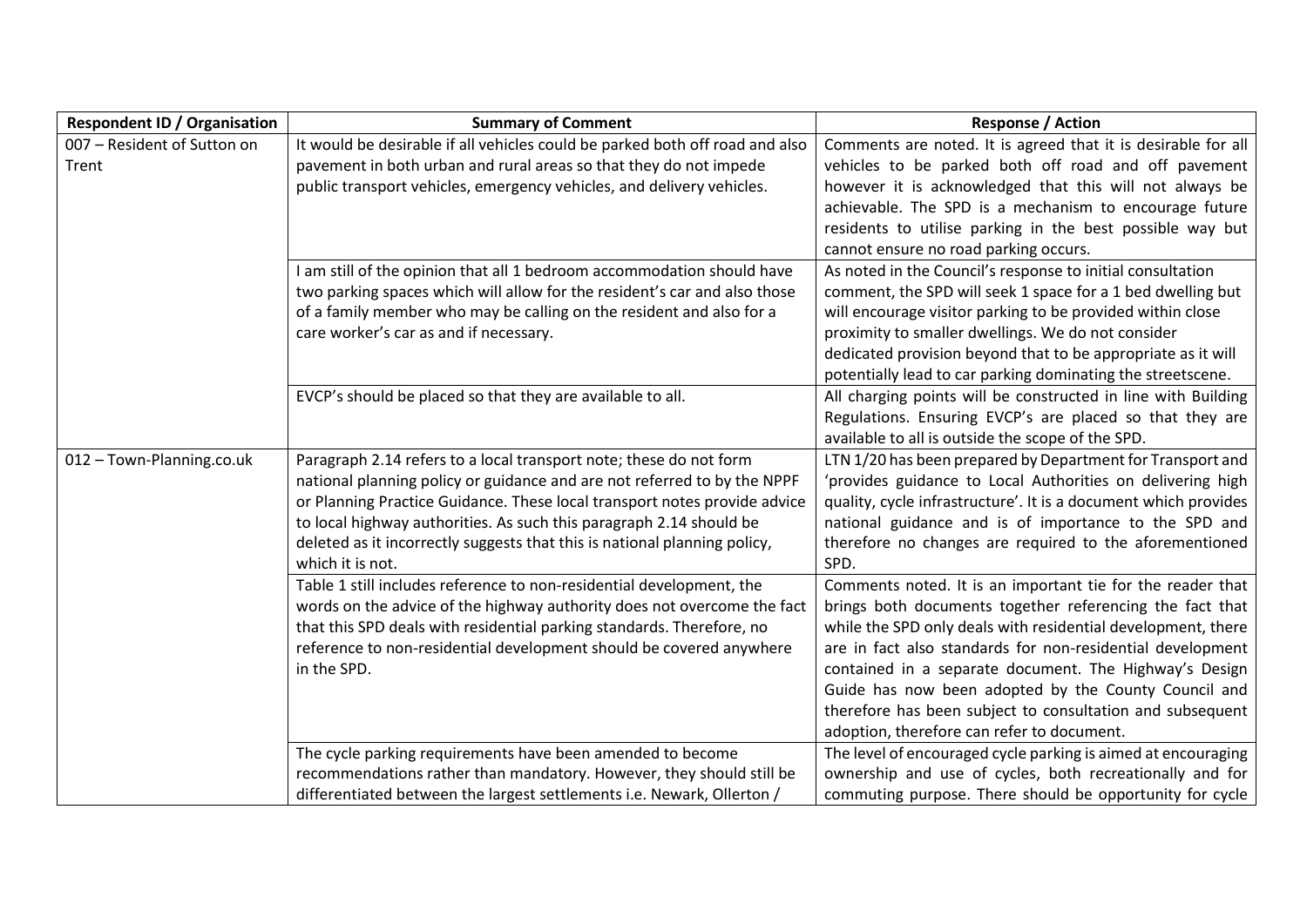| <b>Respondent ID / Organisation</b> | <b>Summary of Comment</b>                                                  | <b>Response / Action</b>                                         |
|-------------------------------------|----------------------------------------------------------------------------|------------------------------------------------------------------|
|                                     | Boughton. Southwell & Edwinstowe and elsewhere. The opportunity to         | storage for both those commuting on cycles and those who         |
|                                     | use cycles as a primary means of day to day transport is greatest in these | cycle recreationally. It is reasonable to assume that most       |
|                                     | large settlements where services / facilities can be accessed in a 2 mile  | households who cycle, particularly families, will own one bike   |
|                                     | radius. Elsewhere cycle usage remains primarily a form of recreational     | per family member. The guidance allows some flexibility in       |
|                                     | transport.                                                                 | the number of cycle parking spaces in certain situations (i.e.   |
|                                     |                                                                            | site specific constraints such as change of use proposals).      |
|                                     | As a minor point however the text in table 2 states that applicants should | Noted and updated where relevant.                                |
|                                     | explain this in the Design and Access Statement. A DAS is not required for |                                                                  |
|                                     | non-major development outside designated areas, the text should just       |                                                                  |
|                                     | therefore say 'applicants are encouraged to explain their approach in the  |                                                                  |
|                                     | planning application submission'.                                          |                                                                  |
|                                     | References in Key Principle 2 to '(or relevant measurements at the time    | Comments noted and reference removed.                            |
|                                     | of submission as advised by the Highway's Authority)' should be deleted.   |                                                                  |
|                                     | An SPD must provide certainty for those who use it and cannot be           |                                                                  |
|                                     | dependent upon future changes that may or may not occur undertaken         |                                                                  |
|                                     | by a third party. The SPD sets the recommended standards of the LPA,       |                                                                  |
|                                     | not the Highway's Authority.                                               |                                                                  |
| 015 - Historic England              | Historic England welcomes the revisions made to the draft SPD in relation  | Comments are noted and welcomed.                                 |
|                                     | to the historic environment including additions to Table 2, the inclusion  |                                                                  |
|                                     | of Core Policy 9: Sustainable Design and Policy DM5: Design text which     |                                                                  |
|                                     | adds context and clarity to the document, the addition of Paragraph 4.6,   |                                                                  |
|                                     | and revisions to Key Principle 2- Design, location and layout of car       |                                                                  |
|                                     | parking spaces.                                                            |                                                                  |
| 016 - Persimmon Homes East          | We do however object to the requirements of Key Principle 2 which sets     | The garage internal dimensions are consistent with the           |
| Midlands                            | out that for integral garages to count as a car parking space they should  | requirements outlined in the County Council's Highway            |
|                                     | have internal dimensions of 6m x 3.3m. Our concern with this               | Design Guide. NSDC have included an additional 0.3m to           |
|                                     | requirement is that the 3.3m width is excessive and the SPD fails to       | reflect the cycle parking standard requirements and need for     |
|                                     | demonstrate why this is required.                                          | adequate storage in addition to car parking requirements.        |
|                                     |                                                                            |                                                                  |
|                                     | When parking in a garage it would normally only be the drive who would     | The car shown in the house type plan provided by the             |
|                                     | need to exit the car, with other passengers having already exited the car  | consultee has dimensions smaller than a Volkswagen Golf and      |
|                                     | on the driveway. On the basis that a typical car has a width of between    | this is clearly not a family car. The SPD is borne out of poorly |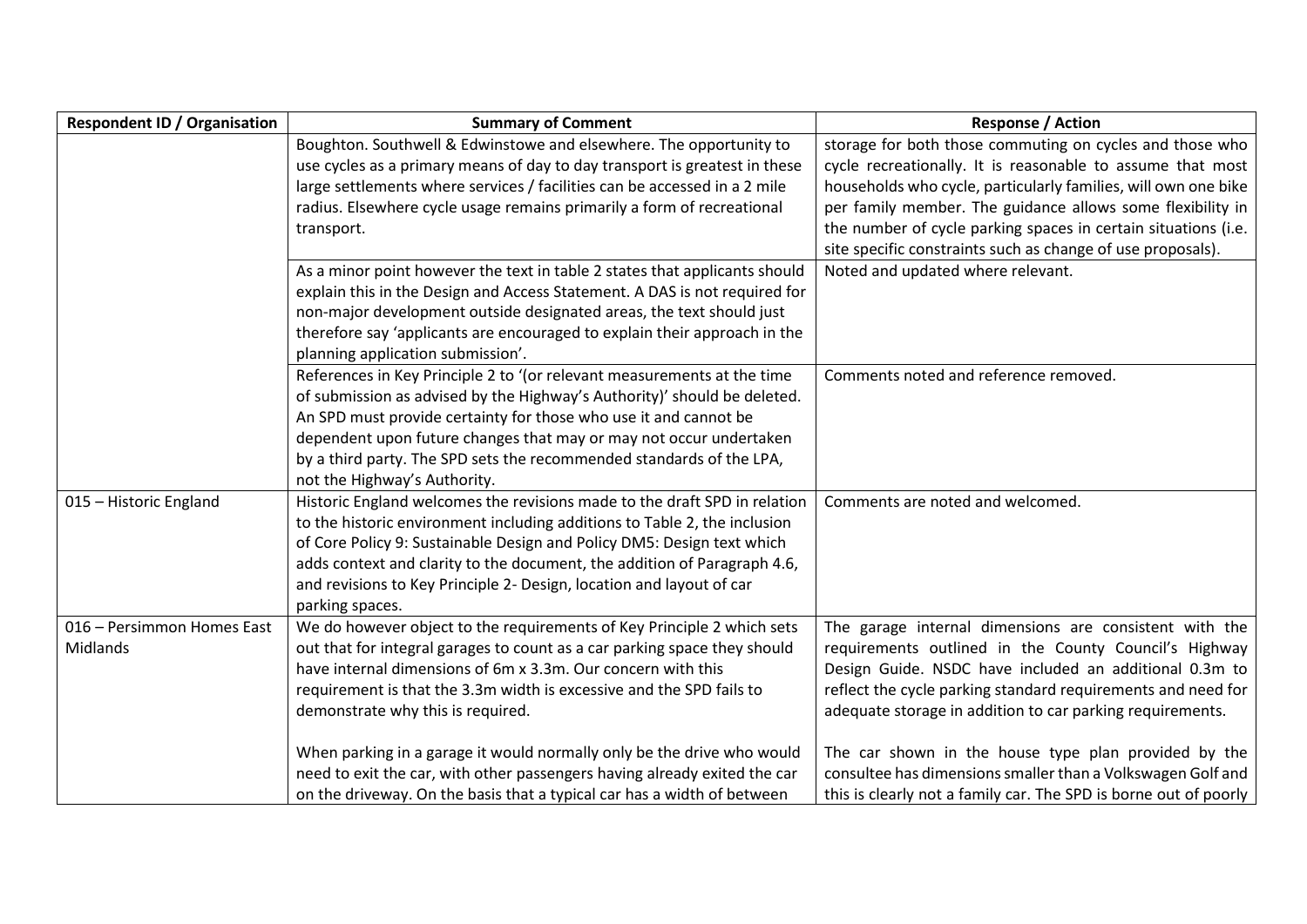| <b>Respondent ID / Organisation</b> | <b>Summary of Comment</b>                                                                                                                                                                                                                                                                                                                                                                                                                                                                                                                                                                                                                                                                                                                                                                                                                                                                                                                                                                                                                                                                                                                                                                                                                                                                                                                                                                                                                                                                                | <b>Response / Action</b>                                                                                                                                                                                                                                                                                                                                                                                                                                                                                                                                                                                                                                                                                                                                                                                                                                                                              |
|-------------------------------------|----------------------------------------------------------------------------------------------------------------------------------------------------------------------------------------------------------------------------------------------------------------------------------------------------------------------------------------------------------------------------------------------------------------------------------------------------------------------------------------------------------------------------------------------------------------------------------------------------------------------------------------------------------------------------------------------------------------------------------------------------------------------------------------------------------------------------------------------------------------------------------------------------------------------------------------------------------------------------------------------------------------------------------------------------------------------------------------------------------------------------------------------------------------------------------------------------------------------------------------------------------------------------------------------------------------------------------------------------------------------------------------------------------------------------------------------------------------------------------------------------------|-------------------------------------------------------------------------------------------------------------------------------------------------------------------------------------------------------------------------------------------------------------------------------------------------------------------------------------------------------------------------------------------------------------------------------------------------------------------------------------------------------------------------------------------------------------------------------------------------------------------------------------------------------------------------------------------------------------------------------------------------------------------------------------------------------------------------------------------------------------------------------------------------------|
|                                     | 1.8m to 1.9m this would allow for up to 1 metre for the driver to be able<br>to easily exist the car (shows Burnham house type). Any further space<br>required for storage could be provided through other external storage<br>solutions.<br>The currently adopted Nottinghamshire County Council Highway Design<br>Guide states that to count as a car parking space garages should have<br>internal dimensions of 6 metres by 3 metres. This approach to car<br>parking is taken by a number of local authorities in the locality including<br>Bassetlaw District Council, Bolsover District Council, Chesterfield Borough<br>Council, North East Derbyshire District Council, Peterborough City Council<br>and Fenland District Council. Some local authorities adopt even smaller<br>size requirements for a garage including South Holland District Council<br>and Boston Borough Council where the required dimensions are 2.6m x<br>5.6m. This current draft SPD fails to demonstrate why larger garage<br>spaces are required in Newark and Sherwood District Council in<br>comparison to other local authorities.<br>Persimmon Homes are of the view that the internal space standards for a<br>car parking space provided within an integral unit should be 3m x 6m.<br>This provides for more than sufficient space to park a car and accords<br>with the currently adopted Nottinghamshire County Council Highway<br>Design Guide and adopted policies of other nearby local<br>Authorities. | designed schemes that discourage use of garages for their<br>intended purpose of parking due to being inadequately sized<br>(either because the car is wider than the garage door or the<br>garage is needed for storage). It is also noted that the<br>housetype plan provided does not demonstrate that cycle<br>storage could be accommodated in the garage.<br>It is essential that all homes, especially family homes, are fit<br>for purpose. It should not be assumed that only the driver<br>needs to exit the car from the garage. For instance, a single<br>parent or one parent who has taken their children out in the<br>car alone, is not going to want to use their garage if doing so<br>means they need to leave the children on the driveway<br>outside unsupervised.<br>Developers can provide smaller garages if they so wish, but<br>they will not be counted as parking spaces. |
| 024 - Persimmon Homes<br>Nottingham | I note the change in wording in the document to reinforce its purpose to<br>provide guidance and recommendations for developers, rather than the<br>contents of the SPD being a strict requirement in development proposals.<br>Whilst I appreciate this effort, the SPD as amended is still prescriptive<br>upon the number of parking spaces, the type/style of parking and its<br>arrangement, which performs a Development Management Policy role<br>and falls within the scope of Regulation $5(1)(a)(i)$ , (ii) and (iv) of the Town                                                                                                                                                                                                                                                                                                                                                                                                                                                                                                                                                                                                                                                                                                                                                                                                                                                                                                                                                               | The SPD is not contrary to the regulations as outlined in<br>Appendix x of the Initial Response to consultation comments.                                                                                                                                                                                                                                                                                                                                                                                                                                                                                                                                                                                                                                                                                                                                                                             |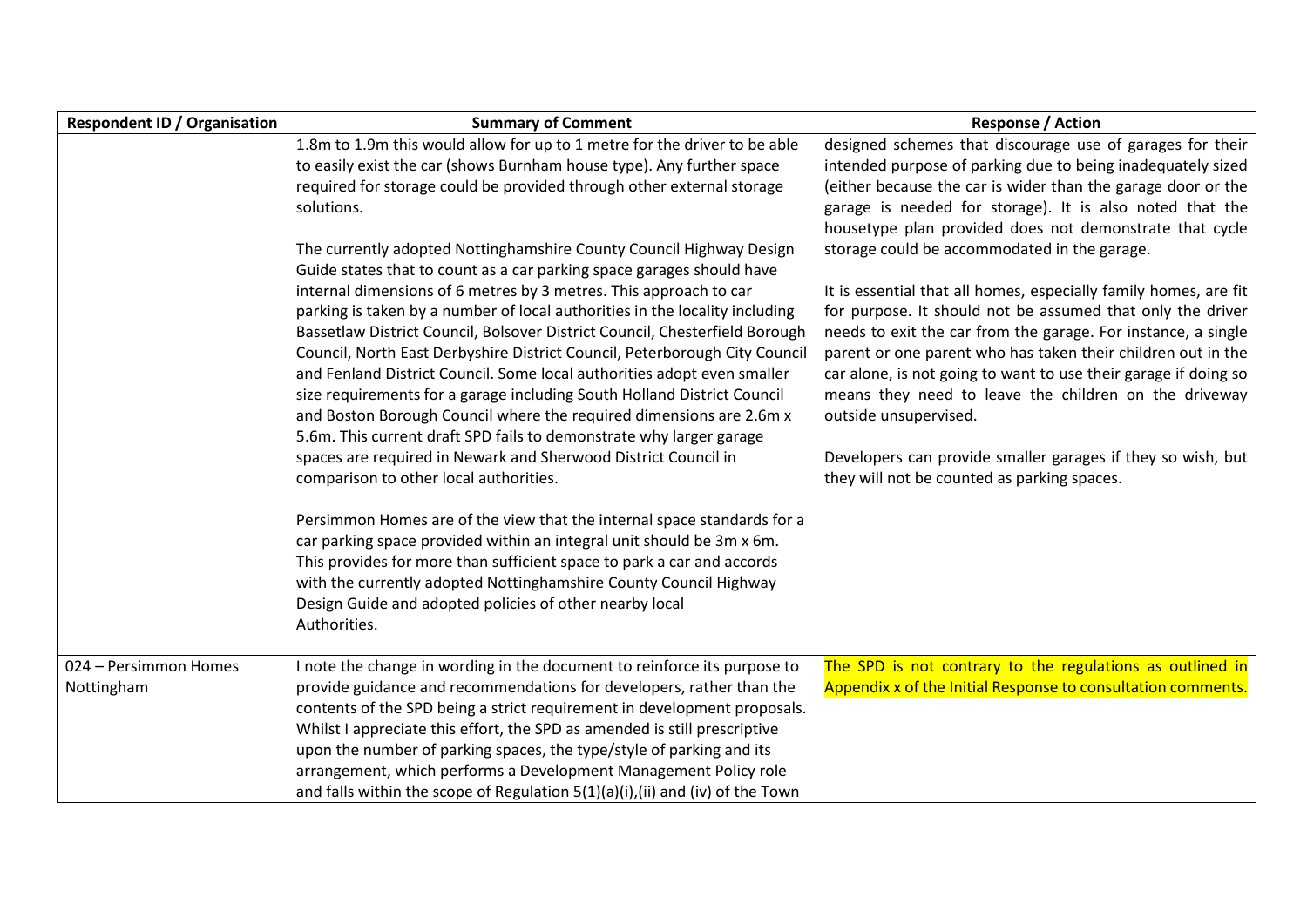| <b>Respondent ID / Organisation</b> | <b>Summary of Comment</b>                                                  | <b>Response / Action</b>                                                        |
|-------------------------------------|----------------------------------------------------------------------------|---------------------------------------------------------------------------------|
|                                     | and Country Planning (Local Planning) (England) Regulations 2012, as       |                                                                                 |
|                                     | highlighted in my previous consultation response.                          |                                                                                 |
|                                     | Persimmon Homes objects to the requirement for garages in Key              | The garage internal dimensions are consistent with the                          |
|                                     | Principle 2 which states that for garages to count as a parking space they | requirements outlined in the County Council's Highway                           |
|                                     | must be 3.3m x 6m. 3.3m wide is excessive and the SPD does not justify     | Design Guide. NSDC have included an additional 0.3m to                          |
|                                     | the width required. Normally, only the driver needs to exit the car from   | reflect the cycle parking standard requirements and need for                    |
|                                     | the garage as passengers have already exited the car on the driveway.      | adequate storage in addition to car parking requirements.                       |
|                                     | Based on a typical car width (1.8-1.9m), a further 1m is required to allow |                                                                                 |
|                                     | for a driver to exit the car. The recently adopted Nottinghamshire         | The SPD is borne out of poorly designed schemes that                            |
|                                     | Highway Design Guide states that 3m x 6m is sufficient for garages and     | discourage use of garages for their intended purpose of                         |
|                                     | this is the approach taken by many authorities; therefore Persimmon are    | parking due to being inadequately sized (either because the                     |
|                                     | of the strong opinion that a 3m x 6m integral garage is sufficient for car | car is wider than the garage door or the garage is needed for                   |
|                                     | parking.                                                                   | storage). It is also noted that the house type plan provided                    |
|                                     |                                                                            | does not demonstrate that cycle storage could be<br>accommodated in the garage. |
|                                     |                                                                            |                                                                                 |
|                                     |                                                                            | It is essential that all homes, especially family homes, are fit                |
|                                     |                                                                            | for purpose. It should not be assumed that only the driver                      |
|                                     |                                                                            | needs to exit the car from the garage. For instance, a single                   |
|                                     |                                                                            | parent or one parent who has taken their children out in the                    |
|                                     |                                                                            | car alone, is not going to want to use their garage if doing so                 |
|                                     |                                                                            | means they need to leave the children on the driveway                           |
|                                     |                                                                            | outside unsupervised.                                                           |
|                                     |                                                                            |                                                                                 |
|                                     |                                                                            | Developers can provide smaller garages if they so wish, but                     |
|                                     |                                                                            | they will not be counted as parking spaces.                                     |
|                                     | The SPD states that the use of garages will only be acceptable where it    | The Council are not suggesting that all garages need to                         |
|                                     | can be demonstrated that both cycles and cars can be stored                | accommodate cycle parking. The SPD is suggesting that such                      |
|                                     | simultaneously (page 18). This is a loaded statement to make, in           | parking should be provided, but does not stipulate where.                       |
|                                     | assuming that all residents own a bike and store it in the garage.         | This is consistent with Spatial Policy 7 of the Amended Core                    |
|                                     |                                                                            | Strategy.                                                                       |
|                                     |                                                                            |                                                                                 |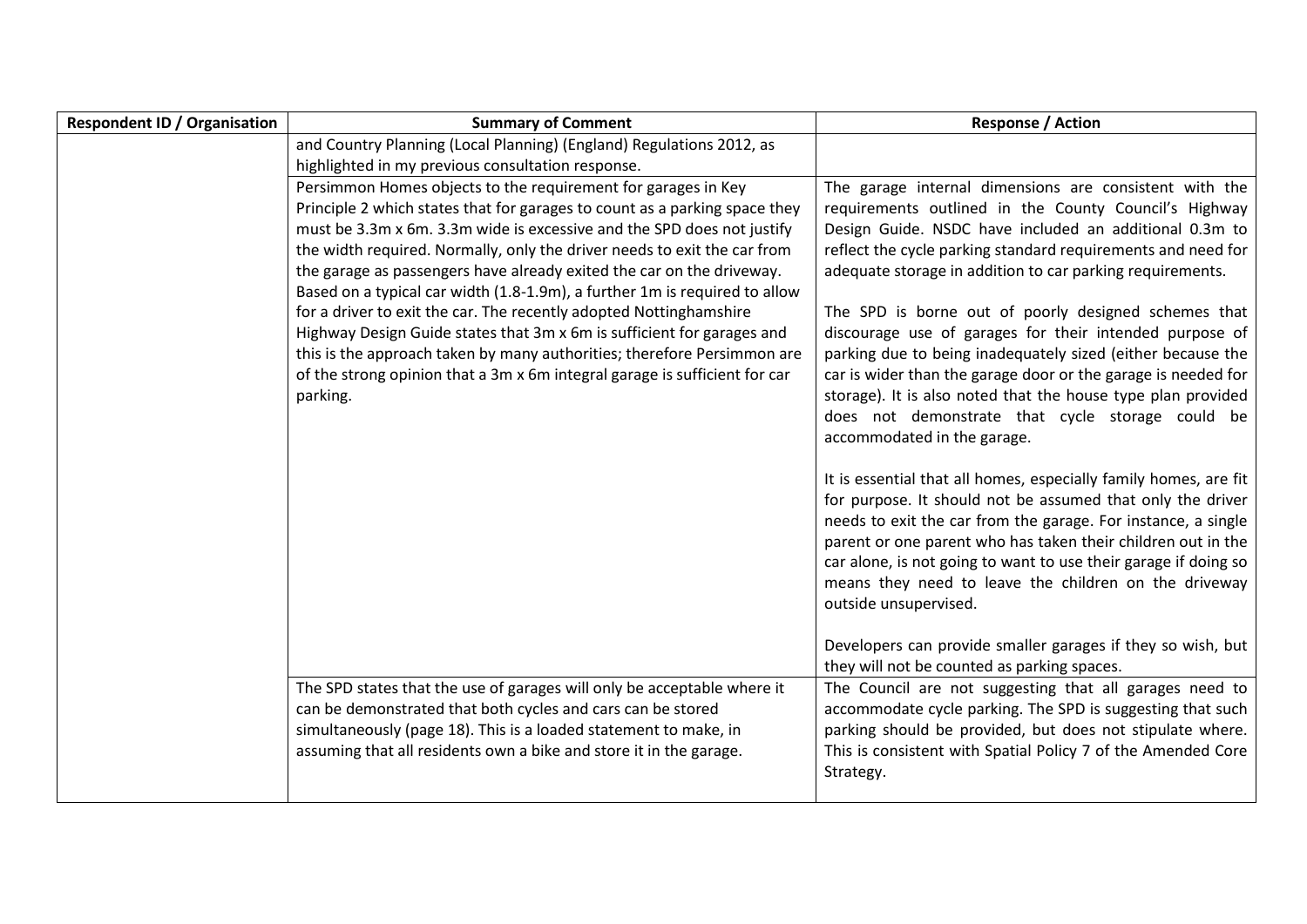| <b>Respondent ID / Organisation</b> | <b>Summary of Comment</b>                                                                                                                         | <b>Response / Action</b>                                                                                                      |
|-------------------------------------|---------------------------------------------------------------------------------------------------------------------------------------------------|-------------------------------------------------------------------------------------------------------------------------------|
|                                     |                                                                                                                                                   | It is also noted NCC's 2021 Highway's Design Guide (adopted)                                                                  |
|                                     |                                                                                                                                                   | now requires 1 cycle storage space per bedroom.                                                                               |
|                                     | I note that the SPD still states that a maximum of four bays (as four                                                                             | As outlined in our previous response to the initial                                                                           |
|                                     | parking spaces) are to be permitted in a line before a minimum break                                                                              | consultation, housing developments should be both well                                                                        |
|                                     | equal in size (length and width) of one parking space should be provided                                                                          | designed and fit for purpose. Paragraph 124 of the NPPF                                                                       |
|                                     | for soft landscaping, and frontage parking which faces each other across                                                                          | states that the creation of high quality buildings and places is                                                              |
|                                     | the street will be discouraged. As per my previous consultation response,                                                                         | fundamental to what the planning and development process                                                                      |
|                                     | this provides significant obstacles in achieving a certain level of density of                                                                    | should achieve. Paragraph 127 outlines that developments                                                                      |
|                                     | developments (contrary to NPPF paragraph 122), the number of plots                                                                                | should function well and add to the overall quality of the area.                                                              |
|                                     | that can be built, the overall scheme viability, and the size and number of                                                                       | There is a need to strike an appropriate balance between                                                                      |
|                                     | sites that need to be allocated to achieve a 5 Year Housing Land Supply. It                                                                       | good design and housing delivery. The reason this SPD has                                                                     |
|                                     | will indirectly penalise smaller, 2 bedroom dwellings plotted as terraces,<br>which will reduce the number of starter homes available and overall | been prepared is because this balance has not yet been                                                                        |
|                                     | housing choice. I note that elsewhere in the document, the words                                                                                  | achieved. Good design should not be at the expense of that<br>delivery. It is considered that the guidance and the principles |
|                                     | 'recommended' and 'encouraged' are used but with regards to this                                                                                  | contained within the SPD provide that balance. Reflecting the                                                                 |
|                                     | particular point, this language is not present.                                                                                                   | contents of the Development Plan and its approach towards                                                                     |
|                                     |                                                                                                                                                   | delivering objectively assessed housing need, maintaining a                                                                   |
|                                     |                                                                                                                                                   | five year housing land supply and promoting high standards                                                                    |
|                                     |                                                                                                                                                   | of design.                                                                                                                    |
|                                     | There have been no changes made to tandem parking (figure 2, page 29)                                                                             | Figure 3 in the SPD highlights that tandem parking in front of                                                                |
|                                     | which lacks logic. The document approves tandem parking in front of a                                                                             | a double garage is only acceptable where the garage is not                                                                    |
|                                     | double garage, but deems tandem parking on its own or in front of a                                                                               | counted as a parking space(s) (denoted by a '+' which explains                                                                |
|                                     | single garage unacceptable. This is completely contradictory and also                                                                             | that there is additional parking or storage space in the garage                                                               |
|                                     | lacks justification. Tandem parking is a useful solution to deliver sufficient                                                                    | but this is not counted as a space). Double width tandem                                                                      |
|                                     | parking spaces whilst not dominating the street scene, which is the whole                                                                         | parking allows for greater flexibility for occupants as less cars                                                             |
|                                     | aim of the 4:1 parking ratio in the SPD.                                                                                                          | are effectively 'trapped' behind the front car.                                                                               |
|                                     |                                                                                                                                                   |                                                                                                                               |
| 026 - Coddington Parish             | The changes don't go far enough. The wording should be more positive                                                                              | Comments noted. The Planning Regulations do not allow us                                                                      |
| Council                             | and less optional.                                                                                                                                | to be less optional as the SPD only provides guidance.                                                                        |
|                                     | There is still insufficient provision for domestic vehicle charging points.                                                                       | Comments noted.                                                                                                               |
| 030 - Barton Willmore c/o           | See comments below to Question 2.                                                                                                                 | Comments noted.                                                                                                               |
| Urban & Civic                       |                                                                                                                                                   |                                                                                                                               |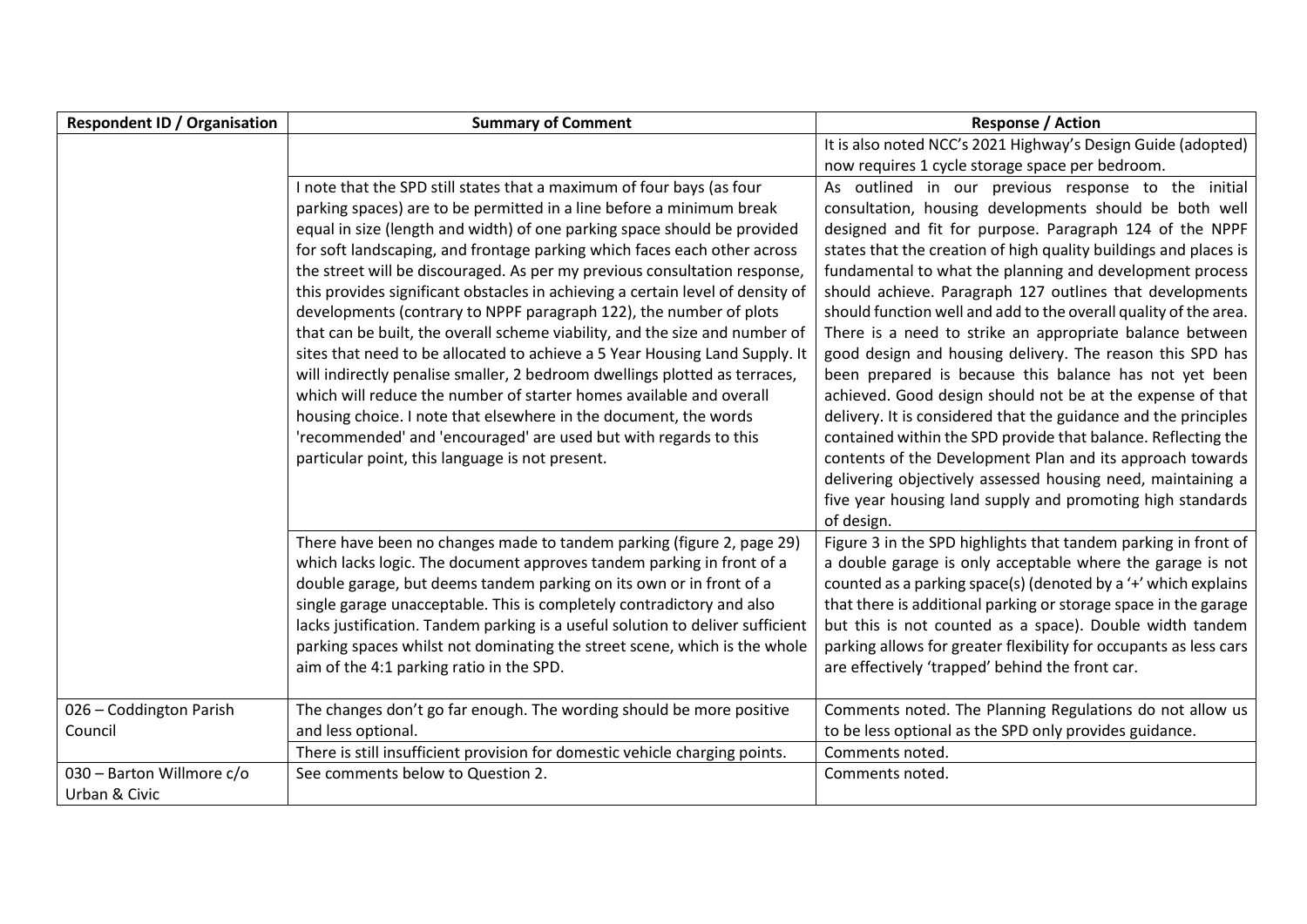| <b>Respondent ID / Organisation</b> | <b>Summary of Comment</b>                                                   | <b>Response / Action</b>      |
|-------------------------------------|-----------------------------------------------------------------------------|-------------------------------|
| 032 - Sport England                 | We would wish at this stage to add our support to the measure               | Comments noted and welcomed.  |
|                                     | contained in policy and the SPD with regard to active travel, cycle parking |                               |
|                                     | and would take this opportunity to reiterate our guidance on active         |                               |
|                                     | design.                                                                     |                               |
|                                     | Sport England, in conjunction with Public Health England, has produced      | Comments noted and supported. |
|                                     | 'Active Design' (October 2015), a guide to planning new developments        |                               |
|                                     | that create the right environment to help people get more active, more      |                               |
|                                     | often in the interests of health and wellbeing. The guidance sets out ten   |                               |
|                                     | key principles for ensuring new developments incorporate opportunities      |                               |
|                                     | for people to take part in sport and physical activity. The Active Design   |                               |
|                                     | principles are aimed at contributing towards the Government's desire for    |                               |
|                                     | the planning system to promote healthy communities through good             |                               |
|                                     | urban design. Sport England would commend the use of the guidance in        |                               |
|                                     | the master planning process for new residential developments.               |                               |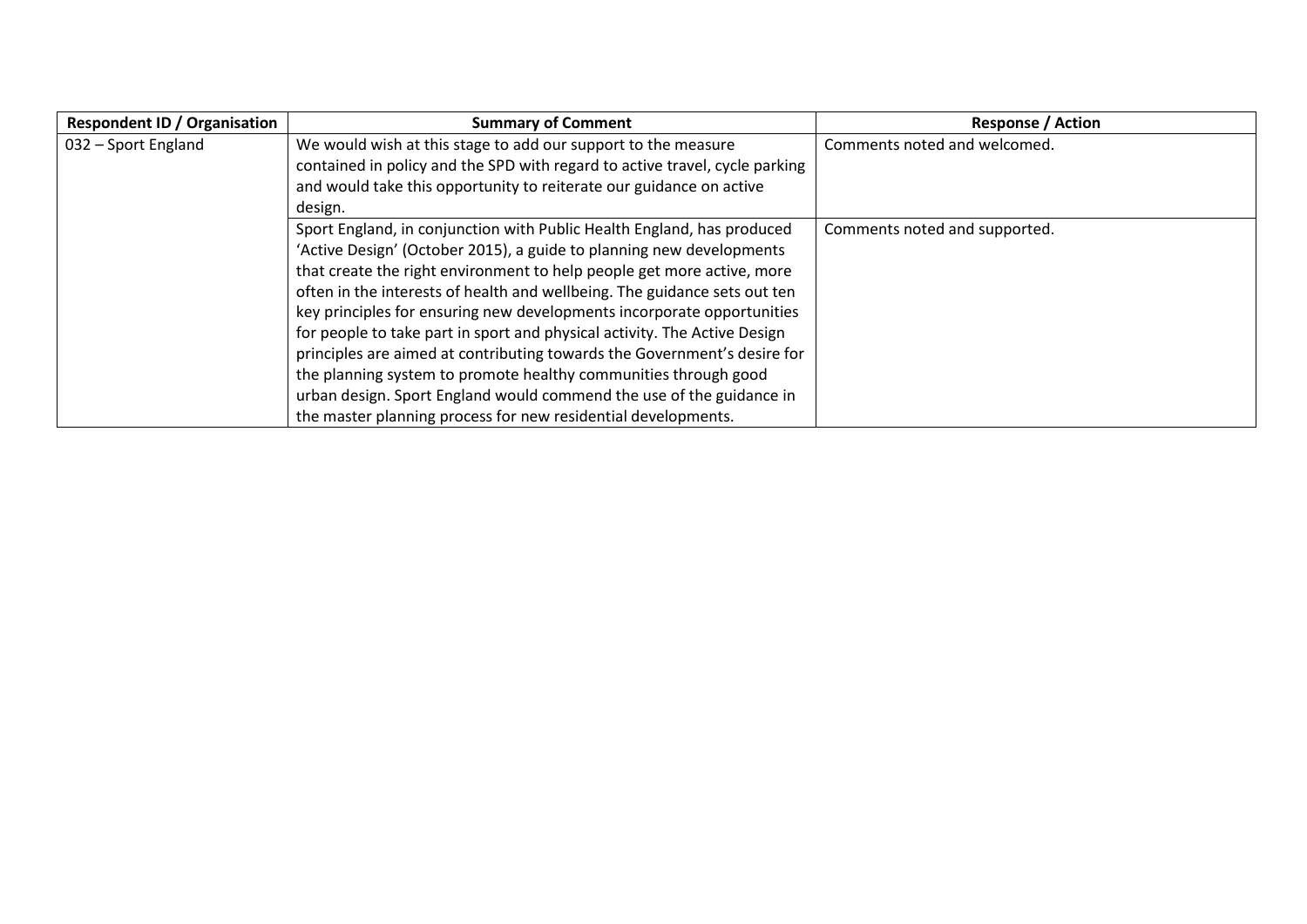### **Question 2: Do you have any additional comments?**

| <b>Respondent ID / Organisation</b> | <b>Summary of Comment</b>                                                                                                                                                                                                                                                                                                                                                                                                                                                                                                                                                                                                                                                                                                                                 | <b>Response / Action</b>                                                                                                                                                                                                                                                                                                                                                                                                                                                                                                                                                                                                                                                                                                                                      |
|-------------------------------------|-----------------------------------------------------------------------------------------------------------------------------------------------------------------------------------------------------------------------------------------------------------------------------------------------------------------------------------------------------------------------------------------------------------------------------------------------------------------------------------------------------------------------------------------------------------------------------------------------------------------------------------------------------------------------------------------------------------------------------------------------------------|---------------------------------------------------------------------------------------------------------------------------------------------------------------------------------------------------------------------------------------------------------------------------------------------------------------------------------------------------------------------------------------------------------------------------------------------------------------------------------------------------------------------------------------------------------------------------------------------------------------------------------------------------------------------------------------------------------------------------------------------------------------|
| 007 / Alan Waddington               | There are still problems in existing streets in Central Newark<br>where the flow of traffic is impeded by parked vehicles e.g.<br>Sleaford Road, Beacon Hill Road, Barnby Road, Sherwood<br>Avenue. Why cannot part of the 'green area' in front of the<br>flats be used for residents parking? If there are 'town<br>residents' in flats/apartments over shops etc. and they need<br>a vehicle for work where will they be able to park?                                                                                                                                                                                                                                                                                                                 | Commented noted. This is outside the scope of the SPD.                                                                                                                                                                                                                                                                                                                                                                                                                                                                                                                                                                                                                                                                                                        |
| 012 / TOWN-PLANNING.co.uk           | The comments we made previously about the impact on<br>viability from the individual and cumulative impact of the<br>requirements including for electric vehicle charging; the size<br>of car parking spaces; the desire for different types of<br>parking layouts; and garage sizes still remain valid.                                                                                                                                                                                                                                                                                                                                                                                                                                                  | As previously outlined by the Council, we believe there is no<br>viability testing needed is required as the SPD is Guidance. We<br>would not expect all elements of the SPD to be satisfied in every<br>case and the implications from the design guidance represents<br>good urban design principles taken for the most part from Building<br>for a Healthy Life, a recognised standard. It is incumbent on<br>applicants to demonstrate high standards of design and layout in<br>order to satisfy DM5, SP7 as well as Paragraphs 110 and 124 of the<br>NPPF. Notwithstanding this is now a requirement in the County<br>Council's Highway Design Guide. It is advised that applicants factor<br>in the need to meet these high standards from the outset. |
|                                     | It is noted that in response to the question regarding legal<br>validity of the SPD by other parties the LPA has states in<br>Appendix 1 of the response to consultation that: "The SPD<br>alone will not guide or regulate applications for planning<br>permission." As such the LPA has committed itself to the SPD<br>not being a development management policy tool.<br>Therefore, it will be inappropriate for the SPD to be relied<br>upon as a reason for refusal or indeed as a reason for<br>imposing any condition. The LPA has got itself into an<br>unfortunate position in now trying to justify its actions. SPDs<br>should build upon and provide more detailed advice or<br>guidance on policies in an adopted Local Plan. As they do not | The Council is not justifying the legality of the SPD but responding<br>directly to consultation responses which challenge the legality of<br>the SPD. The Council is providing guidance to developers on a key<br>and prevalent issue, the purpose of which is to support existing<br>planning policies in the Development Plan. The Council has taken<br>on board the concerns about the language of the SPD and has<br>clearly responded to concerns about issues of legality.                                                                                                                                                                                                                                                                             |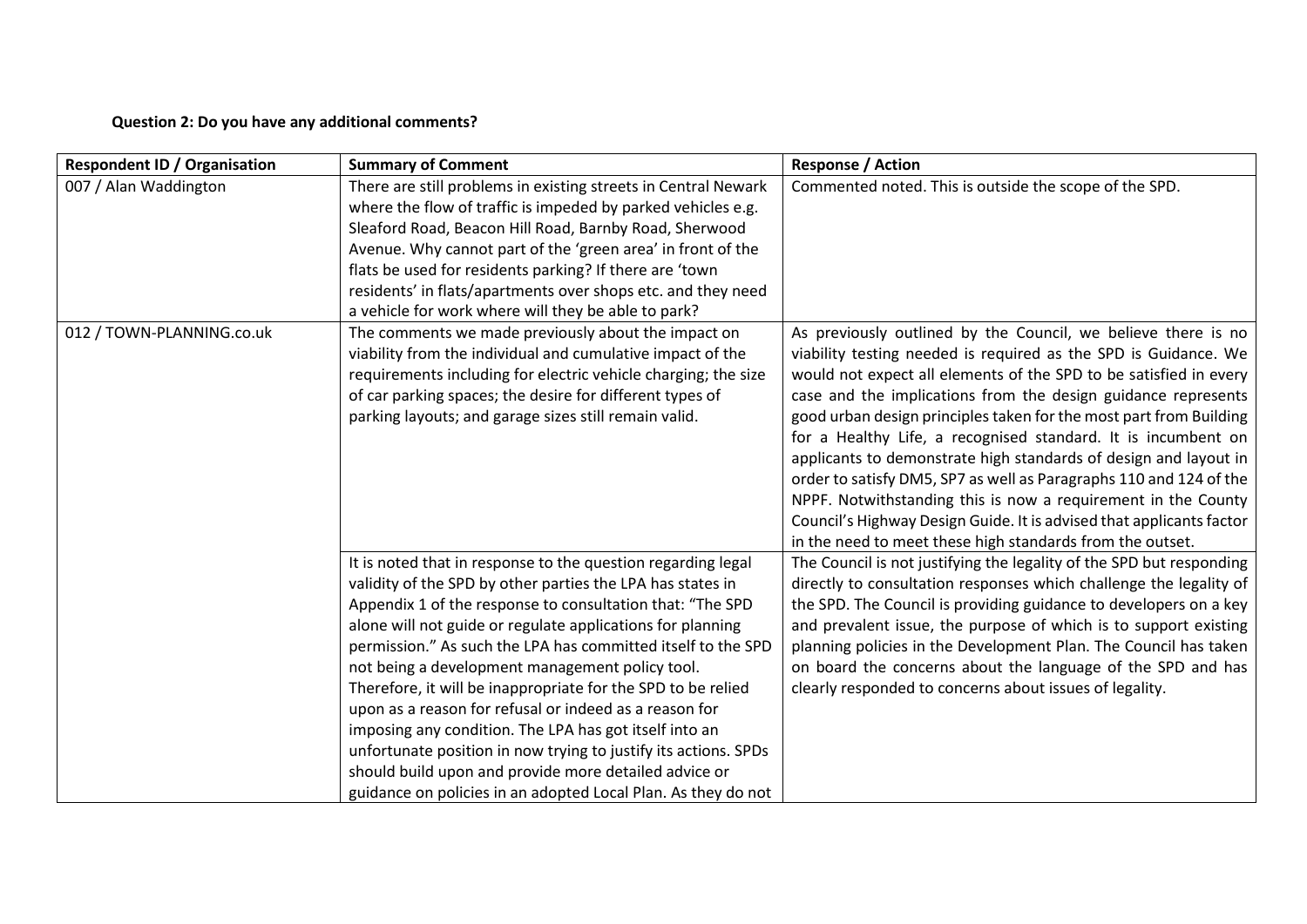|                                 | form part of the development plan, they cannot introduce<br>new planning policy into the development plan and<br>introduce new financial burdens. As we indicated previously,<br>this SPD should either form part of the Site Allocations DPD<br>review or be produced alongside it to allow viability to be<br>properly assessed. If the LPA proposes to refer the SPD in<br>Policy DM5 of the ongoing DPD Review then the entire<br>content of the SPD will be reopened for debate by default in<br>any event. Consequently, the LPA will not be disadvantaged<br>by waiting to finalise the SPD alongside the DPD review. |                                                                                                                                                                                                                                                                                                                   |
|---------------------------------|------------------------------------------------------------------------------------------------------------------------------------------------------------------------------------------------------------------------------------------------------------------------------------------------------------------------------------------------------------------------------------------------------------------------------------------------------------------------------------------------------------------------------------------------------------------------------------------------------------------------------|-------------------------------------------------------------------------------------------------------------------------------------------------------------------------------------------------------------------------------------------------------------------------------------------------------------------|
| 026 / Coddington Parish Council | Key Principle 1: the phrase 'encouraged to' should be<br>replaced by the word 'should'.                                                                                                                                                                                                                                                                                                                                                                                                                                                                                                                                      | Comments noted. However, the SPD remains as guidance and not<br>policy so the wording cannot prescribe.                                                                                                                                                                                                           |
|                                 | Cycle storage should be made available even within historic /<br>change of use constraints                                                                                                                                                                                                                                                                                                                                                                                                                                                                                                                                   | Comments noted. However, not all historic or change of use<br>proposals will have the curtilage available to provide cycle storage<br>and so there should be flexibility allowing for this in the SPD.                                                                                                            |
|                                 | Key Principle 2: Visitor parking and overflow parking - there<br>should be an expectation that all houses and apartments<br>have access to off-street parking.                                                                                                                                                                                                                                                                                                                                                                                                                                                               | The SPD seeks to encourage off street parking wherever possible.                                                                                                                                                                                                                                                  |
|                                 | Key Principle 3: Electric Vehicle Charging Infrastructure -<br>new residential developments should provide access to an<br>electric charging point. If a dedicated bay cannot be<br>provided, the development should fail.                                                                                                                                                                                                                                                                                                                                                                                                   | The SPD is guidance and cannot be used in its own right to refuse<br>planning permission. Building Regulations are due to be<br>introduced shortly which will require all homes to have an electric<br>charging point. It is also now a requirement in the adopted County<br>Council Highway Design Guide (2021). |
|                                 | Core Policy 9 Sustainable Design. Policy DM5 Design:<br>1. Access - omit the phrase 'where practical'<br>2. 2. Parking - insert 'there should be no development<br>that results in the loss of parking provision'<br>3. Amenity - insert 'there should be no loss of<br>3.<br>amenity space'                                                                                                                                                                                                                                                                                                                                 | Comments noted, but policies within the development plan<br>cannot be updated through the SPD consultation process.                                                                                                                                                                                               |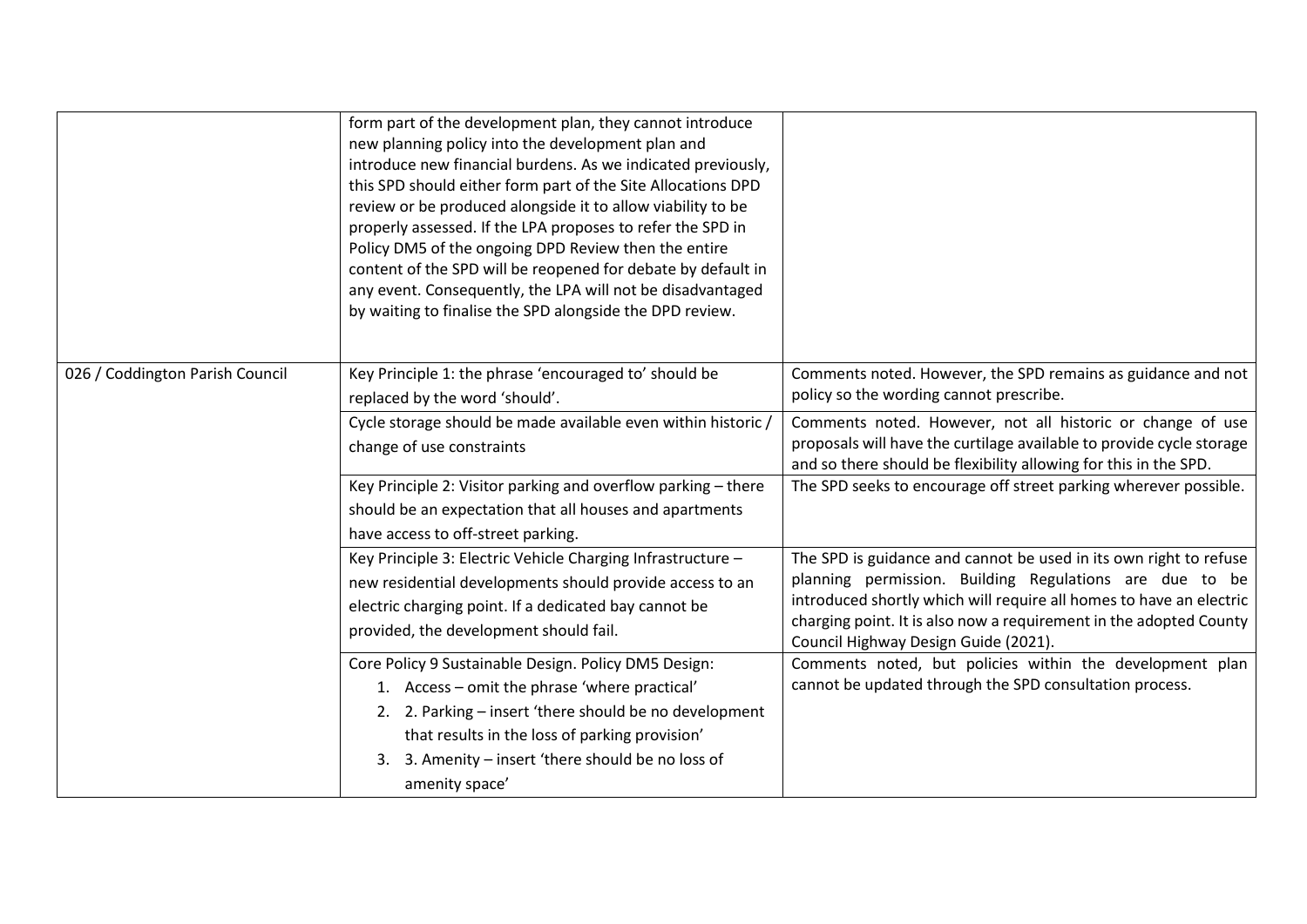|                                            | 4. 5. Trees, Woodland and Biodiversity - omit<br>'wherever possible'<br>5. 7. Ecology – omit 'as a last resort', insert 'significant<br>impacts should be avoided'                                                                                                                                                                                                                                                                                                                          |                                                                                                                                                                                                                                                                                                                                                                      |
|--------------------------------------------|---------------------------------------------------------------------------------------------------------------------------------------------------------------------------------------------------------------------------------------------------------------------------------------------------------------------------------------------------------------------------------------------------------------------------------------------------------------------------------------------|----------------------------------------------------------------------------------------------------------------------------------------------------------------------------------------------------------------------------------------------------------------------------------------------------------------------------------------------------------------------|
|                                            | 9. Flood Risk and Water Management - omit 'will<br>6.<br>aim'                                                                                                                                                                                                                                                                                                                                                                                                                               |                                                                                                                                                                                                                                                                                                                                                                      |
| 030 / Barton Willmore c/o Urban &<br>Civic | Key Principle 1 - Welcomes the addition of the parking<br>standard zone maps and that Map 2 confirms the built area<br>of Newark South as within Newark Urban Area (NUA). We do<br>not object to the standards for the NUA and welcome<br>flexibility for the recommended parking standards to be<br>reduced in certain circumstances where justification is<br>provided.                                                                                                                   | Comments noted and welcomed.                                                                                                                                                                                                                                                                                                                                         |
|                                            | Key Principle $2 - As$ set out in our representations to the First<br>Draft SPD, we consider that parking should not dominate the<br>street scene, and soft landscaping assists with this. We<br>welcome the amendment to Bullet Point 4 of Key Principle 2,<br>which removes the requirement for soft landscaping to be<br>taller than cars and supports provision of trees where<br>appropriate (rather than requires tree planting regardless of<br>the street scene or highway safety). | Comments noted. This has been amended, it remained in error<br>and should have been updated.                                                                                                                                                                                                                                                                         |
|                                            | However, this amendment does not appear to be reflected in<br>Figure 4 (The 4:1 Rule for Frontage Parking), which continues<br>to require soft landscaping to be taller than cars and requires<br>the provision of trees.                                                                                                                                                                                                                                                                   |                                                                                                                                                                                                                                                                                                                                                                      |
|                                            | Key Principle 3 - We welcome the Council's response to our<br>previous comments on Key Principle 3, in that it is now less<br>prescriptive and, consequently, better able to adapt to<br>evolving technologies. Notwithstanding this, and whilst<br>supporting the principle of Electric Vehicle (EV) charging                                                                                                                                                                              | Comments noted. Building Regulations are due to be updated<br>which will require all dwellings to be provided with one charging<br>unit. It is also noted that it is now a requirement in the recently<br>adopted Nottinghamshire County Council Highway Design Guide<br>(2021). Therefore we do not consider the recommendations of the<br>SPD to be inappropriate. |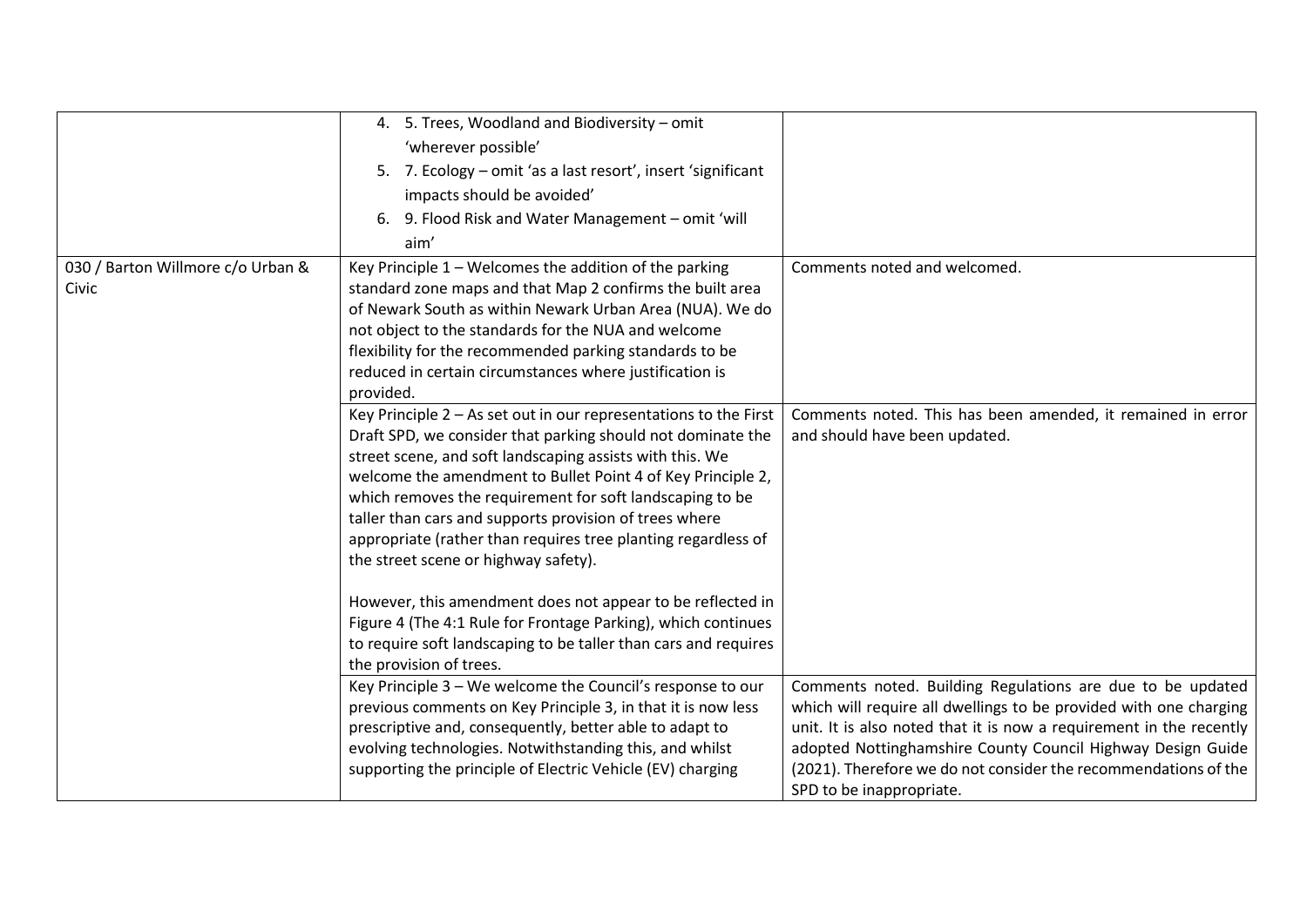|                        | infrastructure, we continue to have some concerns over Key      |                                                             |
|------------------------|-----------------------------------------------------------------|-------------------------------------------------------------|
|                        | Principle 3 in the Final Draft SPD.                             |                                                             |
|                        | We consider Key Principle 3 should be more supportive of        |                                                             |
|                        | the installation of 'dummy' chargers (with installation of the  |                                                             |
|                        | charging point at a later date). As set out in our              |                                                             |
|                        | representations to the First Draft SPD, we do not consider      |                                                             |
|                        | that providing every dwelling with a charge point, regardless   |                                                             |
|                        | of whether or not its owner/ occupier drives an EV, to be the   |                                                             |
|                        | best approach, as this results in provision of many redundant   |                                                             |
|                        | charge points. We consider the approach of a 'dummy'            |                                                             |
|                        | charger should be extended to all dwellings and, as set out in  |                                                             |
|                        | our earlier representations, Travel Plans used to support       |                                                             |
|                        | homeowners/ occupiers to install a charge point when they       |                                                             |
|                        | are ready to buy an EV vehicle.                                 |                                                             |
|                        | The above approach would enable provision in line with          | Comments noted. See above.                                  |
|                        | market growth, and we maintain that this should also apply      |                                                             |
|                        | to the final part of Key Principle 3, which sets out that where |                                                             |
|                        | residential developments do not provide one space per           |                                                             |
|                        | dwelling or provide unallocated parking spaces it is still      |                                                             |
|                        | expected that each parking space meets the minimum              |                                                             |
|                        | specification. As set out in our representations to the First   |                                                             |
|                        | Draft SPD, it will be a phased move to EV and, as such, we      |                                                             |
|                        | consider a mixture of active EV charging points, for example    |                                                             |
|                        | 1 in 10 spaces, with passive infrastructure for the remaining   |                                                             |
|                        | spaces to enable further provision in the future if necessary   |                                                             |
|                        | to be more appropriate.                                         |                                                             |
| 033 / Resident in NSDC | Since much of the document was produced, we have seen           | Commented noted and understood. However this is outside the |
|                        | the introduction of electric scooters. These are currently      | scope of the SPD.                                           |
|                        | illegal on all but private land, but they are beginning to      |                                                             |
|                        | proliferate on cycling paths, pavements and roads. Can you      |                                                             |
|                        | therefore please ensure that there is no signage encouraging    |                                                             |